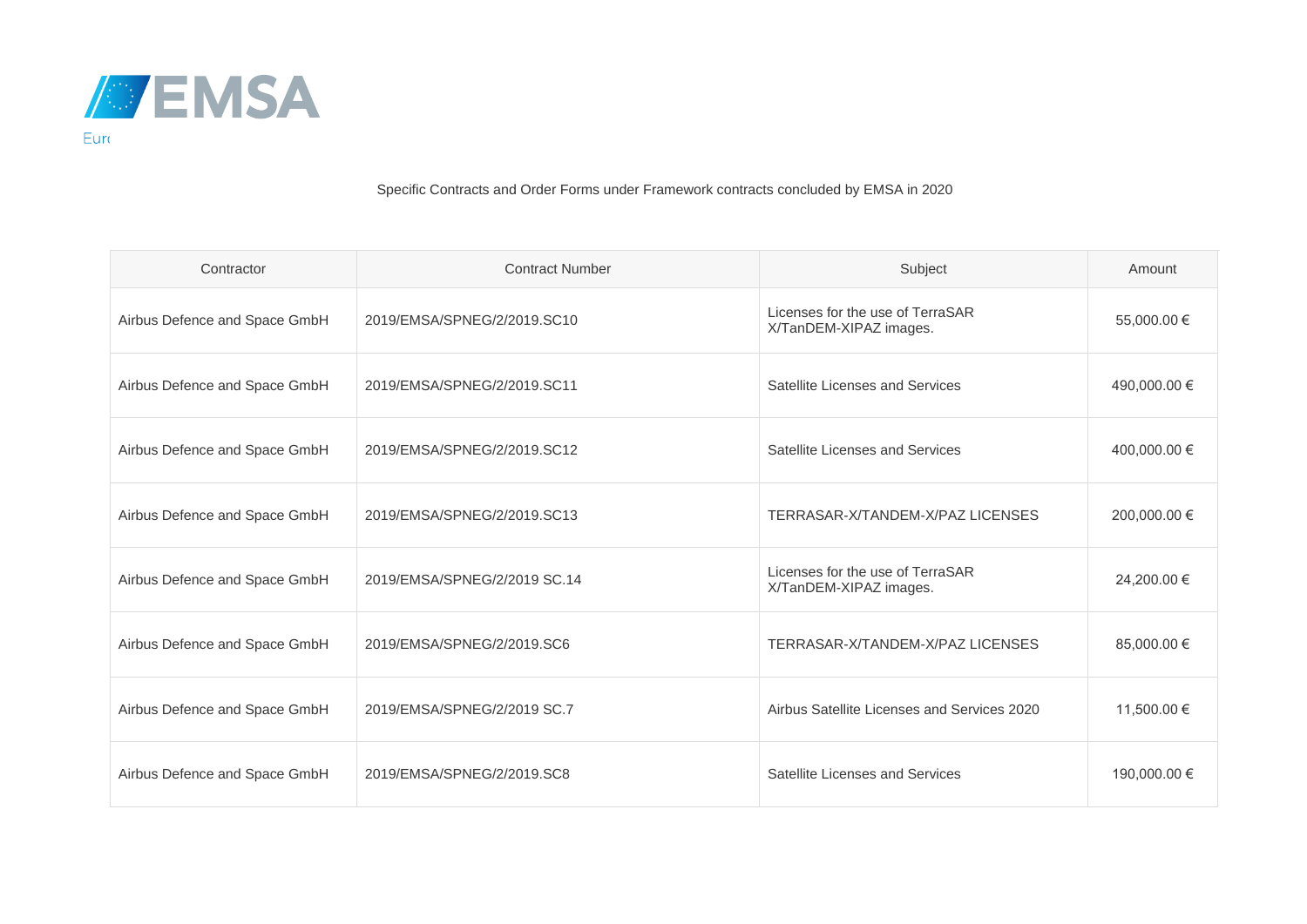| Airbus Defence and Space GmbH                      | 2019/EMSA/SPNEG/2/2019.SC9              | TERRASAR-X/TANDEM-X/PAZ LICENSES                                           | 133,289.76 €   |
|----------------------------------------------------|-----------------------------------------|----------------------------------------------------------------------------|----------------|
| Airbus Defence and Space GmbH                      | <b>EUGSC FWC 2015.SC1</b>               | ICT security 2020- ICT Vulnerability Assessment<br>(includes Azure, ICT    | 52,313.11 €    |
| Airbus DS Geo SA                                   | 2018/EMSA/OP/06/2018.LOT2.2.MOD2.SC2.10 | Optical imagery licenses & services                                        | 123,149.15 €   |
| Airbus DS Geo SA                                   | 2018/EMSA/OP/06/2018.LOT2.2.MOD2.SC2.11 | Optical imagery licenses & services                                        | 120,000.00 €   |
| Airbus DS Geo SA                                   | 2018/EMSA/OP/06/2018.LOT2.2.MOD2.SC2.12 | Optical imagery licenses & services                                        | 300,000,00 €   |
| Airbus DS Geo SA                                   | 2018/EMSA/OP/06/2018.LOT2.2.MOD2.SC2.9  | Optical imagery licenses & services                                        | 180,000.00 €   |
| Akademie für Führungskräfte der<br>Wirtschaft GmbH | 2017/EMSA/OP/17/2016.OF10               | Management trainings 2020 wave 3 Appraisal<br>training                     | 9,975.00 $\in$ |
| Akademie für Führungskräfte der<br>Wirtschaft GmbH | 2017/EMSA/OP/17/2016.OF11               | Management trainings 2020 - management<br>coaching                         | 1,650.00 €     |
| Akademie für Führungskräfte der<br>Wirtschaft GmbH | 2017/EMSA/OP/17/2016.OF9                | Management trainings 2020 part 1 on-line - May<br>2020                     | 6,500.00 €     |
| Akademie für Führungskräfte der<br>Wirtschaft GmbH | 2017/EMSA/OP/18/2016.OF5                | Personal and Professional Training for EMSA<br>Staff 2020 - Part 1 on-line | 22,550.00 €    |
| Akademie für Führungskräfte der<br>Wirtschaft GmbH | 2017/EMSA/OP/18/2016.OF6                | Personal and Professional Training for EMSA<br>Staff 2020 - Wave 2         | 18,025.00 €    |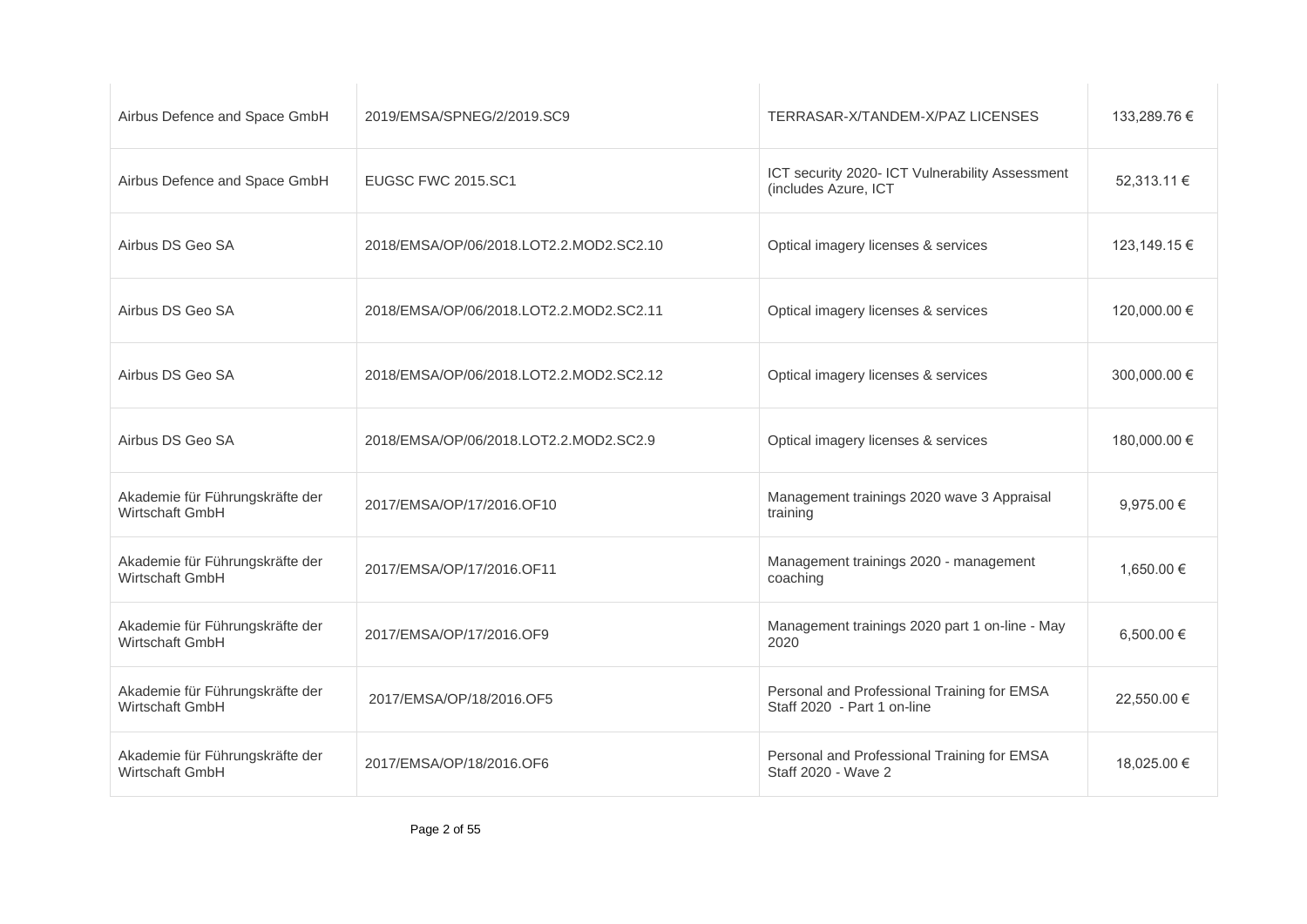| Aldeia Catering Hotelaria Lda  | 2017/EMSA/OP/05/2016.LOT1.BL5910MLC-IMO     | Catering for MLC workshop 2020                                                       | 852.94 €     |
|--------------------------------|---------------------------------------------|--------------------------------------------------------------------------------------|--------------|
| Aldeia Catering Hotelaria Lda  | 2017/EMSA/OP/05/2016.LOT1. OPERATIONAL 2020 | Catering for operational meetings 2020                                               | 18,579.16 €  |
| Alliance Française de Lisbonne | 2017/EMSA/OP/06/2017.LOT2.OF7.OF8.OF9       | French classes sessions 1, 2,3 - 2020                                                | 10.800.00 €  |
| <b>AllMaritim AS</b>           | 2020/EMSA/OP/5/2020.LOT1.SC1                | SC1 Medium Sized Equipment LOT1                                                      | 235,077.00 € |
| Altia Consultores, SA          | 2020/EMSA/OP/1/2020.SC1                     | 2A - SEG Application software development and<br>testing with fixed resources        | 153,306.00 € |
| Altia Consultores, SA          | 2020/EMSA/OP/1/2020.SC2                     | 2B - IMS Mobile Application software<br>development and testing with fixed resources | 55,896.00 €  |
| Altia Consultores, SA          | 2020/EMSA/OP/1/2020.SC3                     | Service 1 A - SEG corrective maintenance                                             | 25,320.00 €  |
| Altia Consultores, SA          | 2020/EMSA/OP/1/2020.SC4                     | Service 1B - Corrective maintenance IMS mobile<br>app                                | 10,360.00 €  |
| Altissia International S.A.    | ESMA/2017/02.OF10                           | On-line language classes 2020 session 3 -Sept to<br><b>Dec</b>                       | 1,208.50 €   |
| Altissia International S.A.    | ESMA/2017/02.OF7                            | On-line language classes 2020 session 1 -Jan to<br>Apr                               | 476.50€      |
| Altissia International S.A.    | ESMA/2017/02 OF8                            | Language classes                                                                     | 39.00 €      |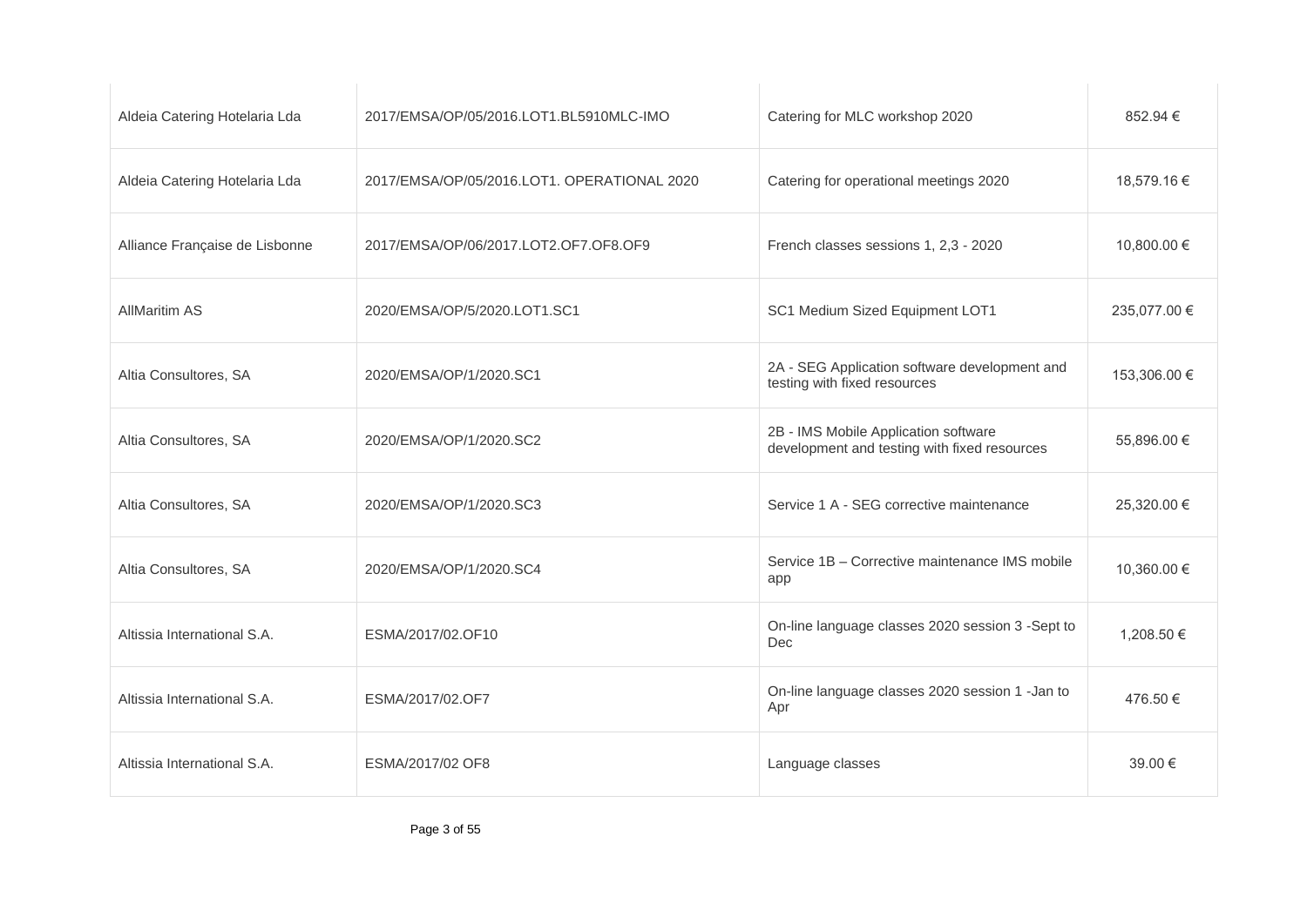| Altissia International S.A.                                   | ESMA/2017/02.OF9                | On-line language classes 2020 session 2 -Apr to<br>July                                                                                   | 1,834.00 €     |
|---------------------------------------------------------------|---------------------------------|-------------------------------------------------------------------------------------------------------------------------------------------|----------------|
| Ambipar Response Ltd                                          | 2019/EMSA/CPNEG/2/2019.LOT2.SC2 | 2020 Transportation of equipment in Rotterdam                                                                                             | 9,913.25€      |
| Ambipar Response Ltd                                          | 2019/EMSA/CPNEG/2/2019.LOT2.SC3 | 2020 Technical personnel for training in EAS<br>North Sea                                                                                 | 4,500.00 €     |
| Ambipar Response Ltd                                          | 2019/EMSA/CPNEG/2/2019.LOT2.SC4 | 2020 Transport costs equipment EAS North Sea<br>to DCI                                                                                    | 10,755.25 €    |
| ATECOTEL Assistência Técnica e<br>Equipamentos Hoteleiros Lda | 2018/EMSA/NEG/37/2017.OF11      | Preventive Maintenance of Kitchen Equipment<br>2020                                                                                       | $2.686.00 \in$ |
| ATECOTEL Assistência Técnica e<br>Equipamentos Hoteleiros Lda | 2018/EMSA/NEG/37/2017.OF12      | Corrective maintenance of kitchen equipment                                                                                               | 1,204.80 €     |
| ATECOTEL Assistência Técnica e<br>Equipamentos Hoteleiros Lda | 2018/EMSA/NEG/37/2017.OF13      | Corrective maintenance of kitchen equipment                                                                                               | 1,346.90 €     |
| ATECOTEL Assistência Técnica e<br>Equipamentos Hoteleiros Lda | 2018/EMSA/NEG/37/2017.OF14      | Kitchen equipment 2020                                                                                                                    | 1,376.05 €     |
| AXA BELGIUM NV                                                | PMO/PO/2016/034.SC4             | Accident insurance                                                                                                                        | 2,100.00 €     |
| Axianseu Digital Solutions, S.A.                              | 2017/EMSA/OP/18/2017.OF30       | Purchase of a new resistance for our Generator<br>Replacement and installation of a preheat<br>resistance for our generator and line cord | 1,367.19€      |
| Axianseu Digital Solutions, S.A.                              | 2017/EMSA/OP/18/2017.OF32       | Cisco renewal and LTO tapes                                                                                                               | 149,891.23 €   |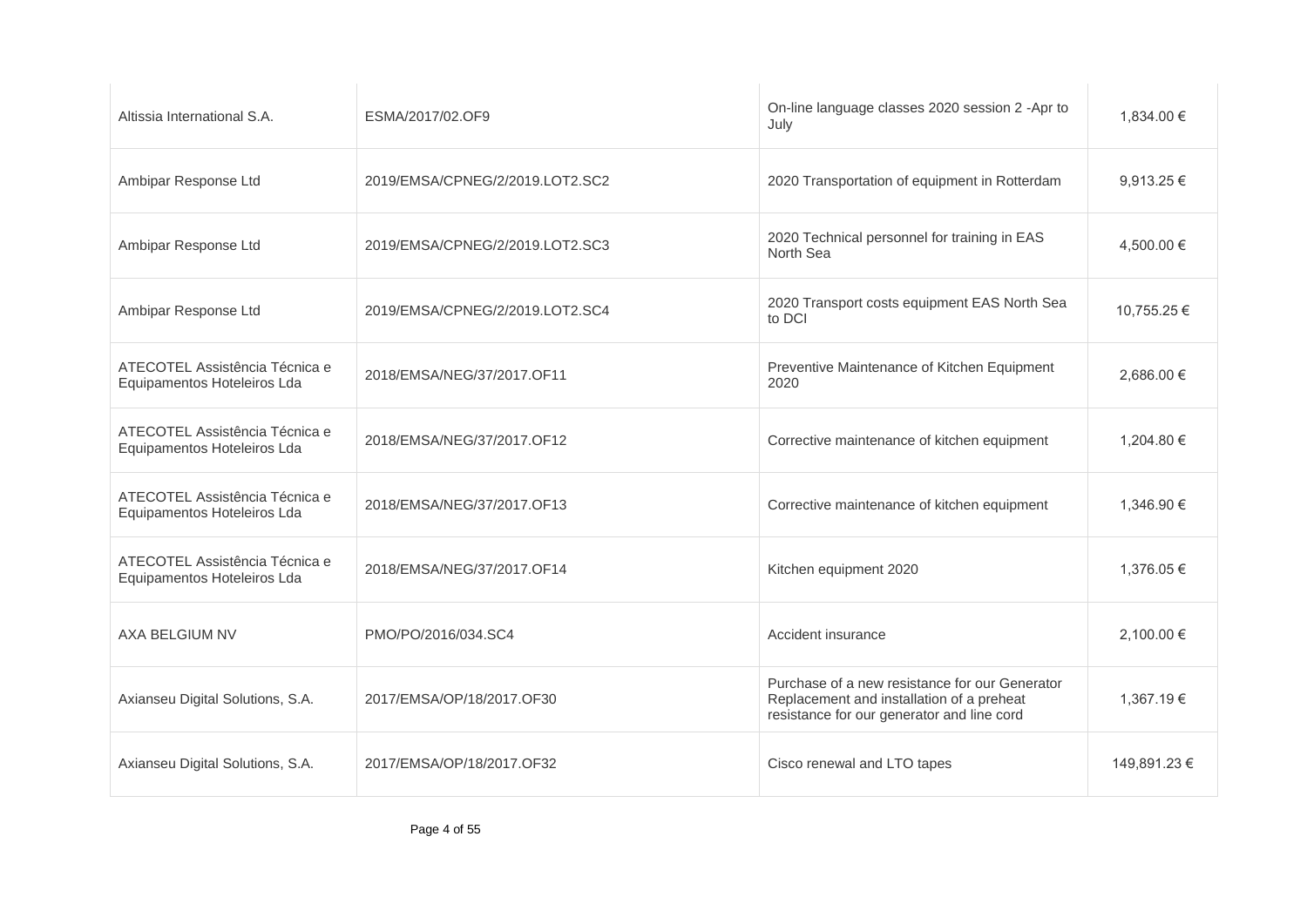| Axianseu Digital Solutions, S.A.             | 2017/EMSA/OP/18/2017.OF35           | APC renewal                                                                       | 42,990.00 €    |
|----------------------------------------------|-------------------------------------|-----------------------------------------------------------------------------------|----------------|
| Axianseu Digital Solutions, S.A.             | 2017/EMSA/OP/18/2017.OF37           | Checkpoint renewal                                                                | 97,799.00 €    |
| Axianseu Digital Solutions, S.A.             | 2017/EMSA/OP/18/2017.OF39           | NetApp                                                                            | 124,900.00 €   |
| Axianseu Digital Solutions, S.A.             | 2020/EMSA/OP/28/2019.OF1            | Renewal of the MSS Videowall System (Task 1)                                      | 159,924.00 €   |
| Axianseu Digital Solutions, S.A.             | 2020/EMSA/OP/28/2019.SC1            | Provision of Maintenance services for the MSS<br>Videowall                        | 9,269.00 $\in$ |
| Baker Tilly Belgium Bedrijfrevisore          | BUDG-19-PO-01.SC AUDIT 2019 CMS/CBC | Financial audit of the accounts of the Copernicus<br>Maritime Surveillance system | 4,862.50 €     |
| <b>Balance Technology Consulting</b><br>GmbH | 2019/EMSA/OP/10/2019.OF2            | MED scientific and technical support                                              | 150,000.00 €   |
| <b>Bechtle AG</b>                            | DI/07720.0F1010434                  | SOLARWIND LICENSES AND MAINTENANCE<br>2020                                        | 376.01 €       |
| <b>Bechtle AG</b>                            | DI/07720.OF1010513                  | RNW MTN API MANAGEMENT AND GATEWAY<br>NON PRODUCTIONS 2020                        | 21,580.61 €    |
| <b>Bechtle AG</b>                            | DI/07720.OF1011029                  | AXWAY API MANAGEMENT AND GATEWAY<br>MAINTENANCE PRODUCTION 2020                   | 22,305.88 €    |
| <b>Bechtle Brussels NV</b>                   | 2017/EMSA/OP/18/2017.OF31           | Renewal of Support Services and HW purchase<br>for Exadata                        | 194,898.40 €   |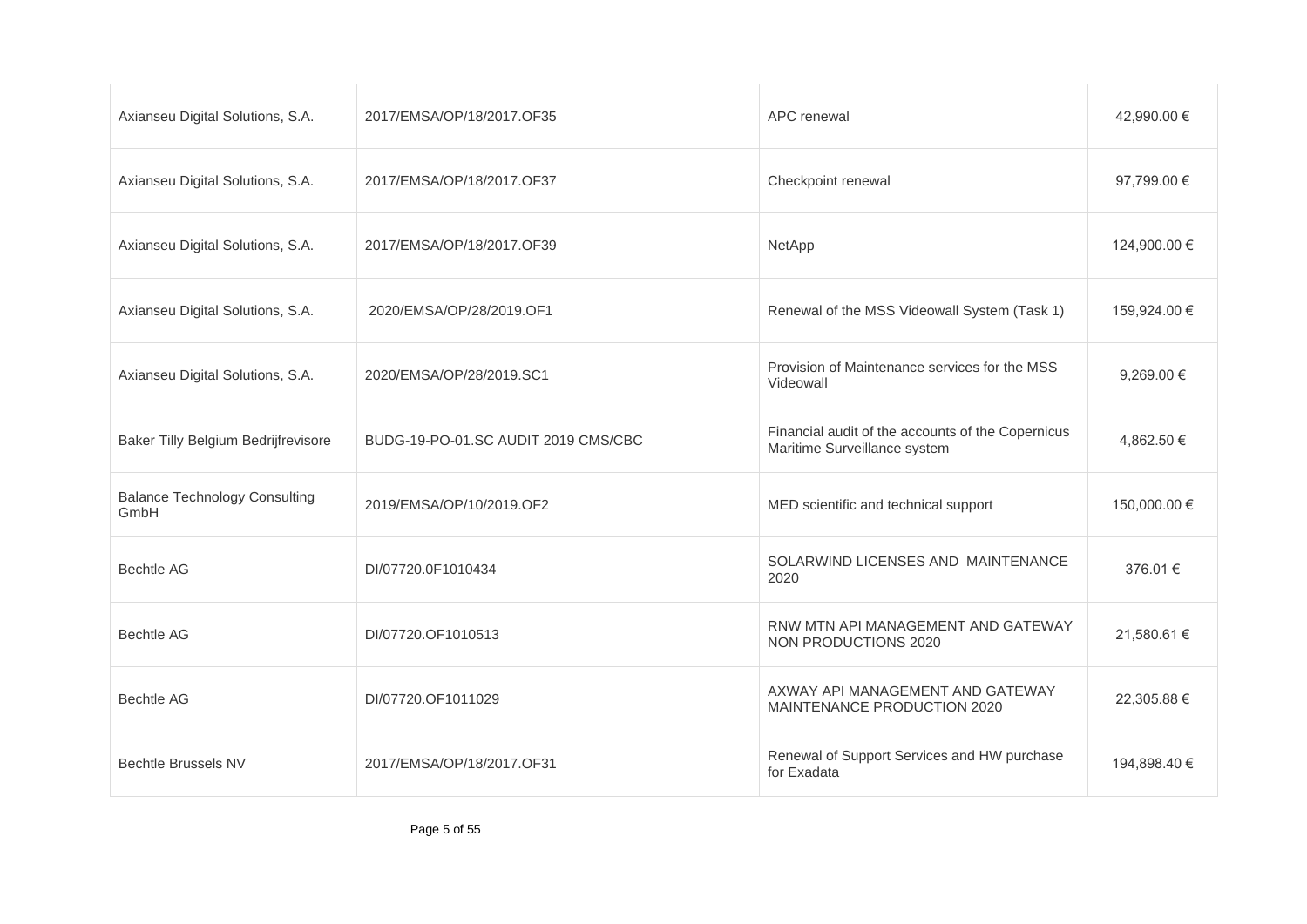| <b>Bechtle Brussels NV</b> | 2017/EMSA/OP/18/2017.OF36        | F5 maintenance renewal                       | 45,468.36 € |
|----------------------------|----------------------------------|----------------------------------------------|-------------|
| <b>Bechtle Brussels NV</b> | 2018/EMSA/OP/11/2018.OF10.BL2100 | HP PCs for training rooms                    | 8,789.40 €  |
| <b>Bechtle Brussels NV</b> | 2018/EMSA/OP/11/2018.OF10.BL3102 | HP PCs for training rooms                    | 49,129.95 € |
| <b>Bechtle Brussels NV</b> | 2018/EMSA/OP/11/2018.OF11        | Purchase of laptop                           | 2,217.04 €  |
| <b>Bechtle Brussels NV</b> | 2018/EMSA/OP/11/2018.OF12        | Purchase of Batteries, cables and headphones | 4,157.50 €  |
| <b>Bechtle Brussels NV</b> | 2018/EMSA/OP/11/2018.OF13        | PCs, laptops & accessories                   | 6,134.10 €  |
| <b>Bechtle Brussels NV</b> | 2018/EMSA/OP/11/2018.OF14        | PCs, laptops & accessories                   | 48,010.50 € |
| <b>Bechtle Brussels NV</b> | 2018/EMSA/OP/11/2018.OF15        | Purchase of laptops and accessories          | 56,539.36 € |
| <b>Bechtle Brussels NV</b> | 2018/EMSA/OP/11/2018.OF16.C1     | Purchase of laptops and accessories          | 93,948.90 € |
| <b>Bechtle Brussels NV</b> | 2018/EMSA/OP/11/2018.OF16.C4     | Purchase of laptops and accessories          | 26,147.50 € |
| <b>Bechtle Brussels NV</b> | 2018/EMSA/OP/11/2018.OF9         | Laptops and accessories December 2019        | 94,903.20 € |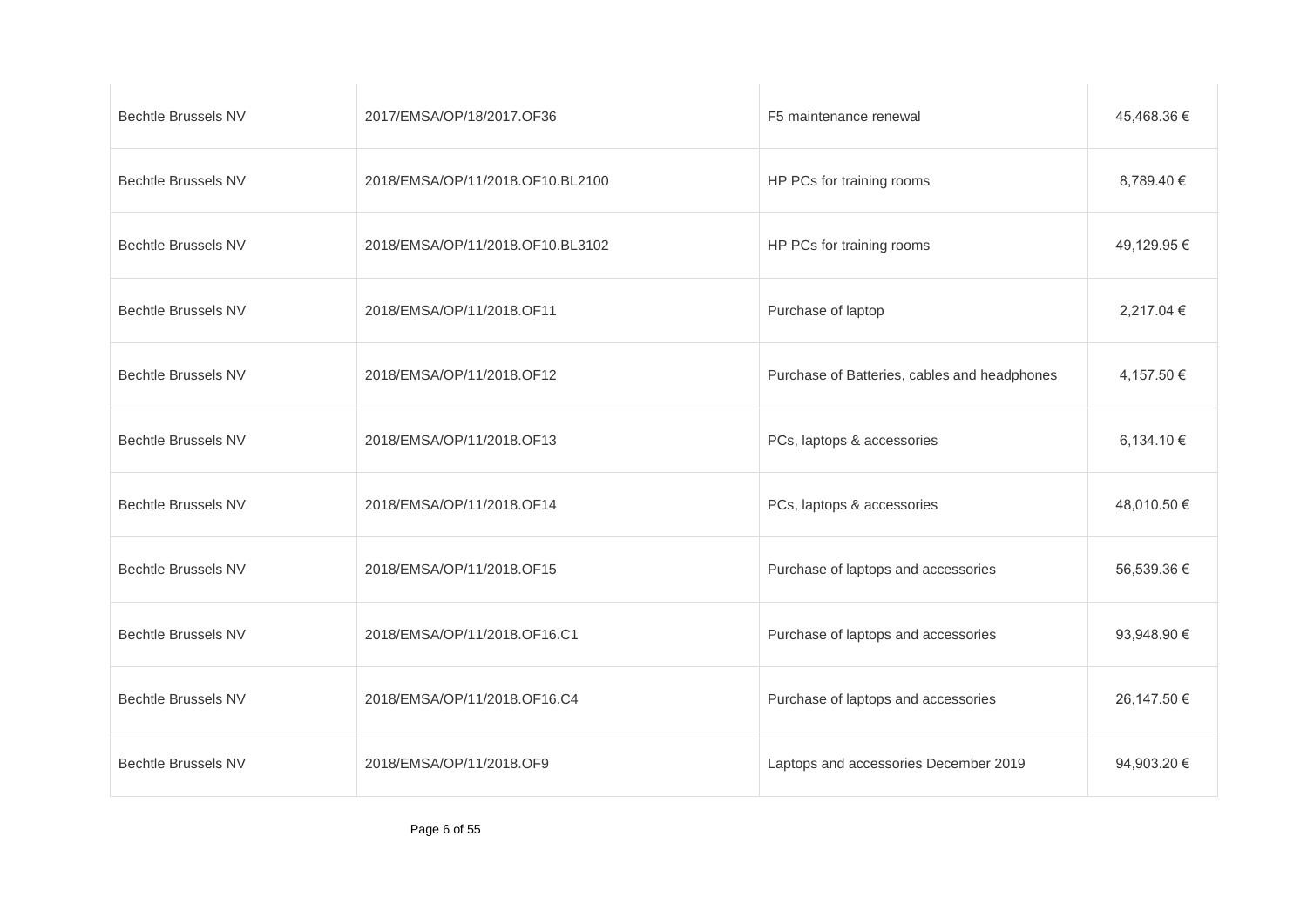| <b>Bechtle Brussels NV</b> | DI/07720.0F.1009883 | Axway product suite                                                           | 17,530.71 €  |
|----------------------------|---------------------|-------------------------------------------------------------------------------|--------------|
| <b>Bechtle Brussels NV</b> | DI/07720.0F1010898  | RNW QLIK MAINTENANCE 2020                                                     | 10,708.88 €  |
| <b>Bechtle Brussels NV</b> | DI/07720.0F1011428  | ALTOVA XMLSPY PRO.ED. MAINTENANCE<br>2020                                     | 3,970.39 €   |
| <b>Bechtle Brussels NV</b> | DI/07720.1012284    | Support Services concerning the use of Atlassian<br>products                  | 3,049.20 €   |
| <b>Bechtle Brussels NV</b> | DI/07720.OF1007546  | <b>Atlassian Licenses</b>                                                     | 46,876.37 €  |
| <b>Bechtle Brussels NV</b> | DI/07720.OF1007805  | <b>APIGTW Services</b>                                                        | 6,110.80 €   |
| <b>Bechtle Brussels NV</b> | DI/07720.OF1008548  | SIDE II - Atlassian licenses                                                  | 3,140.68 €   |
| <b>Bechtle Brussels NV</b> | DI/07720.OF1008766  | SIDE II Atlassian Xporter licenses                                            | 2,053.13 €   |
| <b>Bechtle Brussels NV</b> | DI/07720.OF1008803  | Atlassian Support Services for Corrective and<br><b>Evolutive Maintenance</b> | 18,295.20 €  |
| <b>Bechtle Brussels NV</b> | DI/07720.OF1008965  | <b>ESRI</b> and ArcGIS licenses                                               | 17,241.37 €  |
| <b>Bechtle Brussels NV</b> | DI/07720.OF1009309  | Liferay Portal Annual Subscription                                            | 113,455.65 € |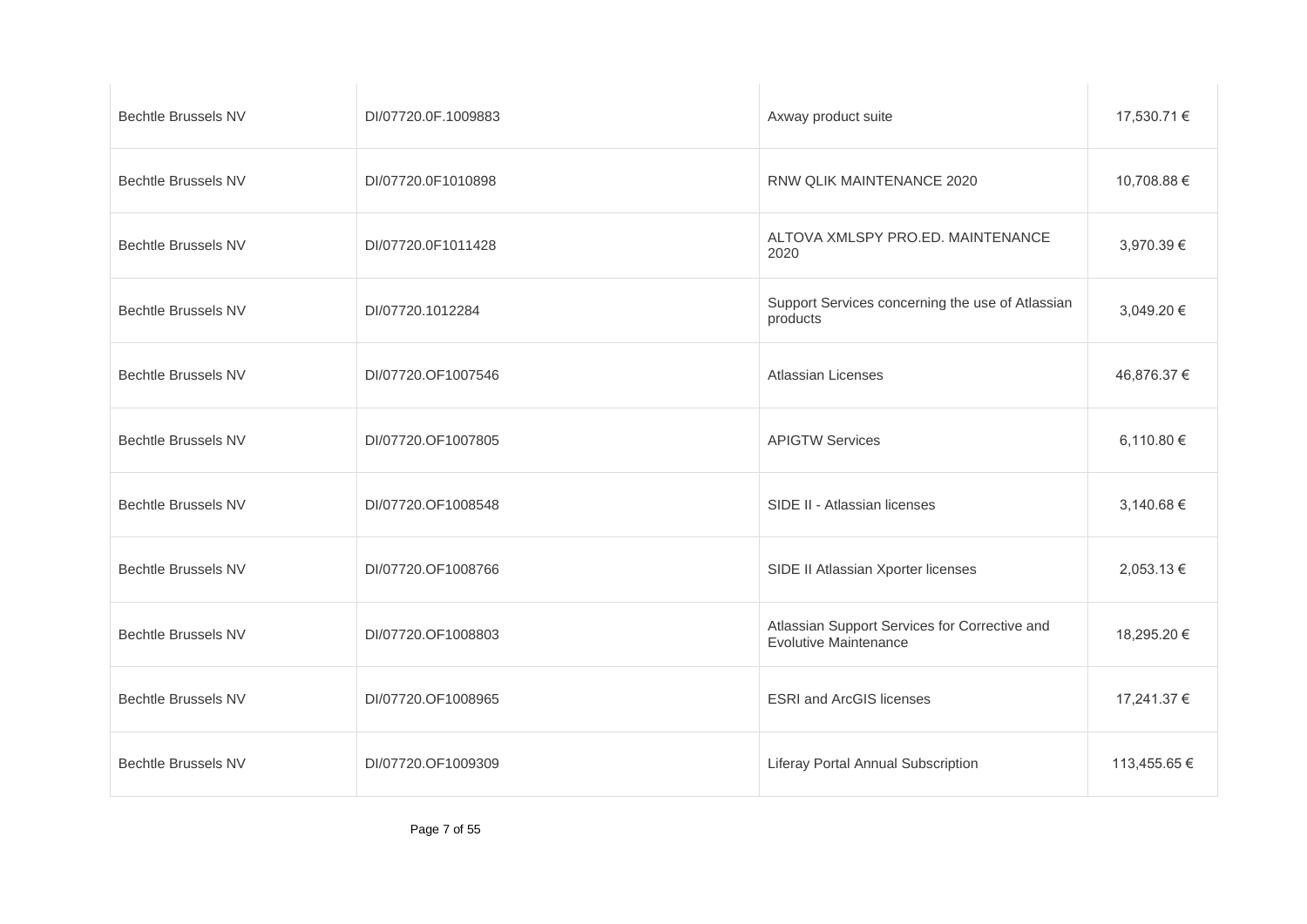| <b>Bechtle Brussels NV</b> | DI/07720.OF1009523 | VMWare renewal                              | 19,929.06 € |
|----------------------------|--------------------|---------------------------------------------|-------------|
| <b>Bechtle Brussels NV</b> | DI/07720.OF1009535 | RNW AXWAY SUPPORT 2020                      | 68,184.32 € |
| <b>Bechtle Brussels NV</b> | DI/07720.OF1009568 | MACAFEE RENEWAL MAINTENANCE 2020            | 439.26 €    |
| <b>Bechtle Brussels NV</b> | DI/07720.OF1009685 | RNW COMMVAULT MAINTENANCE 2020              | 39,535.42 € |
| <b>Bechtle Brussels NV</b> | DI/07720.OF1009685 | RNW COMMVAULT SUPPORT &<br>MAINTENANCE 2020 | 39,535.37 € |
| <b>Bechtle Brussels NV</b> | DI/07720.OF1010185 | IBM & LUCIAD MAINTENANCE RENEWAL 2020       | 20,056.34 € |
| <b>Bechtle Brussels NV</b> | DI/07720.OF1010392 | RENEWAL AUTOCAD MAINTENANCE 2020            | 861.60 €    |
| <b>Bechtle Brussels NV</b> | DI/07720.OF1010757 | ATLASSIAN RENEWAL MAINTENANCE 2020          | 52,729.40 € |
| <b>Bechtle Brussels NV</b> | DI/07720.OF1010757 | ATLASSIAN RENEWAL MAINTENANCE 2020          | 673.14 €    |
| <b>Bechtle Brussels NV</b> | DI/07720.OF1010910 | <b>Commvault Services</b>                   | 38,597.85 € |
| <b>Bechtle Brussels NV</b> | DI/07720.OF1011132 | RENEWAL CLEARSWIFT MAINTENANCE 2020         | 15,015.03 € |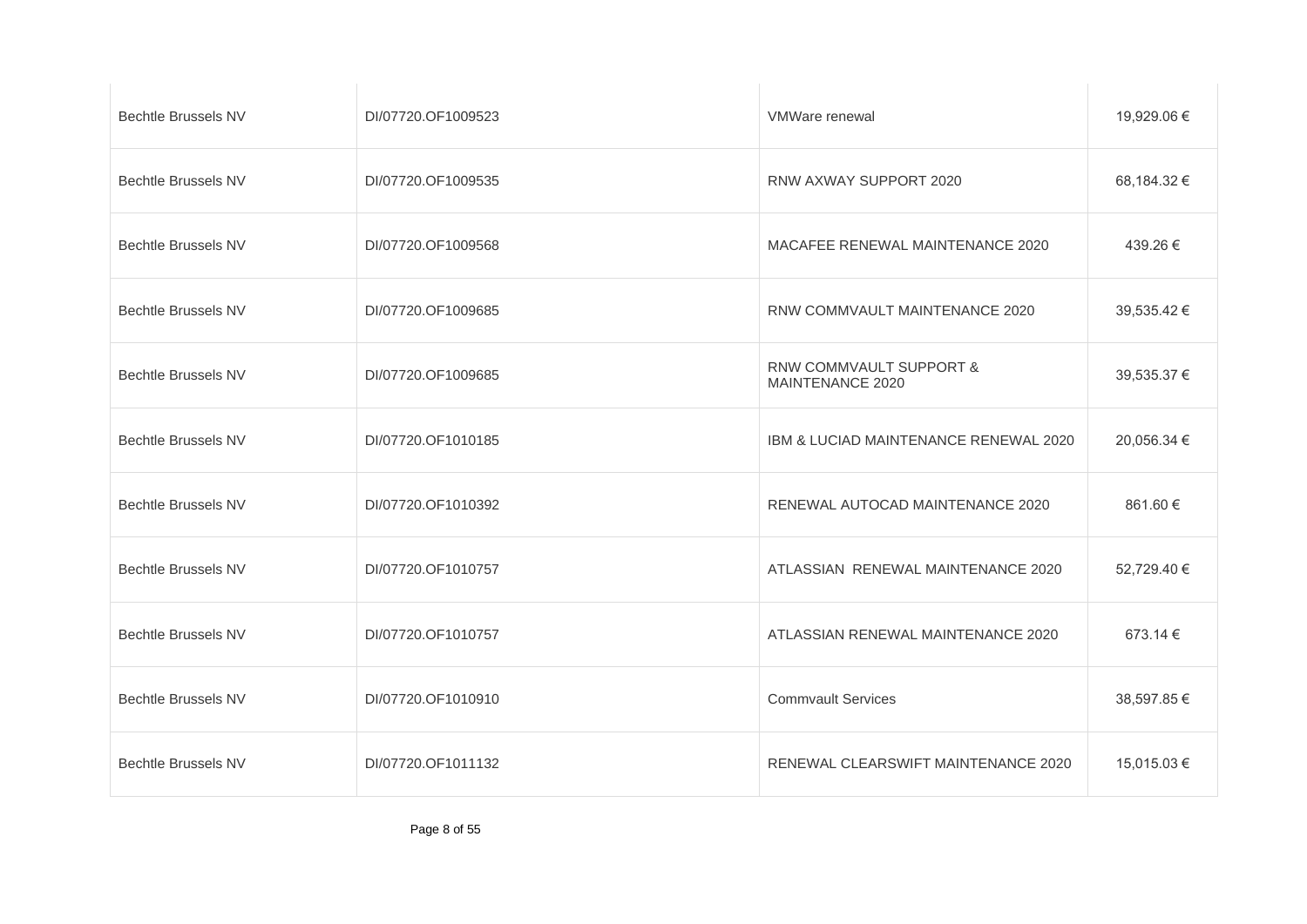| <b>Bechtle Brussels NV</b> | DI/07720.OF1011323 (ESWE) | TIBCO EBX software licenses and services              | 330,330.00 € |
|----------------------------|---------------------------|-------------------------------------------------------|--------------|
| <b>Bechtle Brussels NV</b> | DI/07720.OF1011480        | HARMAN's packed browser solution                      | 60,340.94 €  |
| <b>Bechtle Brussels NV</b> | DI/07720.OF1011749        | ATLASSIAN CONFLUENCE JIRA PLUG-INS<br><b>LICENSES</b> | 1,809.19€    |
| <b>Bechtle Brussels NV</b> | DI/07720.OF1012182        | RNW APPDYNAMICS 2020                                  | 86,093.51 €  |
| <b>Bechtle Brussels NV</b> | DI/07720.OF1012530        | RNW LIFERAY NON PROD.                                 | 17,914.05 €  |
| <b>Bechtle Brussels NV</b> | DI/07720.OF-SC1010010     | QLIK installation and dimensioning                    | 9,399.67 €   |
| <b>Bechtle Brussels NV</b> | DI/7720.OF1010757         | RNW ATLASSIAN 2020                                    | 2,692.56 €   |
| <b>Bechtle Brussels NV</b> | DI/7720-OF1010908         | DI/7720-ELA VMWARE                                    | 228,917.40 € |
| <b>Bechtle Brussels NV</b> | DI/O7720.0F.1009797       | RNW ADOBE CREATIVE CLOUD<br>SUBSCRIPTIONS 2020        | 6,282.80 €   |
| <b>Bechtle Brussels NV</b> | DI/07720.OF1010370        | ALTOVA STYLEVISION RENEWAL 2020                       | 133.06 €     |
| <b>Bechtle Brussels NV</b> | DI/07720.SC1007599        | <b>Qlik Services</b>                                  | 17,624.36 €  |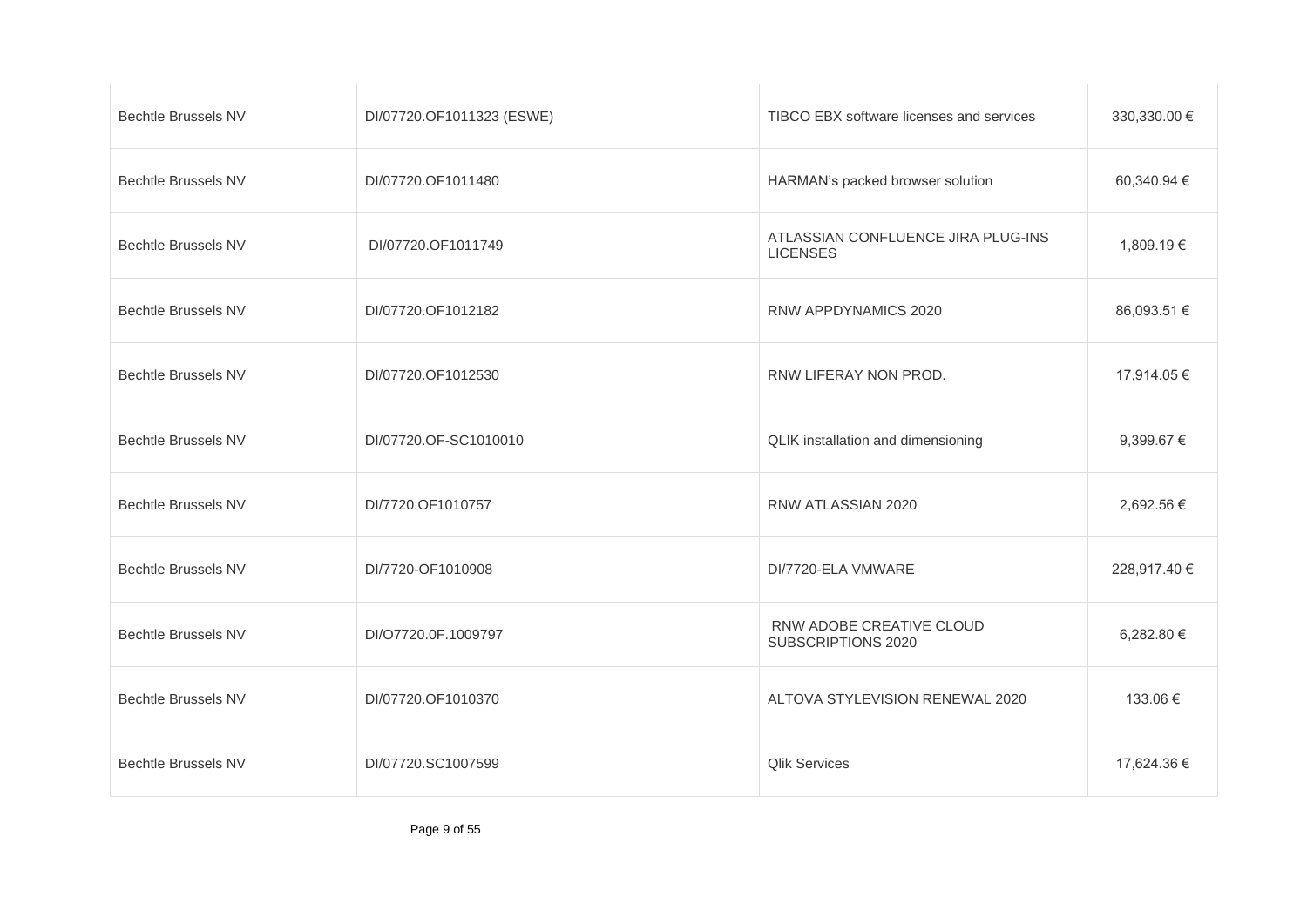| <b>Bechtle Brussels NV</b>               | DI/07720.SC1008306        | Provision of IRD related consultancy services -1.1                     | 133,868.51 €   |
|------------------------------------------|---------------------------|------------------------------------------------------------------------|----------------|
| <b>Bechtle Brussels NV</b>               | DI/07720.SC1010476        | Qlik support services - activity 5                                     | 17,624.38 €    |
| <b>Bechtle Brussels NV</b>               | DI/07720.SC1010515        | <b>IRD Consultancy</b>                                                 | 187,669.56 €   |
| <b>Bechtle Brussels NV</b>               | DI/07720. SC1010896       | Atlassian Support Services (Nov-Dec 2020)                              | 18,152.50 €    |
| <b>Bechtle Brussels NV</b>               | DI/07720.SC1011314 (2020) | Qlik services (VDSCS & S2S Dashboards)                                 | 9,399.66 $\in$ |
| <b>Bechtle Brussels NV</b>               | DI/07720.SC1011314        | Qlik services (VDSCS & S2S Dashboards)                                 | 19,974.30 €    |
| <b>Bechtle Brussels NV</b>               | DI/7720.0F1010898         | RNW QLIK MAINTENANCE 2020                                              | 175.60 €       |
| Beltrão Coelho Sistemas de<br>Escritório | 2015/EMSA/OP/10/2015.OF12 | Maintenance of printers and copiers                                    | 18,000.00 €    |
| <b>Bilbomatica S.A</b>                   | 2016/EMSA/OP/11/2016.SC45 | Provision of testing services for STAR Streaming<br>system             | 17,806.84 €    |
| <b>Bilbomatica S.A</b>                   | 2016/EMSA/OP/11/2016.SC46 | <b>LRIT- IDE Testing Services</b>                                      | 18,411.52 €    |
| <b>Bilbomatica S.A</b>                   | 2016/EMSA/OP/11/2016.SC50 | Provision of further testing services for Safe Sea<br>Net (SSN) system | 9,904.24 €     |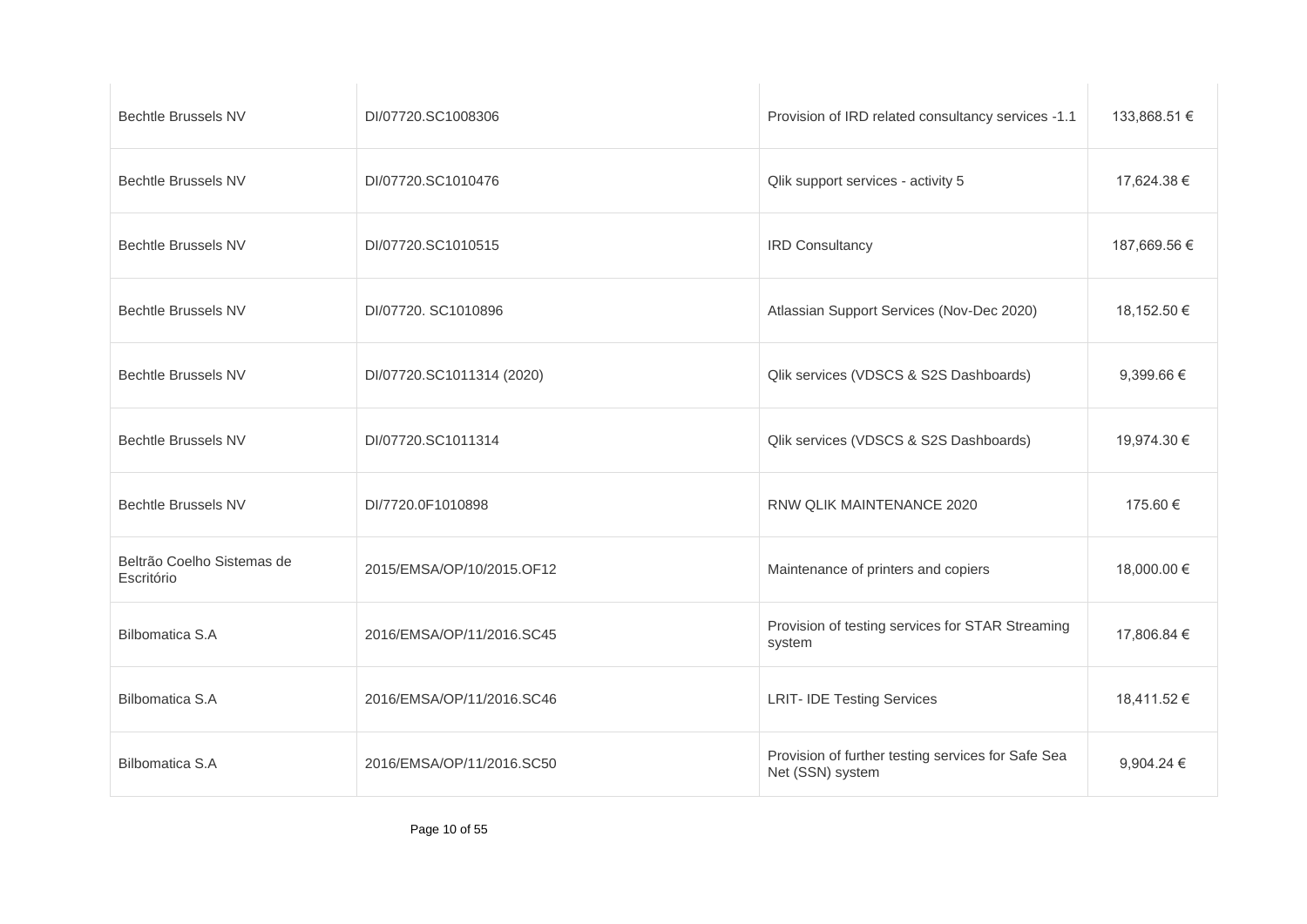| <b>Bilbomatica S.A</b>                             | 2016/EMSA/OP/11/2016.SC51               | Provision of testing services for LRIT CDC, LRIT<br>ShipDB and CCD systems                | 48,603.93 €  |
|----------------------------------------------------|-----------------------------------------|-------------------------------------------------------------------------------------------|--------------|
| CEDRE - CEFIC                                      | 2020/EMSA/OP/20/2020.SC1                | 2020 Testing EMSA dispersants                                                             | 12,312.00 €  |
| Centralmed - Segurança e Saúde no<br>Trabalho, Lda | 2019/EMSA/NEG/21/2019.OF1               | HACCP audits 2020                                                                         | 426.68€      |
| Collecte Localisation Satellites S.A.              | 2016/EMSA/OP/16/2016.OF5                | 5 additional months of corrective maintenance of<br>the LRIT system                       | 23,835.61 €  |
| Collecte Localisation Satellites S.A.              | 2016/EMSA/OP/16/2016.CR7                | Adaptive Maintenance of the LRIT application<br>V3.3                                      | 84,198.36 €  |
| Collecte Localisation Satellites S.A.              | 2016/EMSA/OP/20/2016.SC17               | TRAINING IN DENMARK MODULE 3                                                              | 5,650.00 €   |
| Collecte Localisation Satellites S.A.              | 2016/EMSA/OP/20/2016.SC19               | RPAS DC TRAINING IN SPAIN (EFCA)                                                          | 5,650.00 €   |
| Collecte Localisation Satellites S.A.              | 2016/EMSA/OP/20/2016.SC20               | RPAS DC TRAINING IN ROMANIA                                                               | 5,650.00 €   |
| Collecte Localisation Satellites S.A.              | 2016/EMSA/OP/20/2016.SC21               | RPAS DC TRAINING IN FINLAND                                                               | 5,650.00 €   |
| Collecte Localisation Satellites S.A.              | 2016/EMSA/OP/20/2016.SC22               | Customisation (Module 4)                                                                  | 16,195.88 €  |
| Collecte Localisation Satellites S.A.              | 2018/EMSA/OP/06/2018.LOT1-1.MOD2.SC2.12 | Provision of services for the acquisition and<br>processing of SAR Earth Observation data | 960,000.00 € |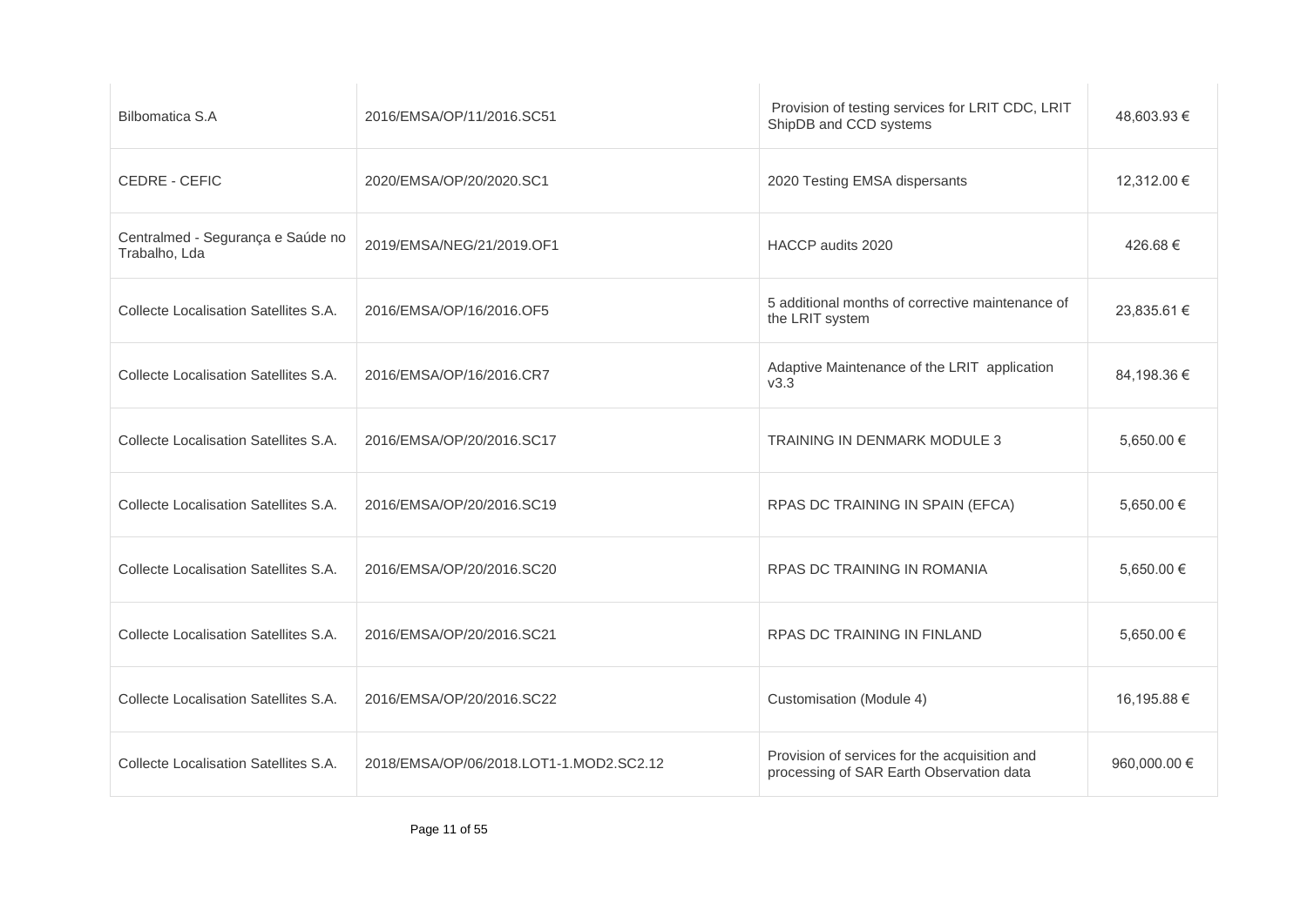| Collecte Localisation Satellites S.A. | 2018/EMSA/OP/06/2018.LOT1-1.MOD2.SC2.14 | Provision of services for the acquisition and<br>processing of SAR Earth Observation data | 720,000.00 €   |
|---------------------------------------|-----------------------------------------|-------------------------------------------------------------------------------------------|----------------|
| Collecte Localisation Satellites S.A. | 2018/EMSA/OP/06/2018.LOT1-1.MOD2.SC2.15 | Provision of services for the acquisition and<br>processing of SAR EO data                | 94,140.00 €    |
| Collecte Localisation Satellites S.A. | 2018/EMSA/OP/06/2018.LOT1-1.MOD2.SC2.18 | Provision of services for the acquisition and<br>processing of SAR EO data                | $0.00 \in$     |
| Collecte Localisation Satellites S.A. | 2018/EMSA/OP/06/2018.LOT1-1.MOD2.SC2.20 | Provision of services for the acquisition and<br>processing of SAR EO data                | 100,000.00 €   |
| Collecte Localisation Satellites S.A. | 2018/EMSA/OP/06/2018.LOT1-1 SC.2.11     | ; Delivery of CSN service' CLS; EMS.10840                                                 | 9.600.00 $\in$ |
| Collecte Localisation Satellites S.A. | 2018/EMSA/OP/06/2018.LOT1-1 SC 2.21     | Provision of services for the acquisition and<br>processing of SAR Earth Observation data | 9,500.00 $\in$ |
| Collecte Localisation Satellites S.A. | 2018/EMSA/OP/06/2018.LOT1 SC.2.13       | Satellite Licenses and Services                                                           | 300,000.00 €   |
| Collecte Localisation Satellites S.A. | 2018/EMSA/OP/06/2018.LOT1 SC.2.17       | Satellite Licenses and Services                                                           | 280,000.00 €   |
| Collecte Localisation Satellites S.A. | 2018/EMSA/OP/06/2018.LOT1 SC.2.19       | Satellite Licenses and Services                                                           | 140,000.00 €   |
| Collecte Localisation Satellites S.A. | 2019/EMSA/OP/2/2019; MOD2;SC2           | Delivery of ASP/CSP Services for the EU LRIT<br><b>DC</b>                                 | 200,000.00 €   |
| Collecte Localisation Satellites S.A. | 2019/EMSA/OP/2/2019; MOD2;SC3           | Delivery of ASP/CSP Services for the EU LRIT<br>DC                                        | 877,000.00 €   |
|                                       |                                         |                                                                                           |                |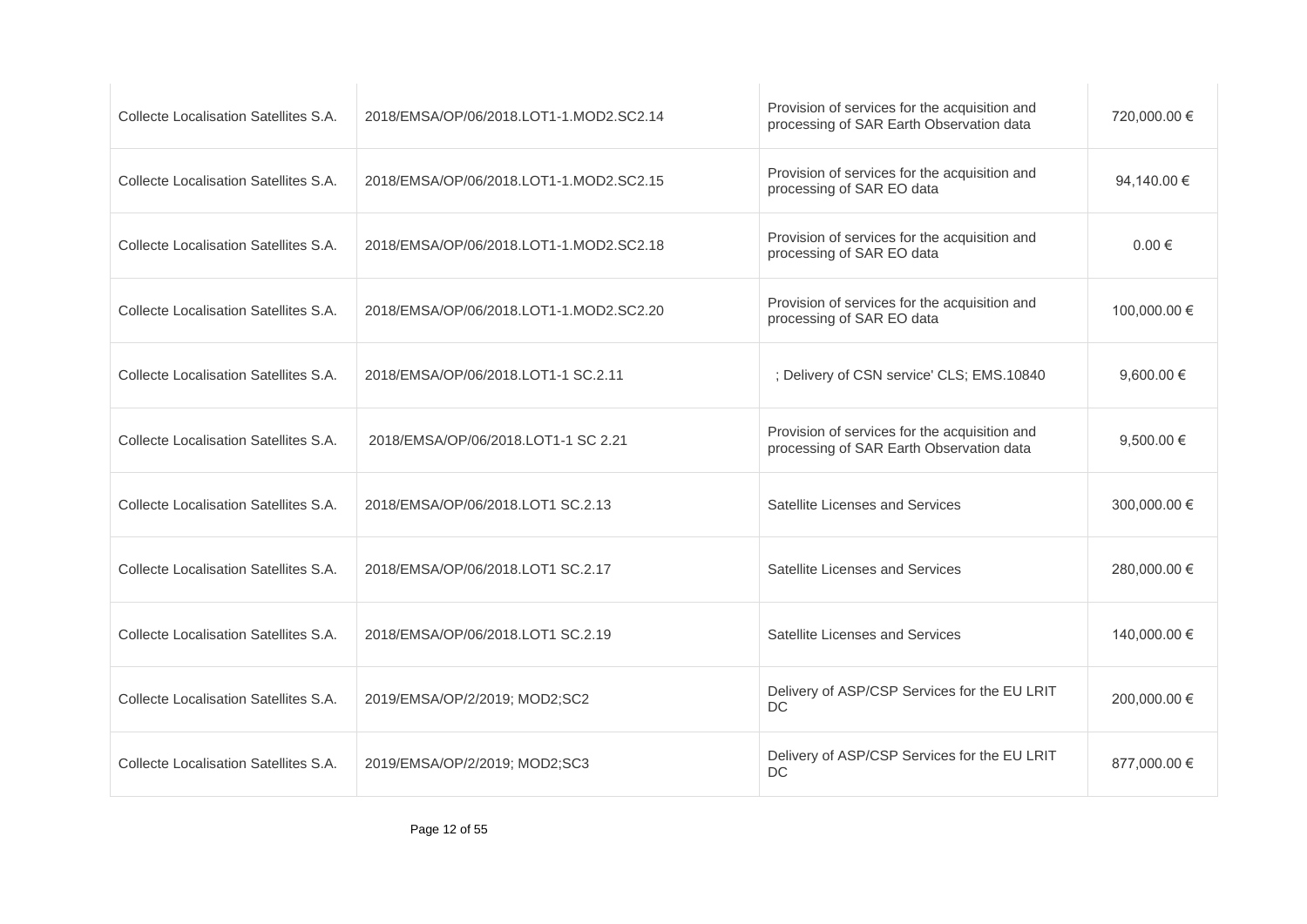| Collecte Localisation Satellites S.A.       | 2020/EMSA/SPNEG/2/2020.OF1             | Operations December 2020-November 2021                           | 132,801.60 € |
|---------------------------------------------|----------------------------------------|------------------------------------------------------------------|--------------|
| Collecte Localisation Satellites S.A.       | EMSA/OP/20/2016;SC18;OPERATIONS;CLS    | RPAS-DC Phase 1 (Mod 2) OPERATIONS                               | 48,580.00 €  |
| Collecte Localisation Satellites S.A.       | ; DELIVERY OF CSN SERVICES; CLS SC2.16 | Delivery of CSN services; CLS SC 2.16                            | 17,000.00 €  |
| Colt Technology Services,<br>Unipessoal Lda | 2020/EMSA/OP/32/2019.LOT1.OF1          | Telecommunications (internet) services                           | 22,956.00 €  |
| Colt Technology Services,<br>Unipessoal Lda | 2020/EMSA/OP/32/2019.LOT1.OF2          | Telecommunications (internet) services -<br>Consultancy services | 3,200.00 €   |
| Colt Technology Services,<br>Unipessoal Lda | 2014/EMSA/OP/18/2013.SC8               | <b>Hosting BCF</b>                                               | 83,085.95 €  |
| Colt Technology Services,<br>Unipessoal Lda | 2020/EMSA/OP/6/2020.SC1                | Hosting Services for a Business Continuity<br><b>Datacentre</b>  | 97,404.00 €  |
| Consortium "COMLIN"                         | DI/7370.OF10105                        | MAINTENANCE RENEWAL FOR LTO<br><b>EQUIPMENT</b>                  | 8,031.77 €   |
| Consortium "COMLIN"                         | DI/7370.OF9970                         | Upgrade Tape library                                             | 52,730.40 €  |
| Consortium "JV CANCOM-<br>PIRONET"          | OC/EFSA/PTT/2015/01.OF45               | HP- IMS NEW SUBSCRIPTION JANUARY-JUNE<br>(AZURE)                 | 58,700.43 €  |
| Consortium "JV CANCOM-<br>PIRONET"          | OC/EFSA/PTT/2015/01.OF46               | Azure public cloud services                                      | 7,000.00 €   |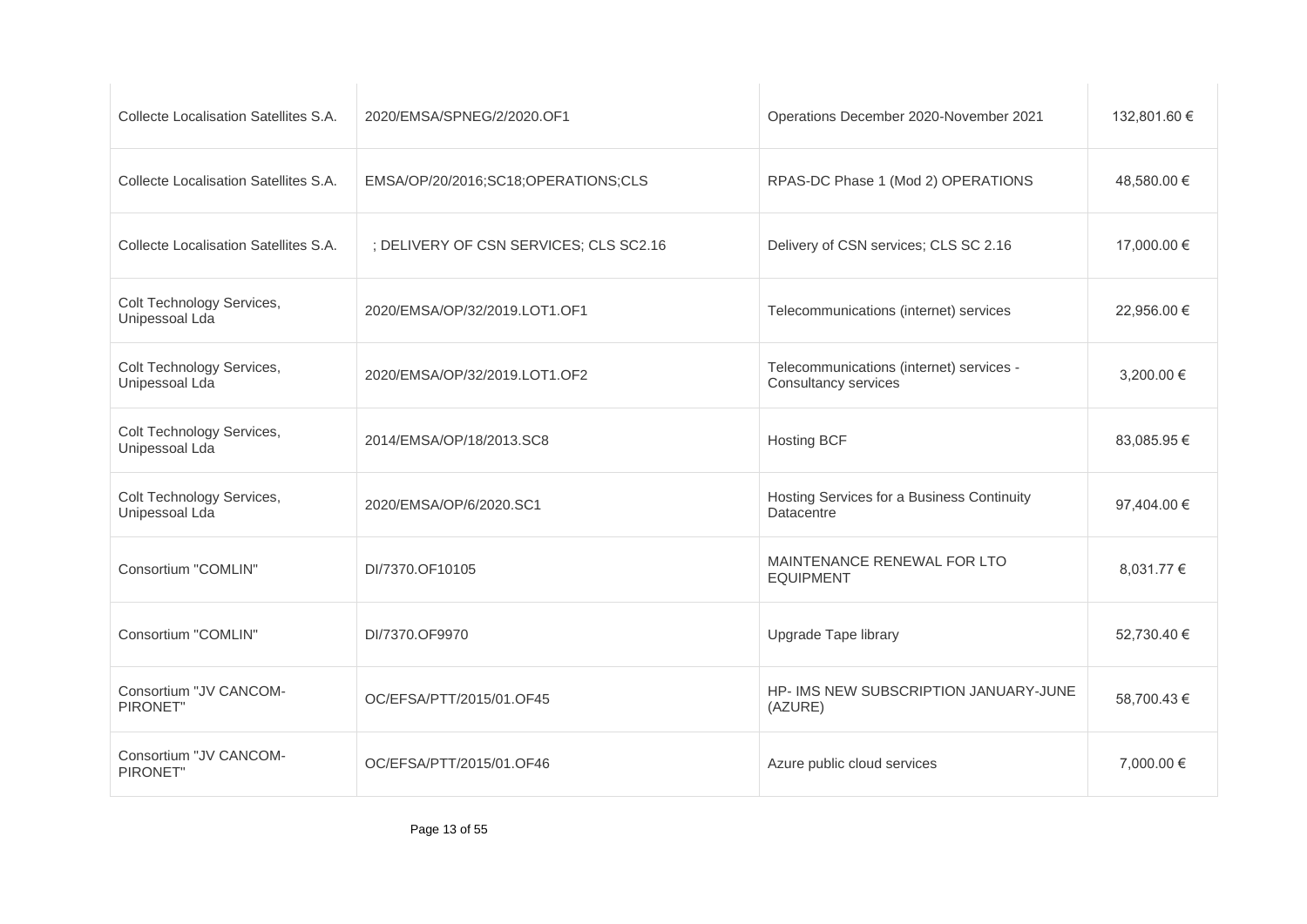| Consortium "JV CANCOM-<br>PIRONET" | OC/EFSA/PTT/2015/01.OF47       | Project Mgt cloud tool support services                 | 12,096.00 €  |
|------------------------------------|--------------------------------|---------------------------------------------------------|--------------|
| Consortium "JV CANCOM-<br>PIRONET" | OC/EFSA/PTT/2015/01.OF48 (1/2) | SSN Ecosystem Graphical User Interface - SEG            | 9,978.90 €   |
| Consortium "JV CANCOM-<br>PIRONET" | OC/EFSA/PTT/2015/01.OF48.2     | SSN Ecosystem Graphical User Interface - SEG            | 12,919.50 €  |
| Consortium "JV CANCOM-<br>PIRONET" | OC/EFSA/PTT/2015/01.OF49       | HP-IMS Subscription April-August 2020                   | 59,000.00 €  |
| Consortium "JV CANCOM-<br>PIRONET" | OC/EFSA/PTT/2015/01.OF50       | HP-IMS : Phase 4 -Iteration 4 (Consultancy<br>services) | 59,890.60 €  |
| Consortium "JV CANCOM-<br>PIRONET" | OC/EFSA/PTT/2015/01.OF51       | <b>Consultant services</b>                              | 26,190.00 €  |
| Consortium "JV CANCOM-<br>PIRONET" | OC/EFSA/PTT/2015/01.OF54       | <b>Consultant services Architect</b>                    | 37,485.00 €  |
| Consortium "JV CANCOM-<br>PIRONET" | OC/EFSA/PTT/2015/01.OF55       | Azure "CISE node Prod"                                  | 10,000.00 €  |
| Consortium "JV CANCOM-<br>PIRONET" | OC/EFSA/PTT/2015/01.OF56 (1/2) | <b>Historical ABMs</b>                                  | 171,884.00 € |
| Consortium "JV CANCOM-<br>PIRONET" | OC/EFSA/PTT/2015/01.OF56 (2/2) | <b>Historical ABMs</b>                                  | 70,236.00 €  |
| Consortium "JV CANCOM-<br>PIRONET" | OC/EFSA/PTT/2015/01.OF57       | HP-IMS Consumption (July-October)                       | 120,000.00 € |
|                                    |                                |                                                         |              |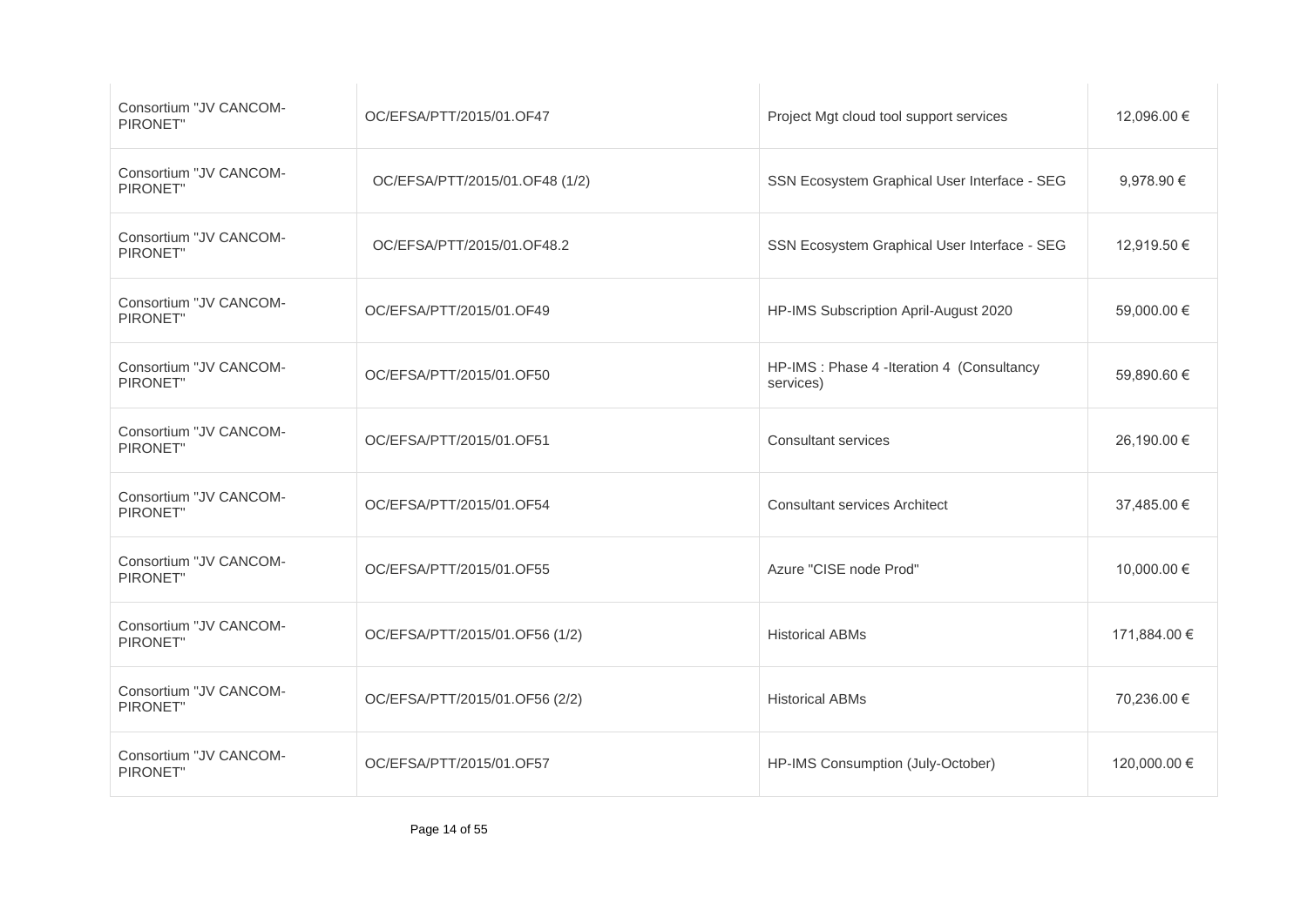| Consortium "JV CANCOM-<br>PIRONET" | OC/EFSA/PTT/2015/01.OF58       | HP-IMS : Phase 4 -Iteration 5(Consultancy<br>services)        | 129,650.00 € |
|------------------------------------|--------------------------------|---------------------------------------------------------------|--------------|
| Consortium "JV CANCOM-<br>PIRONET" | OC/EFSA/PTT/2015/01.OF59       | Hybrid Test - Public Cloud                                    | 5,000.00 €   |
| Consortium "JV CANCOM-<br>PIRONET" | OC/EFSA/PTT/2015/01.OF60       | Azure public cloud services                                   | 20,000.00 €  |
| Consortium "JV CANCOM-<br>PIRONET" | OC/EFSA/PTT/2015/01.OF61(1/2)  | MARINFO cloud-native solution                                 | 59,792.10 €  |
| Consortium "JV CANCOM-<br>PIRONET" | OC/EFSA/PTT/2015/01.OF61 (2/2) | MARINFO cloud-native solution                                 | 30,000.00 €  |
| Consortium "JV CANCOM-<br>PIRONET" | OC/EFSA/PTT/2015/01.OF62       | HP-IMS Consumption (September- February)                      | 200,000.00 € |
| Consortium "JV CANCOM-<br>PIRONET" | OC/EFSA/PTT/2015/01.OF63       | HP-IMS Developments (November and<br>December)                | 61,940.00 €  |
| Consortium "JV CANCOM-<br>PIRONET" | OC/EFSA/PTT/2015/01.OF64       | Marine Equipment Database 2020 development 2                  | 27,693.00 €  |
| Consortium "JV CANCOM-<br>PIRONET" | OC/EFSA/PTT/2015/01.OF65       | RPAS cs - Azure consumption (Virtual machine in<br>the cloud) | 5,838.21 €   |
| Consortium "JV CANCOM-<br>PIRONET" | OC/EFSA/PTT/2015/01.OF66       | HP-IMS Consultancy support services                           | 52,470.00 €  |
| Consortium "JV CANCOM-<br>PIRONET" | OC/EFSA/PTT/2015/01.OF67       | <b>Cloud Consultancy Services</b>                             | 42,930.00 €  |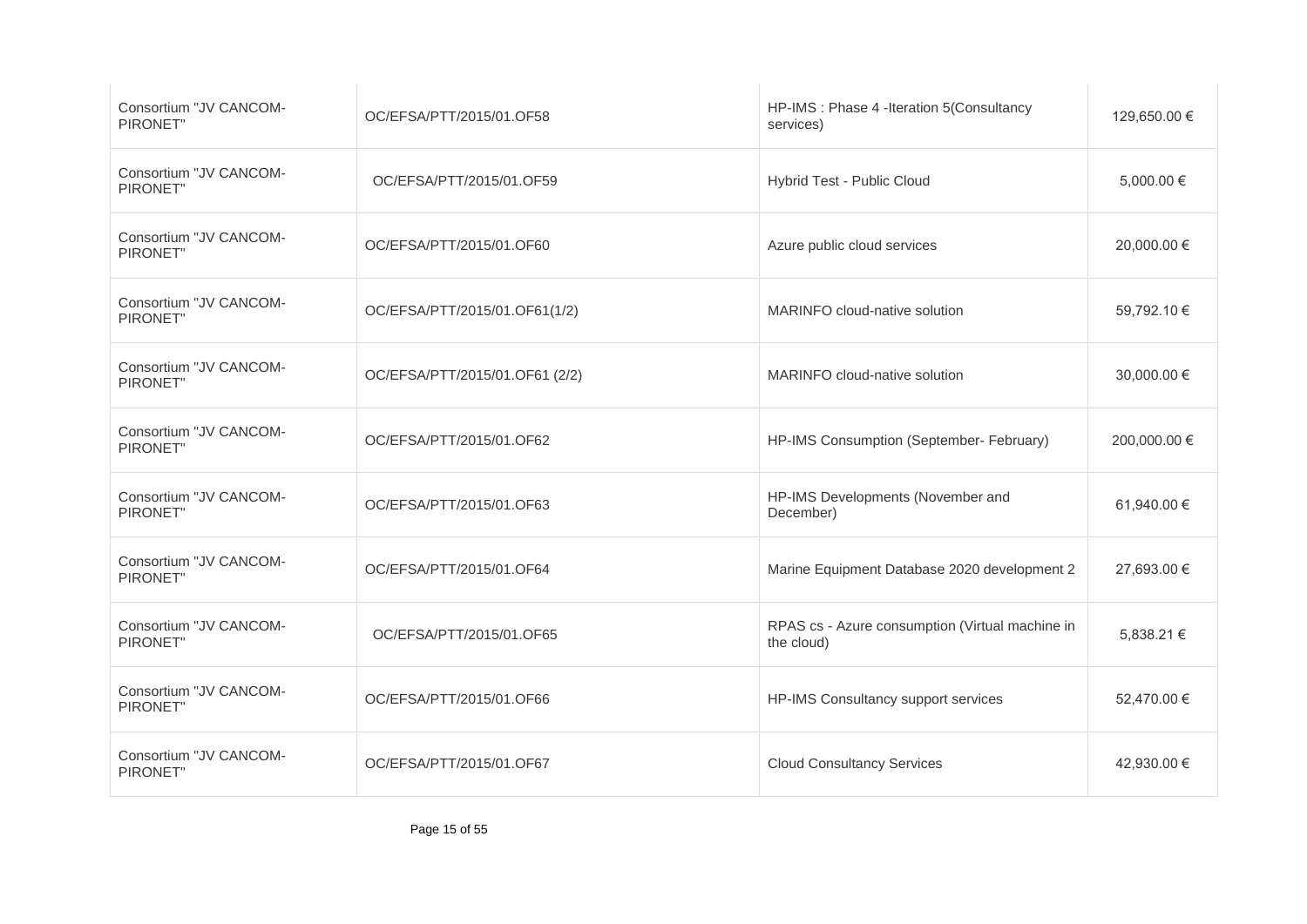| Consortium "JV CANCOM-<br>PIRONET"                                                                                           | OC/EFSA/PTT/2015/01.OF68                                        | ROSTER - EMSA external experts database                        | 71,675.50 €    |
|------------------------------------------------------------------------------------------------------------------------------|-----------------------------------------------------------------|----------------------------------------------------------------|----------------|
|                                                                                                                              |                                                                 |                                                                |                |
| Consortium "JV CANCOM-<br>PIRONET"                                                                                           | OC/EFSA/PTT/2015/01.OF69                                        | HP-IMS: Phase 5, Iteration 1                                   | 39,369.38 €    |
| Consortium "JV CANCOM-<br>PIRONET"                                                                                           | OC/EFSA/PTT/2015/01.OF70                                        | AZURE PUBLIC CLOUD SERVICES                                    | 50,000.00 €    |
| Consortium "JV CANCOM-<br>PIRONET"                                                                                           | OC/EFSA/PTT/2015/01.OF71                                        | Marinfo - Database Upgrade                                     | 22,545.00 €    |
| Consortium "JV CANCOM-<br>PIRONET"                                                                                           | OC/EFSA/PTT/2015/01.OF72                                        | Marinfo hosting                                                | 24.000.00 €    |
| Consortium "JV CANCOM-<br>PIRONET"                                                                                           | OC/EFSA/PTT/2015/01.OF52                                        | <b>MED Maintenance</b>                                         | 44,882.98 €    |
| Consortium "JV CANCOM-<br>PIRONET"                                                                                           | OC/EFSA/PTT/2015/01.OF53                                        | MED enhancement                                                | 57,303.00 €    |
| Consortium "REACT consortium -<br><b>CLS Collecte Localisation Satellites</b><br>S.A & Tekever II Autonomous<br>Systems Lda" | 2017/EMSA/OP/12/2016.LOT2.SC12                                  | Availibility/reservation fees; REACT<br>(CLS/Tekever)          | 294,000.00 €   |
| Consortium "REACT consortium -<br><b>CLS Collecte Localisation Satellites</b><br>S.A & Tekever II Autonomous<br>Systems Lda" | 2017/EMSA/OP/12/2016.LOT2.SC7EXT.AMENDMENT<br>NO3,4,5,6 AND NO7 | FLIGHT OPERATION IN ITALY EXTENSION                            | 1,253,286.30 € |
| Consortium "REACT consortium -<br><b>CLS Collecte Localisation Satellites</b><br>S.A & Tekever II Autonomous<br>Systems Lda" | 2017/EMSA/OP/12/2016.LOT2.SC9                                   | RPAS OPERATIONS IN FRANCE; REACT                               | 970,000.00 €   |
| Costa Duarte Corretor de Seguros<br>S.A.                                                                                     | 2017/EMSA/NEG/41/2016.OF16                                      | Insurance or ICT Equipment, EMSA Content and<br>Garage Content | 25,853.64 €    |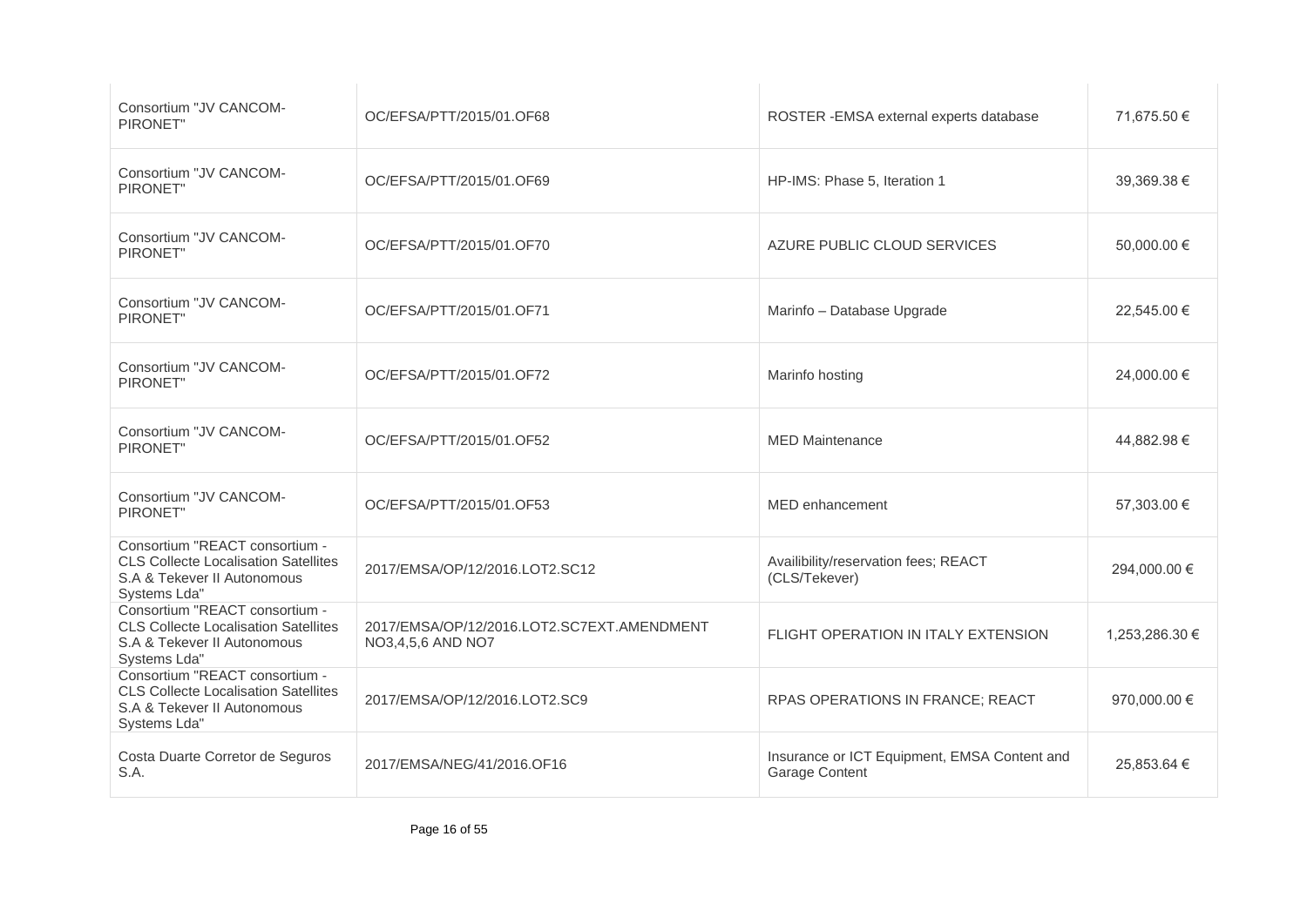| Costa Duarte Corretor de Seguros<br>S.A. | 2017/EMSA/NEG/41/2016.OF17              | Mercedes insurance                                                                        | 755.42 €     |
|------------------------------------------|-----------------------------------------|-------------------------------------------------------------------------------------------|--------------|
| Costa Duarte Corretor de Seguros<br>S.A. | 2017/EMSA/NEG/41/2016.OF18              | <b>BMW</b> insurance                                                                      | 963.94 €     |
| DNV GL AS                                | 2020/EMSA/OP/10/2020; SC1               | RBV MASS Phase 1                                                                          | 190,000.00 € |
| <b>DNVGL SE</b>                          | 2018/EMSA/OP/11/2017.OF5                | OF5; PRF Study A for 2 Ports in Ukraine                                                   | 57,525.00 €  |
| <b>DNVGL SE</b>                          | 2018/EMSA/OP/11/2017.OF6                | Development of Studies on port reception facilities                                       | 57,525.00 €  |
| Dun & Bradstreet Belgium NV              | 2020/EMSA/NEG/24/2020.OF1               | D&B reports for 2020                                                                      | 1,000.00 €   |
| Edisoft S.A                              | 2016/EMSA/OP/25/2015.LOT1.SC11          | Changes to EODC mail notification mechanism<br>and FTP Transfer                           | 23,594.00 €  |
| Edisoft S.A                              | 2018/EMSA/OP/06/2018.LOT1-4.MOD2.SC2.6  | Provision of services for the acquisition and<br>processing of SAR Earth Observation data | 125,000.00 € |
| Edisoft S.A                              | 2018/EMSA/OP/06/2018.LOT1-4.MOD2.SC2.7  | Provision of services for the acquisition and<br>processing of SAR Earth Observation data | 140,000.00 € |
| E-Geos S.p.A                             | 2018/EMSA/OP/06/2018.LOT1-2.MOD2.SC2.10 | Provision of services for the acquisition and<br>processing of SAR Earth Observation data | 225,000.00 € |
| E-Geos S.p.A                             | 2018/EMSA/OP/06/2018.LOT1-2;MOD2;SC2.11 | Satellite Licenses and Services                                                           | 20,000.00 €  |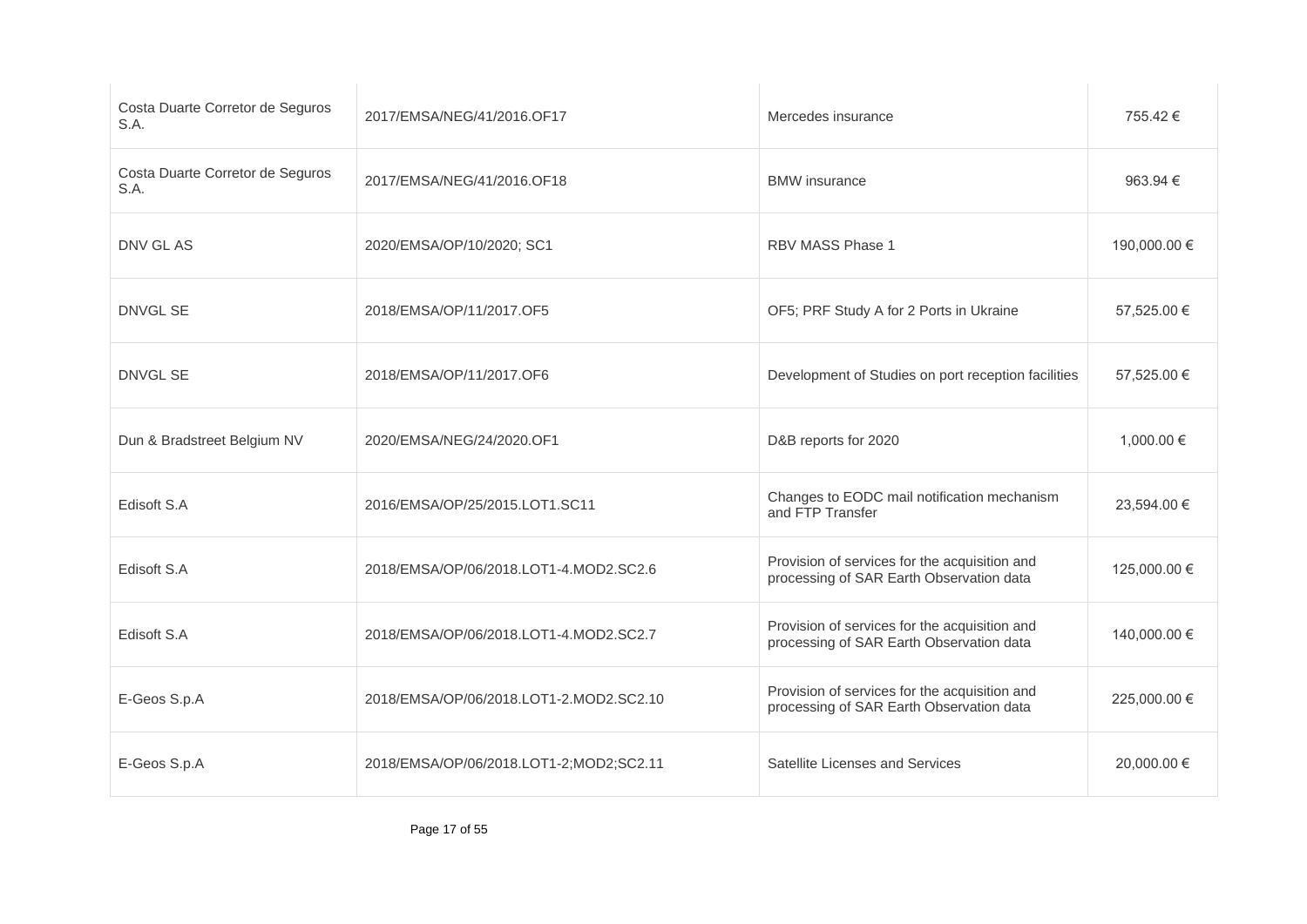| E-Geos S.p.A                                         | 2018/EMSA/OP/06/2018.LOT1-2 SC 2.12 E-GEOS | Provision of services for the acquisition and<br>processing of SAR Earth Observation data                      | 75,000.00 €  |
|------------------------------------------------------|--------------------------------------------|----------------------------------------------------------------------------------------------------------------|--------------|
| Empresa de Arquivos de<br>Documentação (E.A.D.) S.A. | 2017/EMSA/NEG/45/2017.OF5                  | Provision of pick-up boxes                                                                                     | 2,405.00 €   |
| Ernst&Young Consulting                               | HR/R1/PO/2019/024 LOT 2, OF1               | Prevention of harassment and confidential<br>counselllor refresher & mediation trainings Q4<br>2020 TO Q1 2021 | 5.288.00 €   |
| European Dynamics Luxembourg<br>S.A                  | 2018/EMSA/OP/4/2018.SC8                    | SC8 HR Reports improvements                                                                                    | 25,197.95 €  |
| European Dynamics Luxembourg<br>S.A                  | 2016/EMSA/OP/09/2015.LOT1.SC6              | Alerts and Announcements for EMSA's Maritime<br><b>Applications Portal</b>                                     | 19,970.00 €  |
| European Dynamics Luxembourg<br>S.A                  | 2016/EMSA/OP/31/2015.SC30                  | <b>Thetis Enhancements</b>                                                                                     | 146,770.00 € |
| European Dynamics Luxembourg<br>S.A                  | 2016/EMSA/OP/31/2015.SC31                  | <b>Thetis Enhancements</b>                                                                                     | 1.355.00 €   |
| European Dynamics Luxembourg<br>S.A                  | 2016/EMSA/OP/31/2015.SC32                  | Thetis Enhancement MRV                                                                                         | 61,107.50 €  |
| European Dynamics Luxembourg<br>S.A                  | 2018/EMSA/OP/18/2018.SC2 - 40% UNIT 3.1    | MAR-CIS SC2 - Module 2 services                                                                                | 37,932.00 €  |
| European Dynamics Luxembourg<br>S.A                  | 2018/EMSA/OP/18/2018.SC2 - 60% UNIT 1.1    | MAR-CIS SC 2 - Module 2 services                                                                               | 56,898.00 €  |
| European Dynamics Luxembourg<br>S.A                  | 2018/EMSA/OP/18/2018.SC3                   | <b>MAR-CIS SC3</b>                                                                                             | 44,000.00 €  |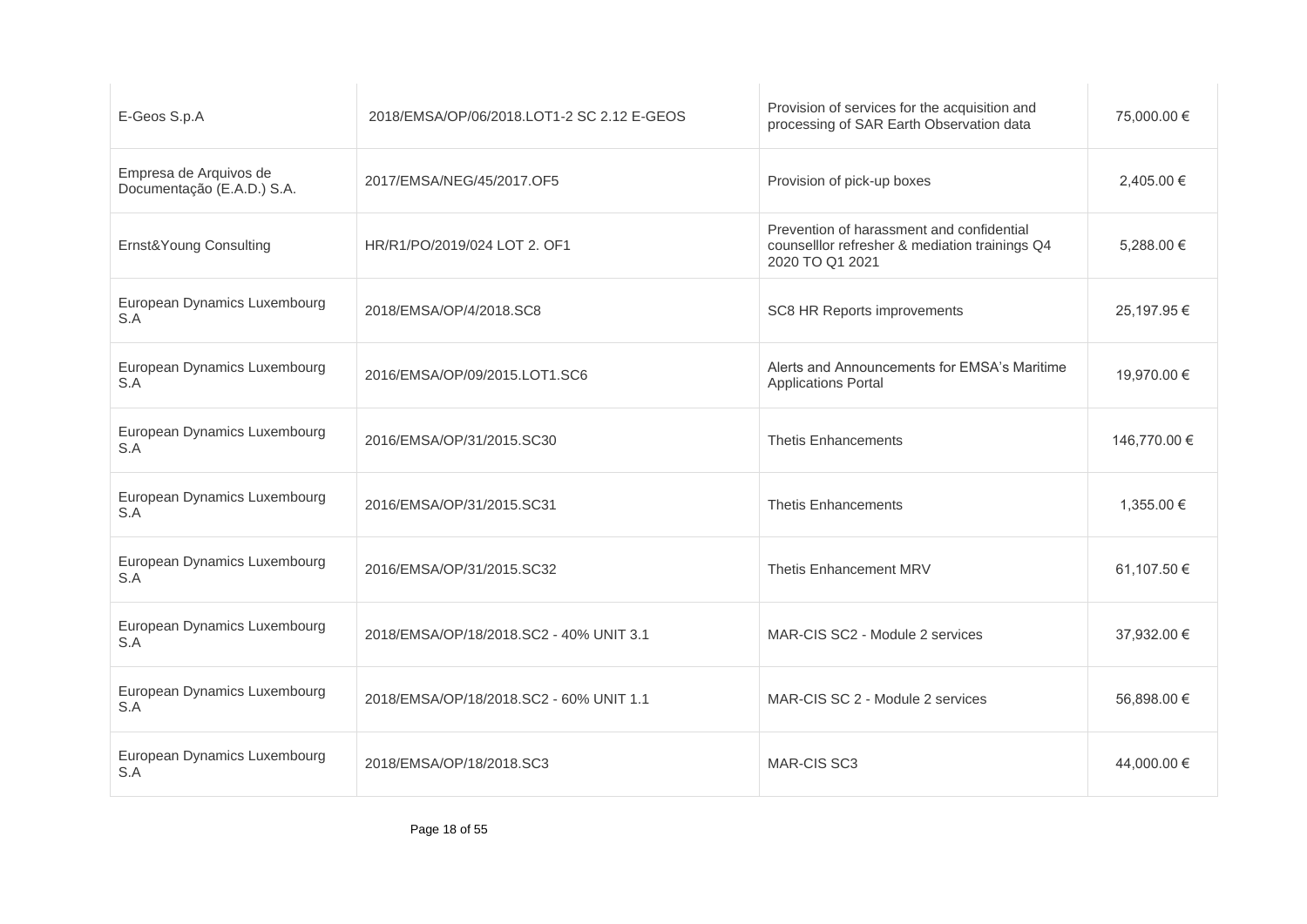| European Dynamics Luxembourg<br>S.A | 2018/EMSA/OP/4/2018.SC6            | Sharepoint 2019 Migration                                                                                      | 84,972.00 €  |
|-------------------------------------|------------------------------------|----------------------------------------------------------------------------------------------------------------|--------------|
| European Dynamics Luxembourg<br>S.A | 2018/EMSA/OP/4/2018.SC7            | Consultancy/development of MS Corp Apps: PCM                                                                   | 46,112.00 €  |
| European Dynamics Luxembourg<br>S.A | 2018/EMSA/OP/4/2018.SC9            | Maintenance renewal of MS Corp Apps; Shape,<br>Buda, PCM, Collab                                               | 34,999.90 €  |
| European Dynamics Luxembourg<br>S.A | 2020/EMSA/OP/11/2019.SC1           | Module 2 Software development                                                                                  | 41,060.00 €  |
| European Dynamics Luxembourg<br>S.A | 2020/EMSA/OP/11/2019.SC2           | Module 2 - Software Development                                                                                | 92.120.00 €  |
| European Dynamics Luxembourg<br>S.A | 2020/EMSA/OP/18/2019.SC1           | European Index Server (EIS)                                                                                    | 164,000.00 € |
| European Dynamics Luxembourg<br>S.A | 2020/EMSA/OP/18/2019.SC2           | Corrective maintenance services for European<br><b>Index Server</b>                                            | 42,000.00 €  |
| European Dynamics Luxembourg<br>S.A | 2020/EMSA/OP/19/2019.SC1           | Central Organisations Database (COD) and<br>Central Locations Database (CLD) applications                      | 70,380.00 €  |
| European Dynamics Luxembourg<br>S.A | 2020/EMSA/OP/19/2019.SC2           | Corrective maintenance for the Central<br>Organisations Database (COD) and Central<br>Locations Database (CLD) | 25,000.00 €  |
| European Dynamics Luxembourg<br>S.A | 2020/EMSA/OP/34/2019.SC1           | Thetis enhancement                                                                                             | 198.870.00 € |
| European Dynamics Luxembourg<br>S.A | 2020/EMSA/OP/34/2019.SC2-Thetis EU | Thetis Enhancement (Thetis EU resources)                                                                       | 67,460.00 €  |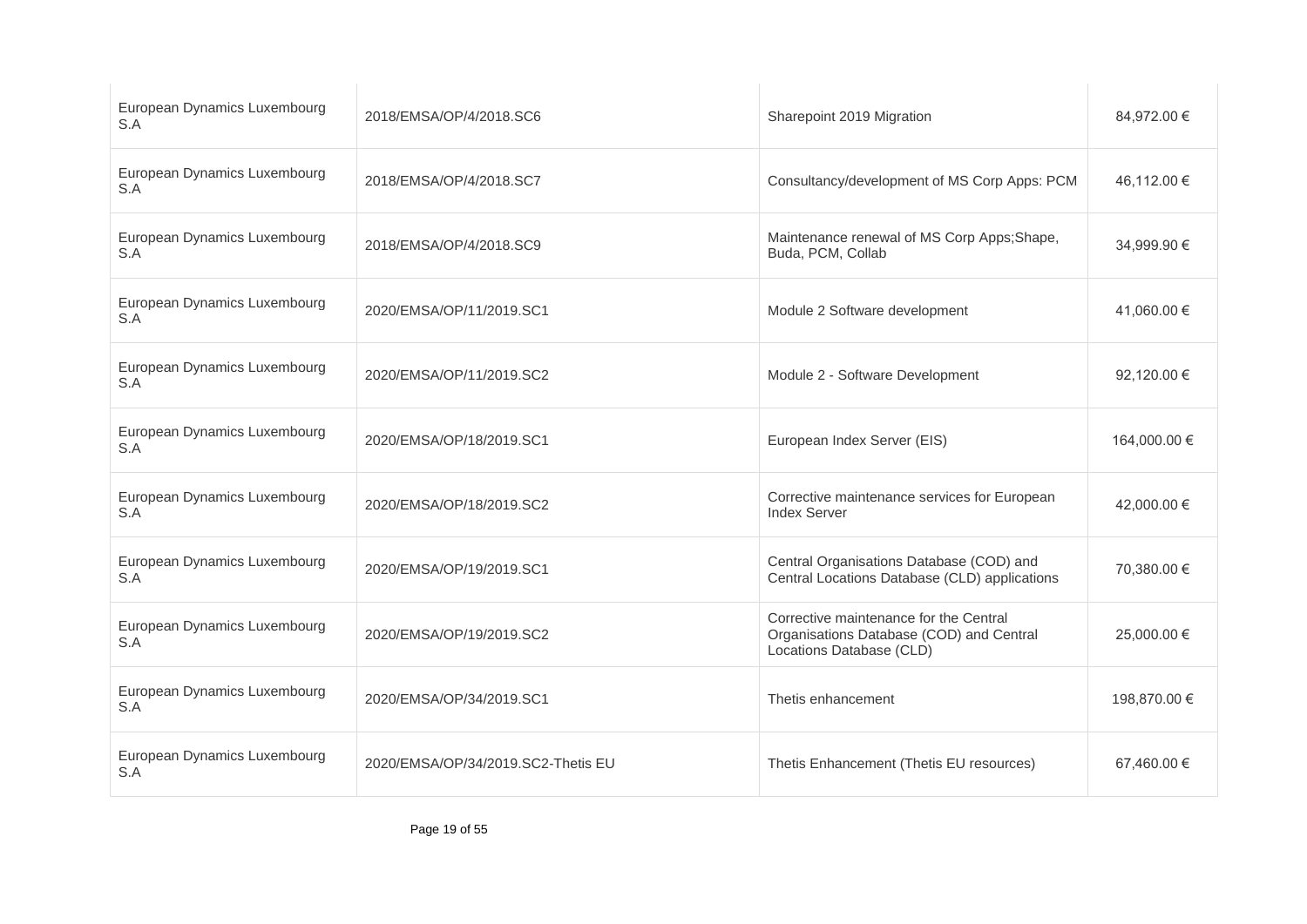| European Dynamics Luxembourg<br>S.A | 2020/EMSA/OP/34/2019.SC3                     | SC3 Thetis enhancements                                                                                       | 60,230.00 €  |
|-------------------------------------|----------------------------------------------|---------------------------------------------------------------------------------------------------------------|--------------|
| European Dynamics Luxembourg<br>S.A | 2020/EMSA/OP/34/2019.SC4-THETIS MRV          | Thetis Enhancement - Thetis MRV resources                                                                     | 92,800.00 €  |
| European Dynamics Luxembourg<br>S.A | 2020/EMSA/OP/34/2019.SC5 Maintenance         | Thetis maintenance 2020-2021 (finetuning)                                                                     | 73,000.00 €  |
| European Space Imaging GmbH         | 018/EMSA/OP/06/2018.LOT2.1.MOD2.SC2.11.EUSI  | Optical imagery licenses & services                                                                           | 600,000.00 € |
| European Space Imaging GmbH         | 2018/EMSA/OP/06/2018.LOT2.1.MOD2.SC2.10.EUSI | Optical imagery licenses & services                                                                           | 100,000.00 € |
| European Space Imaging GmbH         | 2018/EMSA/OP/06/2018.LOT2.1.MOD2.SC2.12.EUSI | Optical imagery licenses & services                                                                           | 100,000.00 € |
| European Space Imaging GmbH         | 2018/EMSA/OP/06/2018.LOT2.1.MOD2.SC2.13 EUSI | Optical imagery licenses & services                                                                           | 200,000.00 € |
| European Space Imaging GmbH         | 2018/EMSA/OP/06/2018.LOT2-1.MOD2.SC2.14 EUSI | Provision of licenses and services for the<br>acquisition and processing of optical earth<br>observation data | 30,000.00 €  |
| European Space Imaging GmbH         | 2018/EMSA/OP/06/2018.LOT2.1.MOD2.SC2.15 EUSI | Optical imagery licenses & services                                                                           | 141,538.02 € |
| European Space Imaging GmbH         | 2018/EMSA/OP/06/2018.LOT2.1.MOD2.SC2.16.EUSI | Optical imagery licenses & services                                                                           | 400,000.00 € |
| European Space Imaging GmbH         | 2018/EMSA/OP/06/2018.LOT2.1.MOD2.SC2.18 EUSI | Optical imagery licenses & services                                                                           | 700,000.00 € |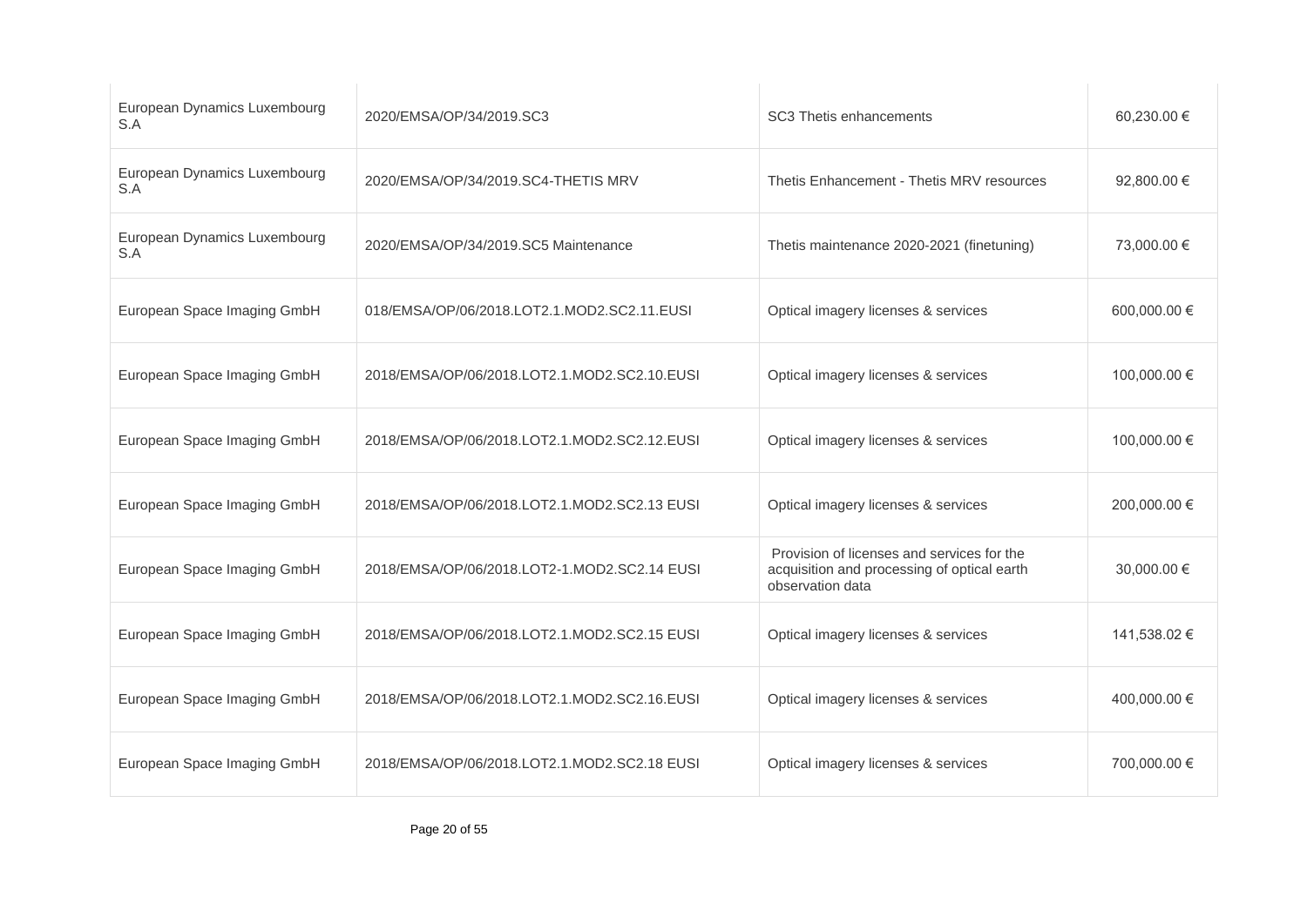| European Space Imaging GmbH                                 | 2018/EMSA/OP/06/2018.LOT2.1.MOD2.SC2.8.EUSI | Optical imagery licenses & services                             | 190,000.00 € |
|-------------------------------------------------------------|---------------------------------------------|-----------------------------------------------------------------|--------------|
| European Space Imaging GmbH                                 | 2018/EMSA/OP/06/2018.LOT2.1.MOD2.SC2.9.EUSI | Optical imagery licenses & services                             | 800,000.00 € |
| European Television Guild                                   | 2018/EMSA/OP/09/2018.LOT3.OF07              | Website corrective maintenance Q2 2020                          | 4,950.00 €   |
| European Television Guild                                   | 2018/EMSA/OP/9/2018.LOT3.OF08               | Website corrective maintenance Q3 2020 (July<br>September 2020) | 2,535.00 €   |
| European Television Guild                                   | 2018/EMSA/OP/9/2018.LOT3.OF10               | <b>Evolutive Maintenance</b>                                    | 2,535.00 €   |
| European Television Guild                                   | 2018/EMSA/OP/9/2018.LOT3.OF 9               | Evolutive Maintenance Q 4                                       | 2,535.00 €   |
| <b>Everis Portugal</b>                                      | 2016/EMSA/OP/11/2016.SC43                   | Testing services for SEG, STAR and SSN                          | 200,000.00 € |
| <b>Everis Portugal</b>                                      | 2016/EMSA/OP/11/2016.SC44                   | Support to RPAS Data Centre                                     | 54,000.00 €  |
| <b>Everis Portugal</b>                                      | 2016/EMSA/OP/11/2016.SC47                   | Provision of further testing services for the EO DC             | 100,000.00 € |
| <b>Everis Portugal</b>                                      | 2016/EMSA/OP/11/2016.SC49                   | <b>EODC Further testing services</b>                            | 30,000.00 €  |
| Exprivia S.p.A (ex-Advanced<br>Computer Systems ACS S.r.l.) | 2017/EMSA/OP/04/2017.SC10 (1/3)             | STAR Tracking 1.5/1.6                                           | 92,208.00 €  |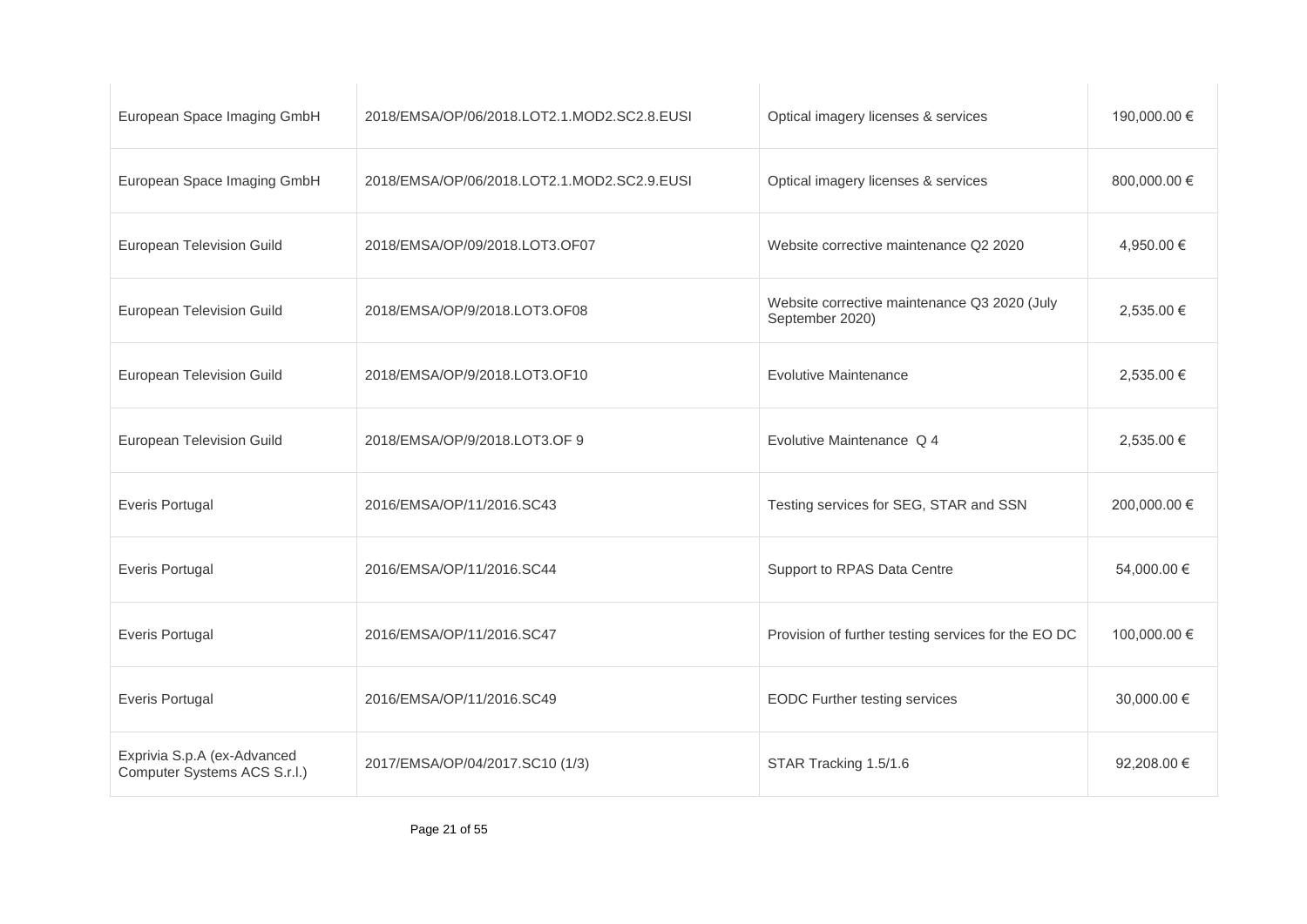| Exprivia S.p.A (ex-Advanced<br>Computer Systems ACS S.r.l.) | 2017/EMSA/OP/04/2017.SC10 (2/3)         | STAR Tracking 1.5/1.6                                                                                                  | 20,256.00 € |
|-------------------------------------------------------------|-----------------------------------------|------------------------------------------------------------------------------------------------------------------------|-------------|
| Exprivia S.p.A (ex-Advanced<br>Computer Systems ACS S.r.l.) | 2017/EMSA/OP/04/2017.SC10 (3/3)         | STAR Tracking 1.5/1.6                                                                                                  | 33,960,00 € |
| Exprivia S.p.A (ex-Advanced<br>Computer Systems ACS S.r.l.) | 2017/EMSA/OP/04/2017.SC9 (2020)         | Dynamic Search Aggregator for Advanced<br>Querying                                                                     | 61,446.00 € |
| Exprivia S.p.A (ex-Advanced<br>Computer Systems ACS S.r.l.) | 2017/EMSA/OP/04/2017.SC9                | Dynamic Search Aggregator for Advanced<br>Querying                                                                     | 26,334.00 € |
| <b>FASTDATA Lda</b>                                         | 2019/EMSA/NEG/19/2019.OF 3              | Maintenance Fire Detection System I 2020                                                                               | 996.00 €    |
| <b>FASTDATA Lda</b>                                         | 2019/EMSA/NEG/19/2019.OF 4              | Maintenance Public Address System                                                                                      | 780.00 €    |
| <b>FASTDATA Lda</b>                                         | 2019/EMSA/NEG/19/2019.OF5               | Maintenance for Central Fire Detection System II<br>2020                                                               | 996.00 €    |
| <b>FASTDATA Lda</b>                                         | 2019/EMSA/NEG/19/2019.OF6               | Fast data contract Corrective 2020                                                                                     | 830.34 €    |
| GeoSolutions S.A.S.                                         | 2016/EMSA/OP/09/2015.LOT5.SC11 (BL3102) | STAR RTMPS - Building, Filtering and Rendering<br>the maritime picture for SEG                                         | 83.750.00 € |
| GeoSolutions S.A.S.                                         | 2016/EMSA/OP/09/2015.LOT5.SC11(BL5310)  | STAR RTMPS- Building, Filtering and Rendering<br>the maritime picture for SEG                                          | 40,000.00 € |
| GeoSolutions S.A.S.                                         | 2016/EMSA/OP/09/2015.LOT5.SC 12(1/2))   | PROVISION OF SERVICES RELATED TO ENC<br>NEW PROJECTION, UPGRADE OF<br>GEOSERVER AND LAYER WITH SENTINEL<br><b>DATA</b> | 64,200.00 € |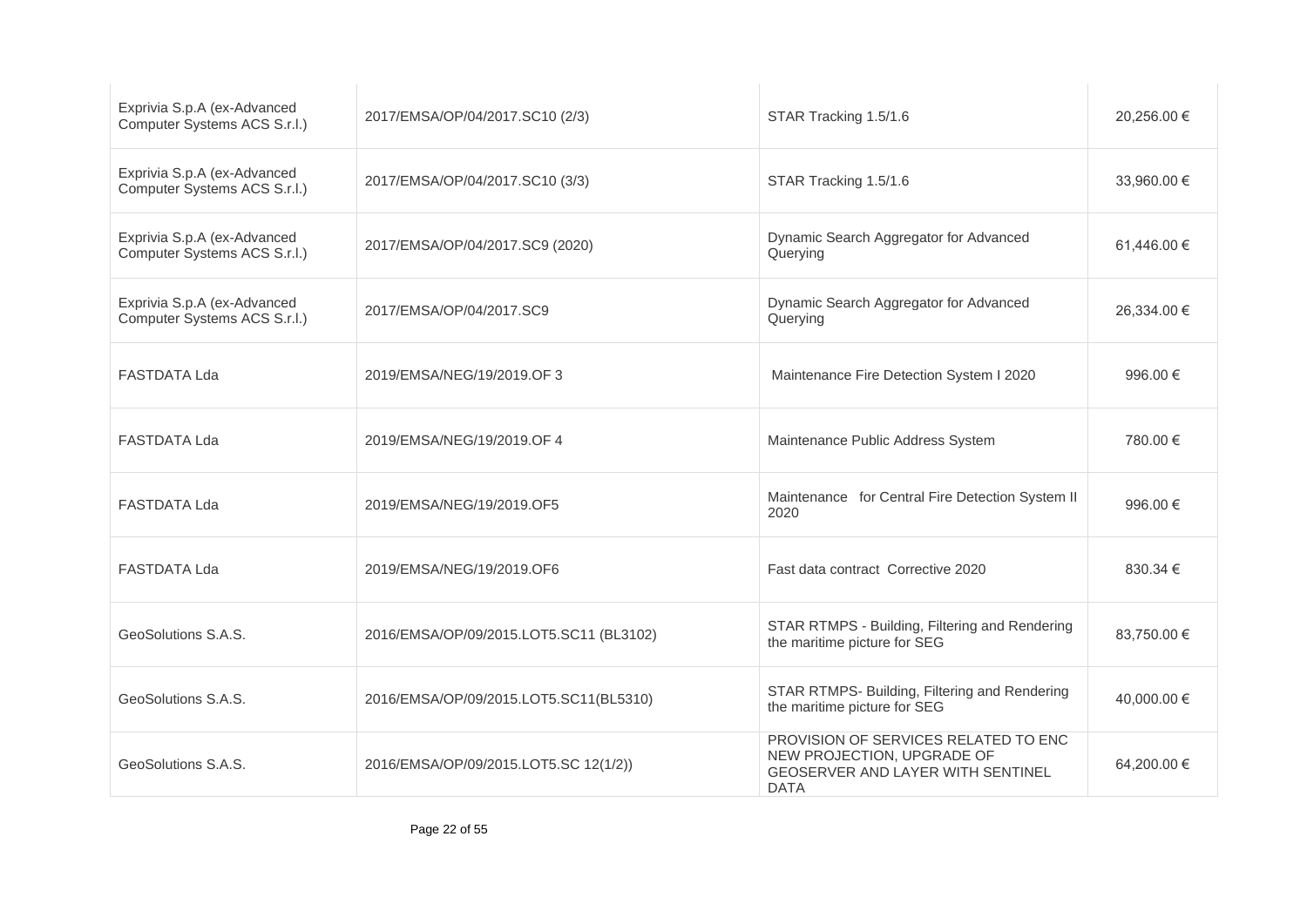| GeoSolutions S.A.S.                                         | 2016/EMSA/OP/09/2015.LOT5.SC 12 (2/2)  | PROVISION OF SERVICES RELATED TO ENC<br>NEW PROJECTION, UPGRADE OF<br><b>GEOSERVER AND LAYER WITH SENTINEL</b><br><b>DATA</b> | 7,800.00 €   |
|-------------------------------------------------------------|----------------------------------------|-------------------------------------------------------------------------------------------------------------------------------|--------------|
| GeoSolutions S.A.S.                                         | 2016/EMSA/OP/09/2015.LOT5.SC 13 (2020) | Provision of support of the EMSA Geoserver                                                                                    | 4,187.50 €   |
| GeoSolutions S.A.S.                                         | 2016/EMSA/OP/09/2015.LOT5.SC 13        | Provision of support of the EMSA Geoserver                                                                                    | 4.187.50 €   |
| GeoSolutions S.A.S.                                         | 2016/EMSA/OP/09/2015.LOT5.SC14         | Integration of geospatial Sentinel data for<br><b>EMSA's Electronic Nautical Charts Web Service</b><br>Platform               | 5,000.00 €   |
| GeoSolutions S.A.S.                                         | 2016/EMSA/OP/09/2015.LOT5.SC15         | Traffic Density Map Service- Phase 1<br>maintenance                                                                           | 17,000.00 €  |
| GeoSolutions S.A.S.                                         | 2016/EMSA/OP/09/2015.LOT5.SC16         | VDS Automation and Backwards compatibility                                                                                    | 44,000.00 €  |
| GeoSolutions S.A.S.                                         | 2016/EMSA/OP/09/2015.LOT5.SC17         | TDMS - minor upgrade                                                                                                          | 7,500.00 €   |
| GeoSolutions S.A.S.                                         | 2020/EMSA/OP/13/2020.SC1               | Display of additional AIS messages                                                                                            | 62,500.00 €  |
| <b>GMV Soluciones Globales internet</b><br>SA               | 2018/EMSA/RES/01/2017.OF6              | Core services 01/05/2020 - 30/04/2021                                                                                         | 128,562.48 € |
| <b>GMV Soluciones Globales internet</b><br><b>SA</b>        | 2016/EMSA/OP/09/2015.LOT5.SC10         | TDMS - Phase 2                                                                                                                | 95,750.00 €  |
| <b>GMV Soluciones Globales Internet</b><br>S.A.U. (GMV SGI) | 2018/EMSA/RES/01/2017.SC7              | Time and Means SC 7 H24 ICT operations<br>services                                                                            | 80,000.00 €  |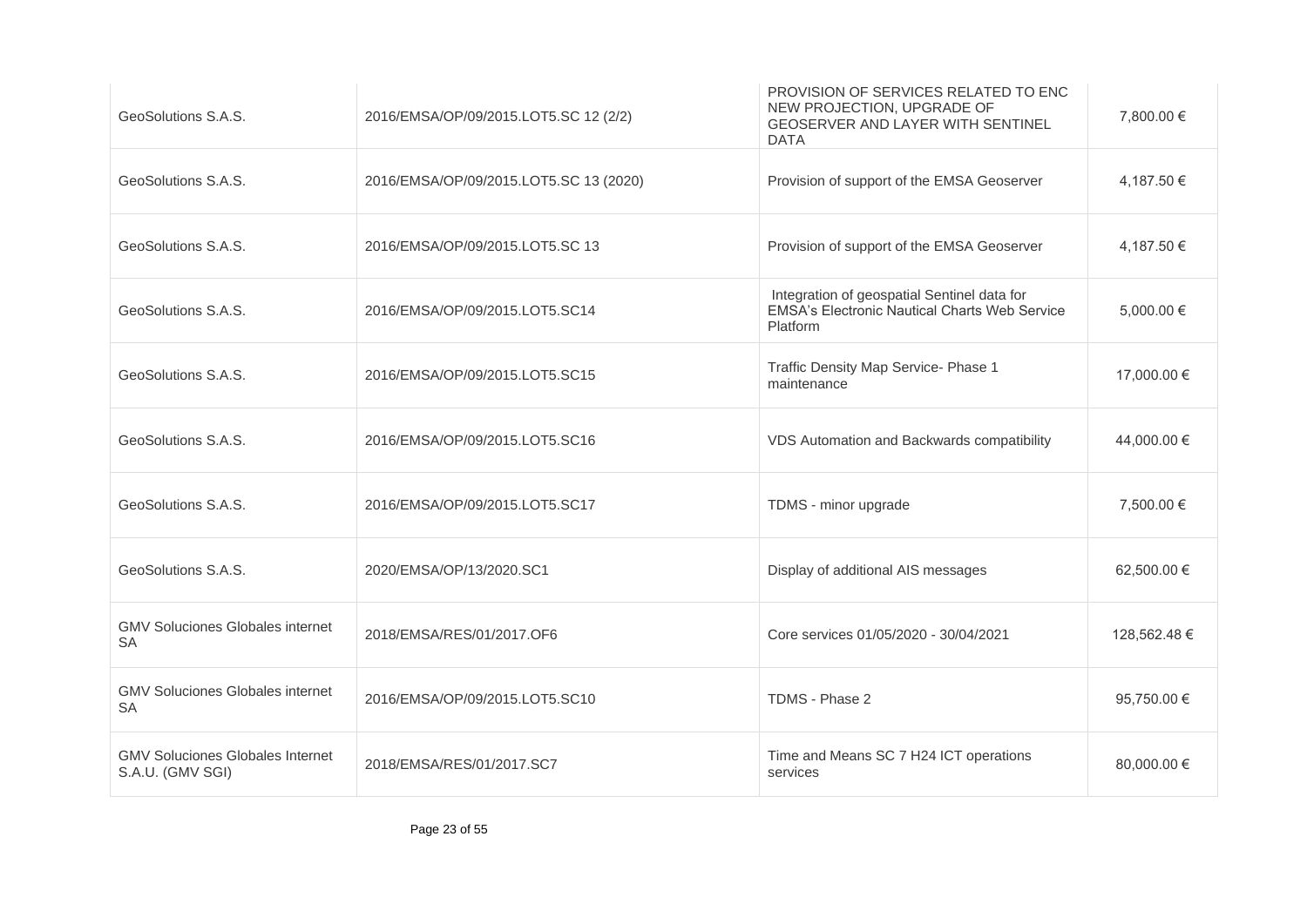| Gracentur, Grande Centro Turistico<br>Lda.,                                    | 2020/EMSA/NEG/3/2020.LOT1.OF1   | Provision of Hotel, Conference and related<br>services for the AECGE 2020 | 13.077.59 €  |
|--------------------------------------------------------------------------------|---------------------------------|---------------------------------------------------------------------------|--------------|
| Grupo 8 Vigilância e Prevenção<br>Electrónica, Lda. (Serviços de<br>Segurança) | 2018/EMSA/NEG/47/2017.OF5       | Magnetic card readers relocation                                          | 2.565.60 €   |
| Grupo 8 Vigilância e Prevenção<br>Electrónica, Lda. (Serviços de<br>Segurança) | 2018/EMSA/NEG/47/2017.OF6       | Touchless buttons for access control doors                                | 540.00 €     |
| Grupo 8 Vigilância e Prevenção<br>Electrónica, Lda. (Serviços de<br>Segurança) | 2018/EMSA/NEG/47/2017.OF7       | Preventive maintenance of Access Control<br>System 2020                   | 7,100.00 €   |
| Grupo 8 Vigilância e Prevenção<br>Electrónica, Lda. (Serviços de<br>Segurança) | 2018/EMSA/NEG/47/2017.OF8       | Upgrade of Access Control System                                          | 6.309.43 €   |
| Grupo 8 Vigilância e Prevenção<br>Electrónica, Lda. (Serviços de<br>Segurança) | 2019/EMSA/OP/25/2019.OF2        | Security servies 01March-31October 2020                                   | 138,720.00 € |
| Grupo 8 Vigilância e Prevenção<br>Electrónica, Lda. (Serviços de<br>Segurança) | 2019/EMSA/OP/25/2019.OF3        | ADDITIONAL SECURITY SERVICES OF 3<br>FEBRUARY 2020                        | 216.80 €     |
| Grupo 8 Vigilância e Prevenção<br>Electrónica, Lda. (Serviços de<br>Segurança) | 2019/EMSA/OP/25/2019.OF4        | ADDITIONAL SECURITY SERVICES OF 4<br>MARCH 2020 (ON- CALL BASIS)          | 50.00 €      |
| Grupo 8 Vigilância e Prevenção<br>Electrónica, Lda. (Serviços de<br>Segurança) | 2019/EMSA/OP/25/2019.OF5        | Security Services 01/11/2020-31/12/2020                                   | 34,680.00 €  |
| Grupo 8 Vigilância e Prevenção<br>Electrónica, Lda. (Serviços de<br>Segurança) | 2019/EMSA/OP/25/2019.OF6        | Security services for EMSA building Janury -<br>February 2021             | 34,680.00 €  |
| Hisdesat Servicios Estrategicos SA                                             | 2019/EMSA/OP/6/2019;SC10;S2S_DE | License for global feed of SAT-AIS data                                   | 60.000.00 €  |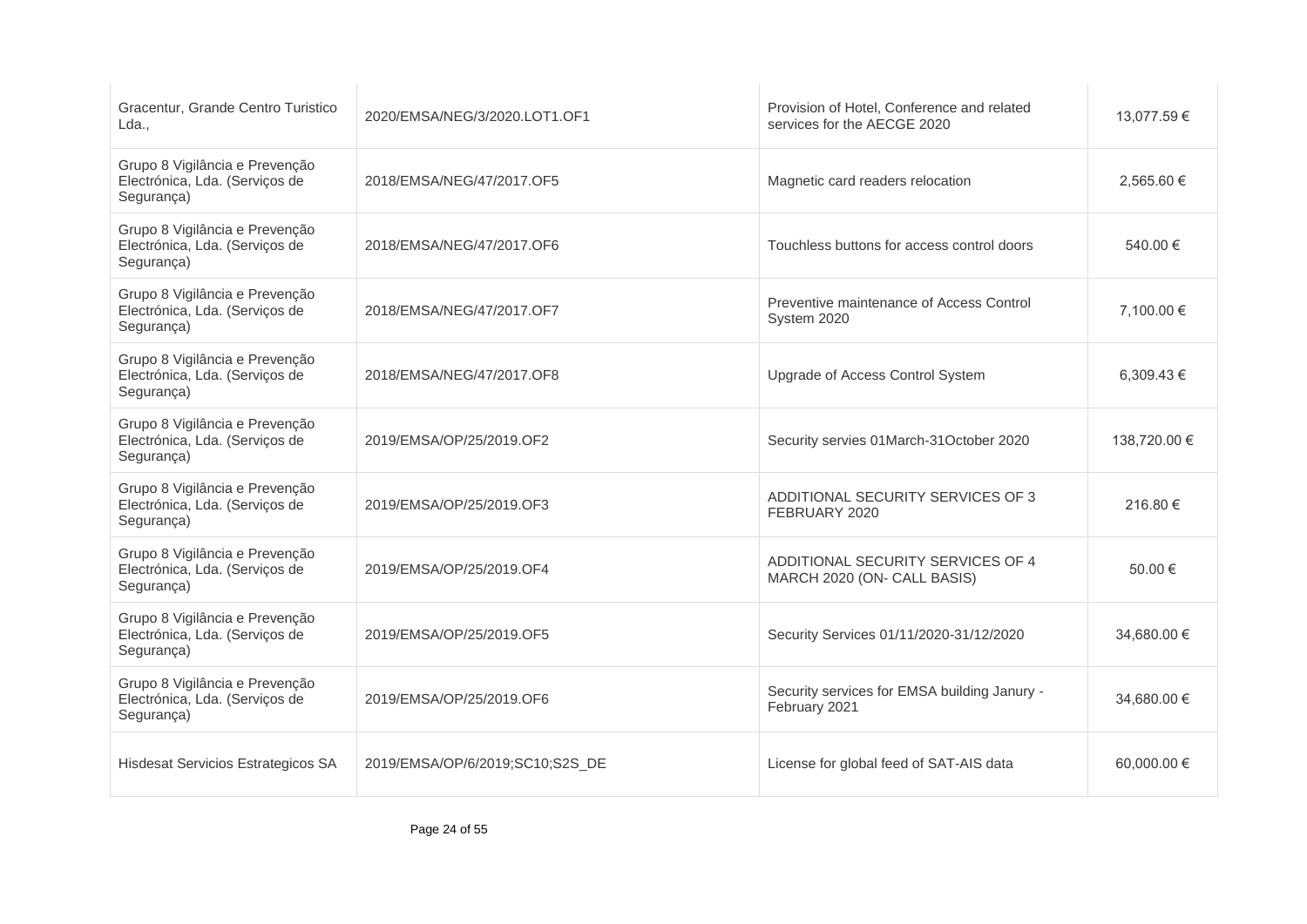| Hisdesat Servicios Estrategicos SA | 2019/EMSA/OP/6/2019;SC3;S2S_IT | <b>S2S Licenses</b>                                                        | 60,000.00 € |
|------------------------------------|--------------------------------|----------------------------------------------------------------------------|-------------|
| Hisdesat Servicios Estrategicos SA | 2019/EMSA/OP/6/2019;SC4;S2S_DK | <b>S2S Licenses</b>                                                        | 60,000.00 € |
| Hisdesat Servicios Estrategicos SA | 2019/EMSA/OP/6/2019;SC5;S2S_NO | <b>S2S Licenses</b>                                                        | 60,000.00 € |
| Hisdesat Servicios Estrategicos SA | 2019/EMSA/OP/6/2019 SC6        | License to deliver SAT-AIS data to ENP countries                           | 8,815.00 €  |
| Hisdesat Servicios Estrategicos SA | 2019/EMSA/OP/6/2019 SC6        | License to deliver SAT-AIS data to ENP countries                           | 39,459.92 € |
| Hisdesat Servicios Estrategicos SA | 2019/EMSA/OP/6/2019;SC7;S2S_NL | License for global feed of SAT-AIS data                                    | 60,000.00 € |
| Hisdesat Servicios Estrategicos SA | 2019/EMSA/OP/6/2019;SC8;S2S_PL | License for global feed of SAT-AIS data                                    | 60,000.00 € |
| Hisdesat Servicios Estrategicos SA | 2019/EMSA/OP/6/2019;SC9;S2S_PT | License for global feed of SAT-AIS data                                    | 60,000.00 € |
| Hudson Belgium BV.                 | 2018/EMSA/OP/5/2018.OF2        | Assessment of candidates                                                   | 1,950.00 €  |
| <b>IHS Global</b>                  | 2017/EMSA/OP/01/2017.LOT1.OF6  | Equasis ship data provision week 14 2020 week<br>39 2020                   | 67,392.00 € |
| <b>IHS Global</b>                  | 2017/EMSA/OP/01/2017.LOT1.OF7  | Provision of Ship Data for Equasis Database<br>WEEK 40-2020 / WEEK 13-2021 | 67,392.00 € |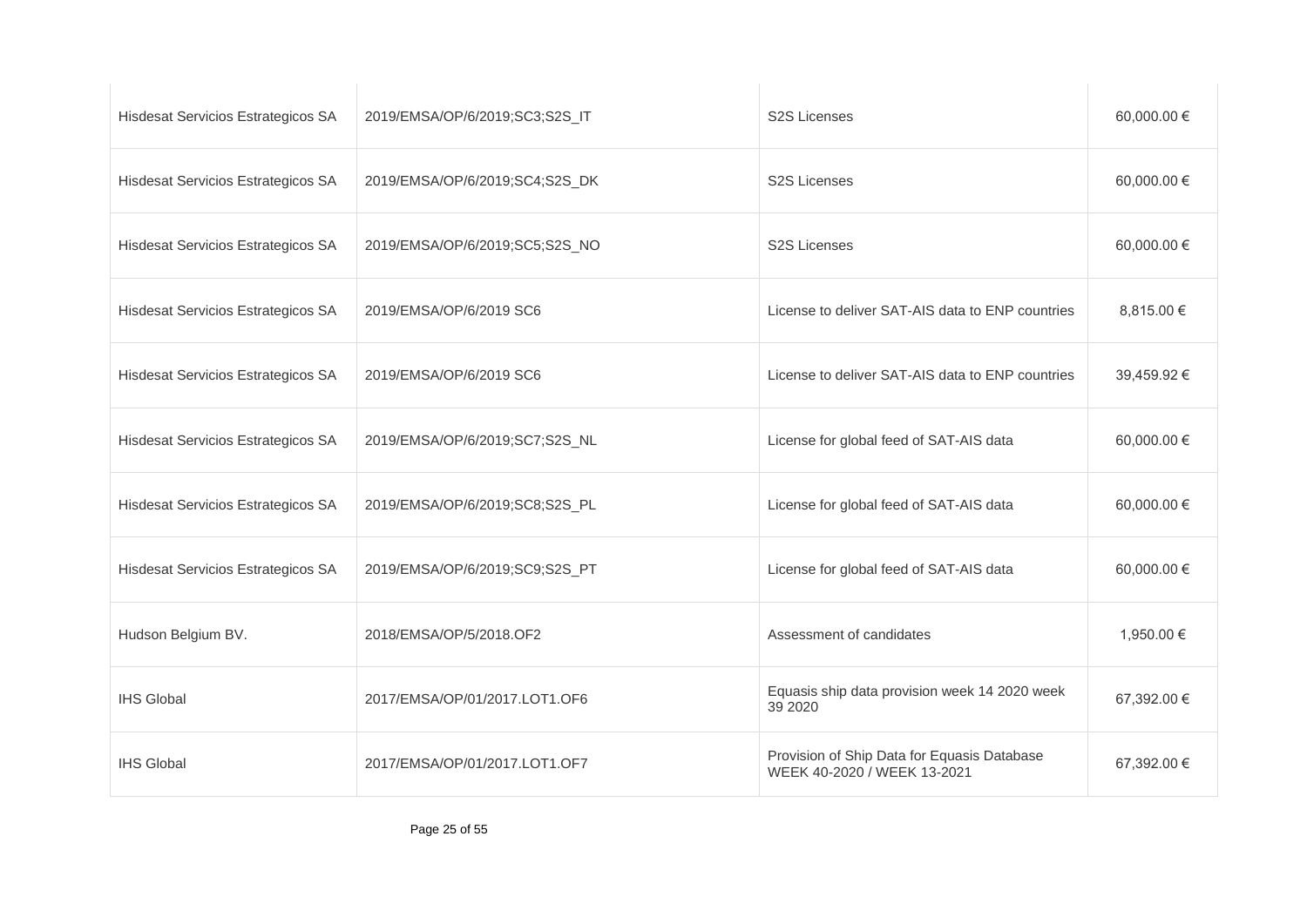| <b>IHS Global</b>                                  | 2017/EMSA/OP/01/2017.LOT2.OF6  | Provision of company data to Equasis database                      | 44,928.00 €  |
|----------------------------------------------------|--------------------------------|--------------------------------------------------------------------|--------------|
| <b>IHS Global</b>                                  | 2017/EMSA/OP/01/2017.LOT2.OF7  | Provision of Company data to the Equasis<br>Database               | 44,928.00 €  |
| <b>IHS Global Srl</b>                              | 2019/EMSA/OP/20/2019.LOT1.OF2  | MARINFO - Ship Movements YEAR 2                                    | 54,000.00 €  |
| <b>IHS Global Srl</b>                              | 2019/EMSA/OP/20/2019.LOT2.OF.2 | MARINFO - Ships Lifecycle YEAR 2                                   | 184,160.00 € |
| Informatica El Corte Ingles/Oramix                 | 2017/EMSA/OP/18/2017.OF34      | Oracle Exadata Upgrade                                             | 705,257.99 € |
| Informa UK Ltd.                                    | EMSA/SPNEG/4/2020.OF01         | Licenses for the Llyod's list casualty reporting<br>service (2021) | 23,499.00 €  |
| Insight Technology Solutions<br>Belgium Inc        | DI/0722.OF3431                 | RNW FLEXERA ADMINSTUDIO                                            | 8,784.24 €   |
| <b>Insight Technology Solutions</b><br>Belgium Inc | DI/07722.0F3991                | TEAMFORGE RENEWAL 2020                                             | 57,885.11 €  |
| <b>Insight Technology Solutions</b><br>Belgium Inc | DI/07722.0F4437                | RNW EAMS MTN 2020                                                  | 6,519.54 €   |
| Insight Technology Solutions<br>Belgium Inc        | DI/07722.0F4512                | <b>RNW FME 2020</b>                                                | 1,975.61 €   |
| Insight Technology Solutions<br>Belgium Inc        | DI/07722.0F4518                | Renewal Puppet 2020                                                | 14,581.20 €  |
|                                                    |                                |                                                                    |              |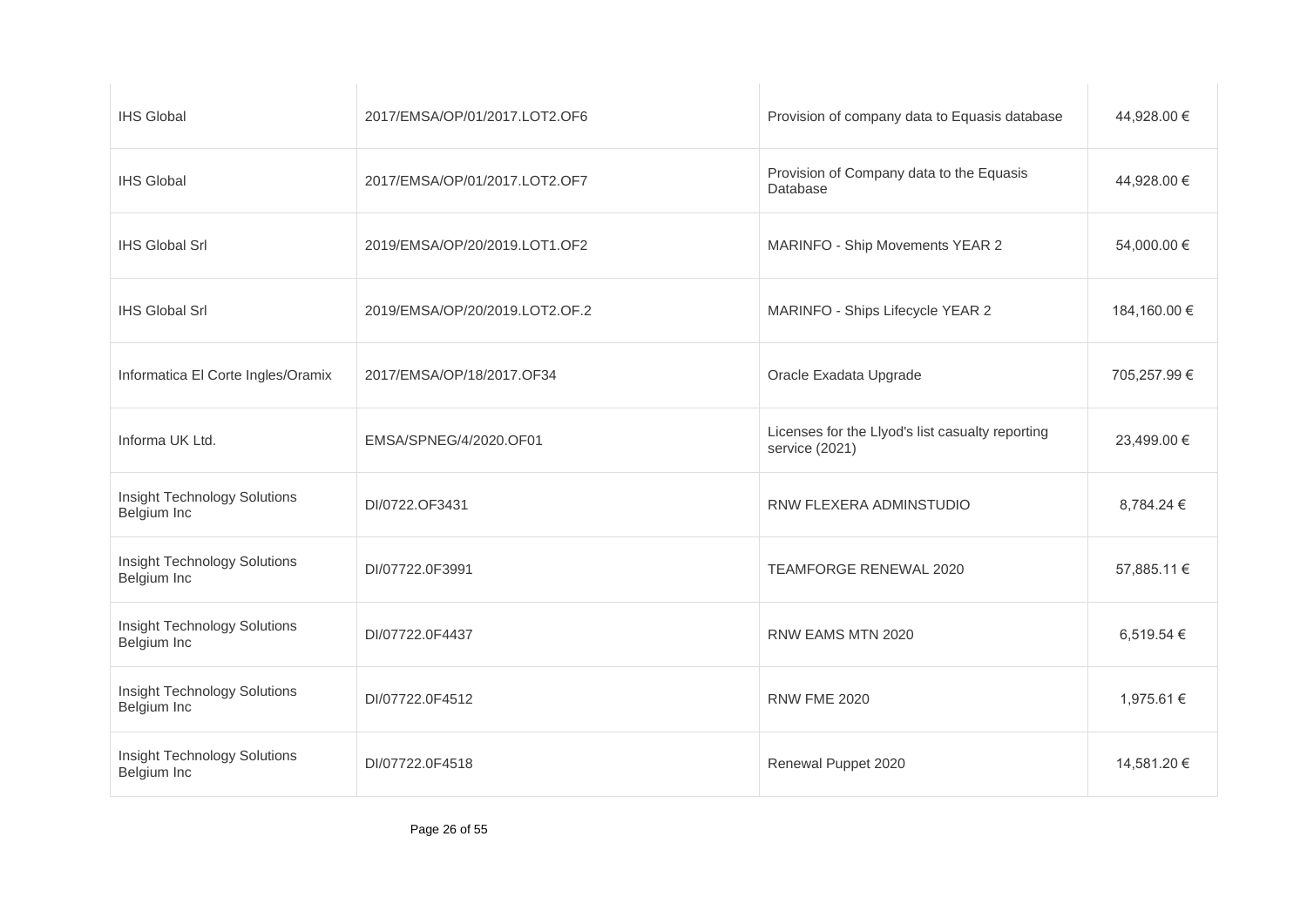| <b>Insight Technology Solutions</b><br>Belgium Inc | DI/07722, OF3326        | Purchase of Software: ENVIRONMENTAL DATA<br>SOURCES TO EDS OILMAP AND CHEMMAP | 33,793.50 €  |
|----------------------------------------------------|-------------------------|-------------------------------------------------------------------------------|--------------|
| <b>Insight Technology Solutions</b><br>Belgium Inc | DI/07722.OF3584         | <b>RSA Authentication tokens</b>                                              | 2,516.50 €   |
| <b>Insight Technology Solutions</b><br>Belgium Inc | DI/07722.OF3691         | <b>GEFEG SOFTWARE</b>                                                         | 20,634.83 €  |
| <b>Insight Technology Solutions</b><br>Belgium Inc | DI/07722.OF3743         | CAMTASIA-KODAK-SNAGIT RENEWAL                                                 | 159.48 €     |
| <b>Insight Technology Solutions</b><br>Belgium Inc | DI/07722.OF.3836()      | LinkedIn Learning Pro                                                         | 211.34 €     |
| <b>Insight Technology Solutions</b><br>Belgium Inc | DI/07722.OF3836(BL3900) | LinkedIn Learning Pro                                                         | 2,113.39 €   |
| <b>Insight Technology Solutions</b><br>Belgium Inc | DI/07722.OF.3836        | LinkedIn Learning Pro                                                         | 211.34 €     |
| <b>Insight Technology Solutions</b><br>Belgium Inc | DI/07722.OF3840         | RENEWAL NETOP VISIO 2020                                                      | 350.41 €     |
| <b>Insight Technology Solutions</b><br>Belgium Inc | DI/07722.OF3846         | Microsoft subscriptions renewal                                               | 160,190.20 € |
| <b>Insight Technology Solutions</b><br>Belgium Inc | DI/077.22.OF3990        | RENEWAL FME MAINTENANCE 2020                                                  | 1,516.63 €   |
| <b>Insight Technology Solutions</b><br>Belgium Inc | DI/07722.OF4174         | Purchase Token Software                                                       | 5,250.71 €   |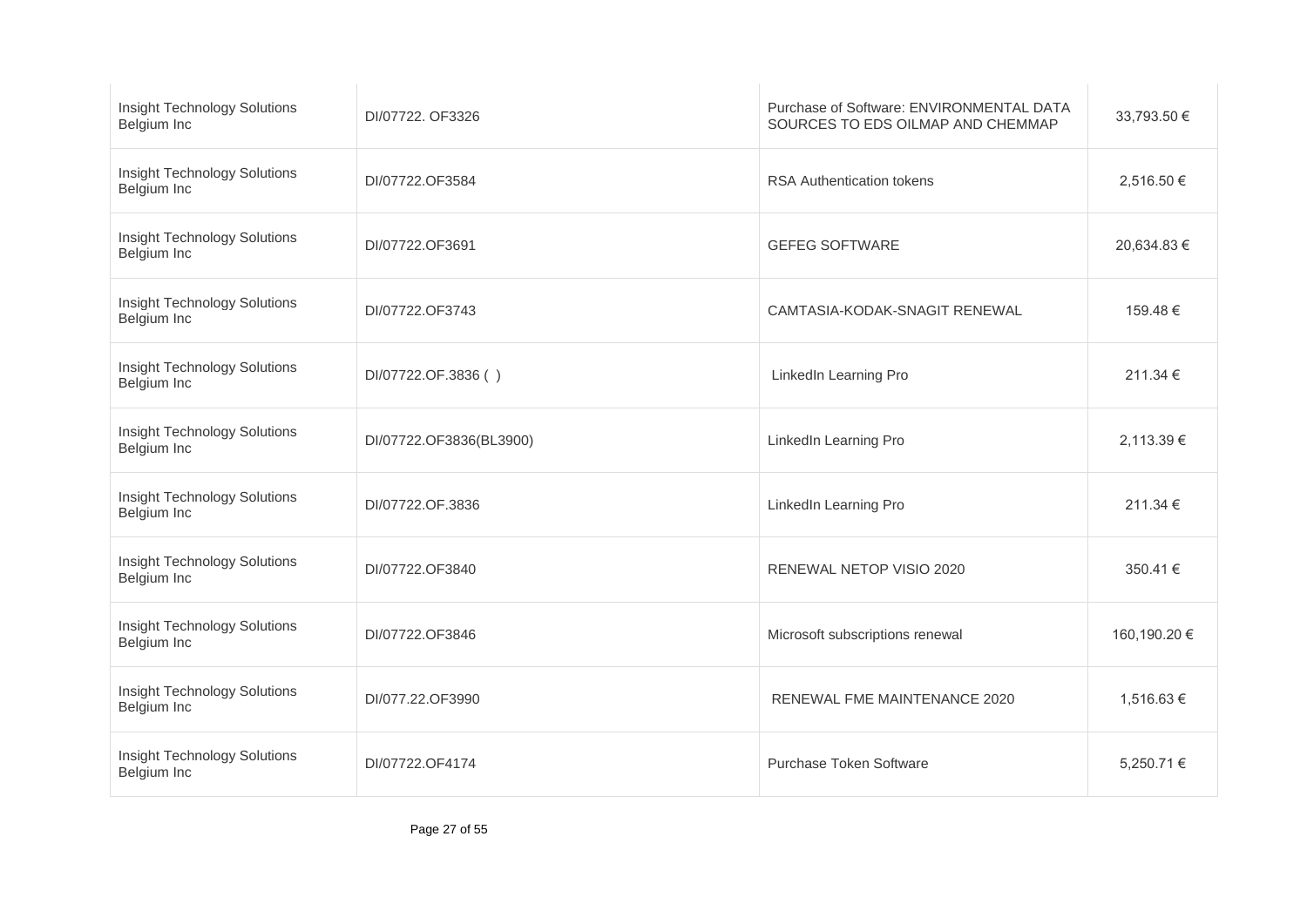| <b>Insight Technology Solutions</b><br>Belgium Inc | DI/07722.OF4177             | RENEWAL MOBATEK MAINTENANCE 2020                       | 251.34 €    |
|----------------------------------------------------|-----------------------------|--------------------------------------------------------|-------------|
| <b>Insight Technology Solutions</b><br>Belgium Inc | DI/07722.OF4194             | PURCHASE OF CBT NUGGETS<br><b>SUBSCRIPTIONS</b>        | 3,165.36 €  |
| <b>Insight Technology Solutions</b><br>Belgium Inc | DI/07722.OF4355             | ACQUISITION FLYWAY SUBSCRIPTIONS                       | 16,206.48 € |
| <b>Insight Technology Solutions</b><br>Belgium Inc | DI/07722.OF4377, 4435, 4438 | Insight 2020 renewals under PP commitment              | 16,006.51 € |
| <b>Insight Technology Solutions</b><br>Belgium Inc | DI/07722.OF4436             | RNW TELERIK AND P.SWIGGER MTN 2020                     | 803.72€     |
| <b>Insight Technology Solutions</b><br>Belgium Inc | DI/07722.OF4506             | FLOWPAPER SUBSCRIPTION RENEWAL                         | 186.07 €    |
| <b>Insight Technology Solutions</b><br>Belgium Inc | DI/07722.OF4536 MELTWATER   | <b>Acquisition Meltwater licenses</b>                  | 10,948.79 € |
| <b>Insight Technology Solutions</b><br>Belgium Inc | DI/07722.OF4540             | <b>THYCOTIC LICENSES</b>                               | 49,635.89 € |
| <b>Insight Technology Solutions</b><br>Belgium Inc | DI/07722.SC5014             | CONSULTANCY VIRTUALIZE SERVICES<br>READAPI (SMARTBEAR) | 14,700.00 € |
| Insight Technology Solutions<br>Belgium Inc        | DI/7722.OF3678              | WMS 5000 Single Licence Renewal                        | 48,351.74 € |
| <b>Insight Technology Solutions</b><br>Belgium Inc | DI/O7722.OF4106             | PURCHASE 5 TEAMS LICENSES for CISE                     | 450.00 €    |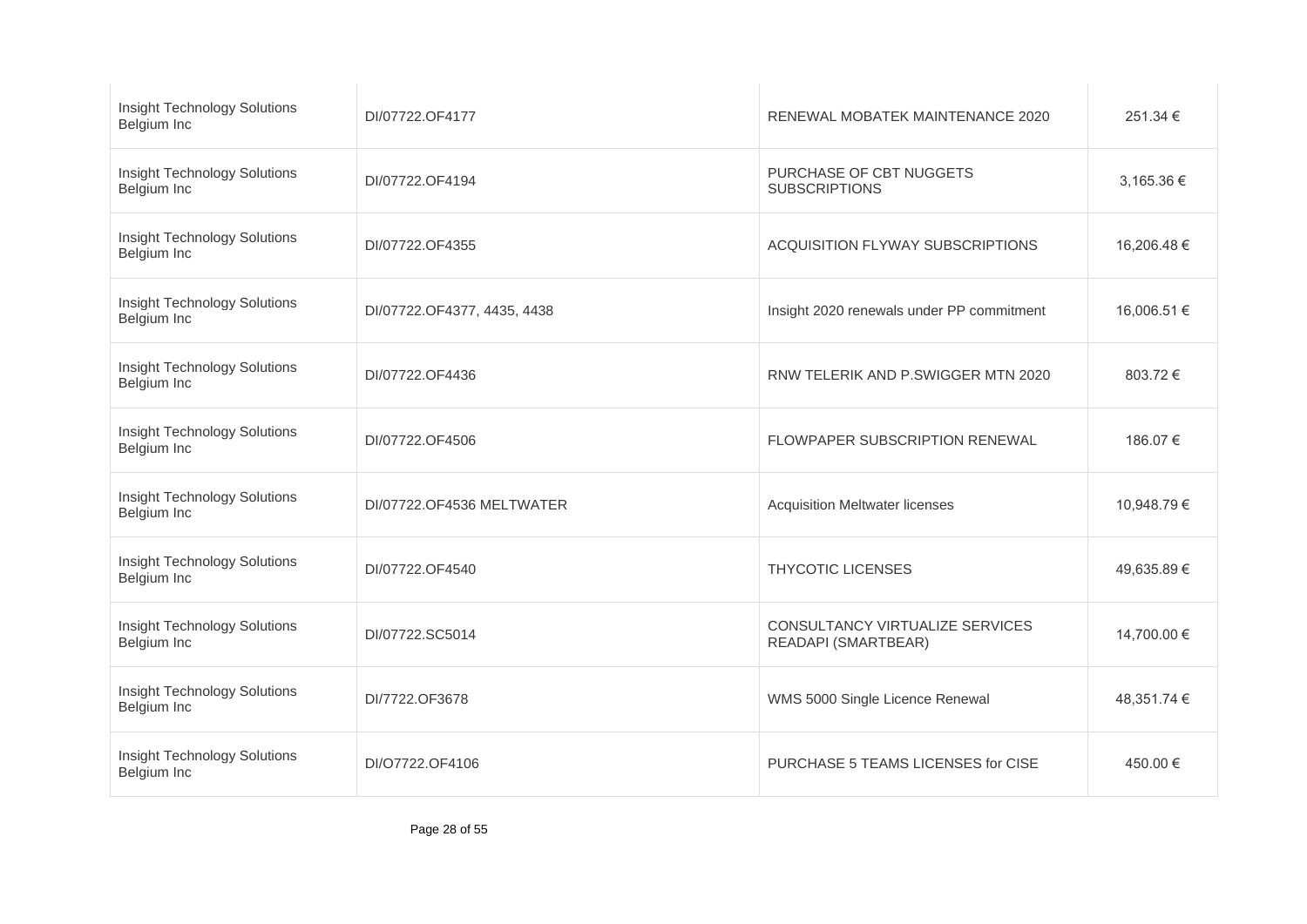| <b>Insight Technology Solutions</b><br>Belgium Inc | DI/O7722.OF4146                | Purchase Tokens Hardware                                                    | 5,261.32 €  |
|----------------------------------------------------|--------------------------------|-----------------------------------------------------------------------------|-------------|
| <b>Insight Technology Solutions</b><br>Belgium Inc | DI/O7722.OF4178                | Renewal Taitus maintenance 2020                                             | 12,399.54 € |
| <b>Insight Technology Solutions</b><br>Belgium Inc | DI/07722.SC3356                | EMSA Confluent support Xpand IT                                             | 49,770.00 € |
| <b>Insight Technology Solutions</b><br>Belgium Inc | DI/07722.SC3535                | Potential Marine Pollution Sightings                                        | 33,495.00 € |
| <b>Insight Technology Solutions</b><br>Belgium Inc | DI/07722.SC3737                | Consulting services Virtualize services ReadyAPI<br>(SmartBear)             | 16,590.00 € |
| <b>Insight Technology Solutions</b><br>Belgium Inc | DI/07722.SC3984                | <b>GEFEG CONSULTANCY SERVICES/2</b><br><b>WORKSHOP PACKAGES</b>             | 21,735.00 € |
| <b>Insight Technology Solutions</b><br>Belgium Inc | DI/07722.SC4035                | Puppet remote services by Oramix                                            | 10,080.00 € |
| <b>Insight Technology Solutions</b><br>Belgium Inc | DI/7722.OF3976                 | Provision of SEG consultancy services by<br>Innovagency                     | 18,201.75 € |
| <b>Insight Technology Solutions</b><br>Belgium Inc | DI/7722.OF3977                 | Provision of Time & Means SEG consultancy<br>services by Innovagency        | 15,750.00 € |
| Intergo BV                                         | 2018/EMSA/OP/14/2018.LOT1.OF5  | Provision of AI Core Skills Course, 07-11/09/2020                           | 6,000.00 €  |
| Intergo BV                                         | 2018/EMSA/OP/14/2018.LOT.2.OF3 | Provision of Advanced Training for Accident<br>Investigators, 19-23/10/2020 | 10,000.00 € |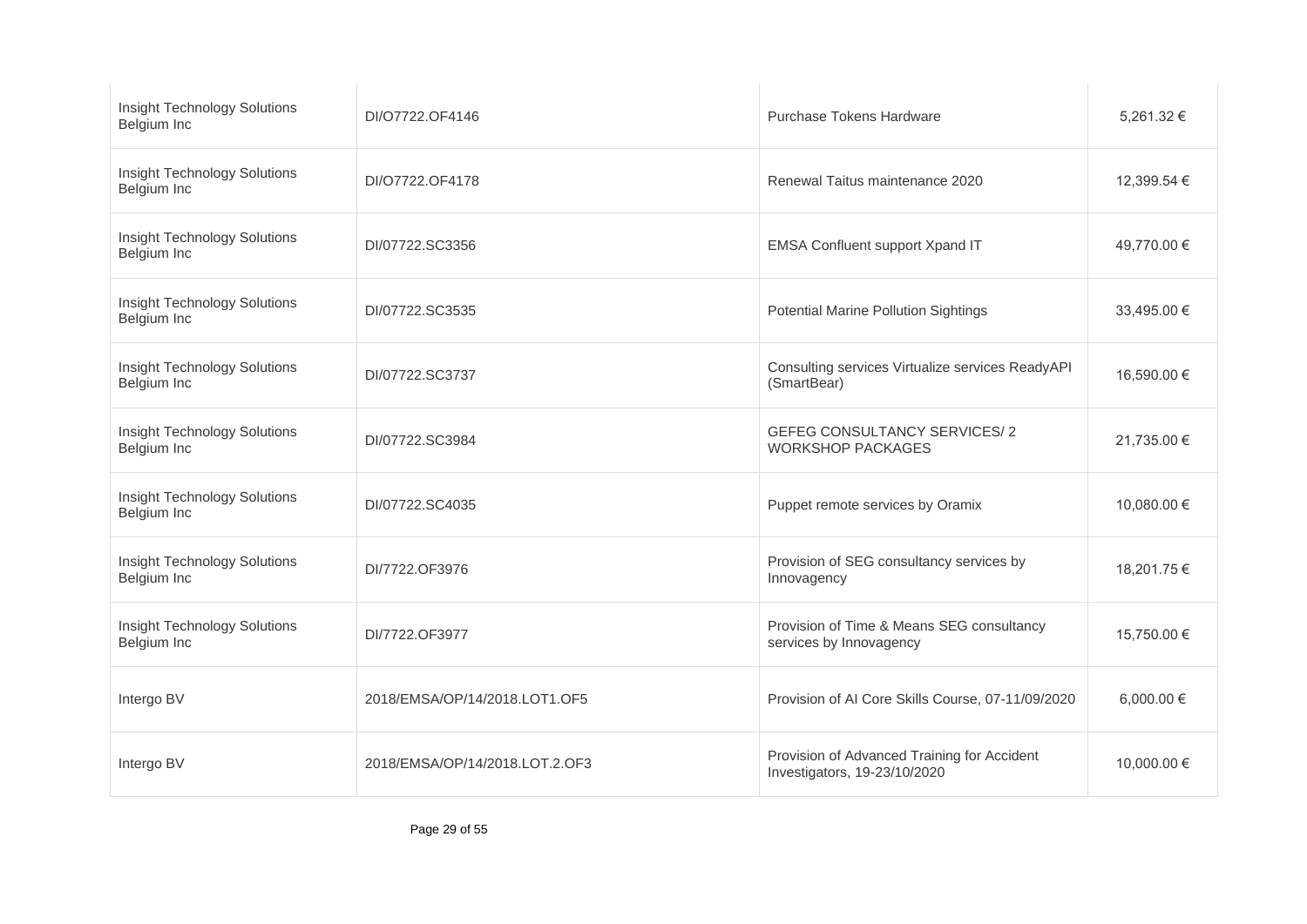| Intergo BV                                                 | 2018/EMSA/OP/14/2018.LOT2.OF4 | Provision of online Advanced Training for<br>Accident Investigators, 14-18/12/2020 | 10,000.00 € |
|------------------------------------------------------------|-------------------------------|------------------------------------------------------------------------------------|-------------|
| <b>INTERGRAPH - Sistemas de</b><br>Computação Gráfica, S.A | 2020/EMSA/OP/31/2020.SC1      | Maintenace of the EO processing                                                    | 78,750.00 € |
| <b>INTERGRAPH - Sistemas de</b><br>Computação Gráfica, S.A | 2020/EMSA/OP/31/2020.SC2      | EODC - Clean Sea Net Data Centre                                                   | 41,250.00 € |
| J. Garraio & Companhia Lda                                 | 2019/EMSA/NEG/3/2019.OF4      | Lloyds List subscription March 2020-March 2021                                     | 3,335.00 €  |
| J. Garraio & Companhia Lda                                 | 2019/EMSA/NEG/3/2019.OF5      | LIBRARY PURCHASES - APRIL 2020                                                     | 1.058.02 €  |
| J. Garraio & Companhia Lda                                 | 2019/EMSA/NEG/3/2019.OF6      | LIBRARY PURCHASES - Q4 2020 + ANNUAL<br>RENEWAL TRADEWINDS                         | 3,068.88 €  |
| J.L.G. Consulting SRL                                      | 2017/EMSA/OP/15/2016.SC6      | Corrective maintenance and operational support<br>of the New EMCIP                 | 55,725.00 € |
| J.L.G. Consulting SRL                                      | 2017/EMSA/OP/15/2016.SC7      | Enhancement of the new EMCIP database                                              | 63,337.00 € |
| JP-IS Lda (Integrated Inspiring<br>Solutions Lda)          | 2018/EMSA/OP/19/2017.OF25     | MAINTENANCE OF MEETING ROOMS AND<br>CONFERENCE CENTER 1st HALF 2020, JP-IS         | 2,170.00 €  |
| JP-IS Lda (Integrated Inspiring<br>Solutions Lda)          | 2018/EMSA/OP/19/2017.OF27     | A/V TECHNICAL SUPPORT FOR MEETINGS;<br>FEBRUARY/MARCH 2020;                        | 624.00 €    |
| JP-IS Lda (Integrated Inspiring<br>Solutions Lda)          | 2018/EMSA/OP/19/2017 OF28     | OF28; Audio-Video technical assistance; MLC<br>Inpectors                           | 104.00 €    |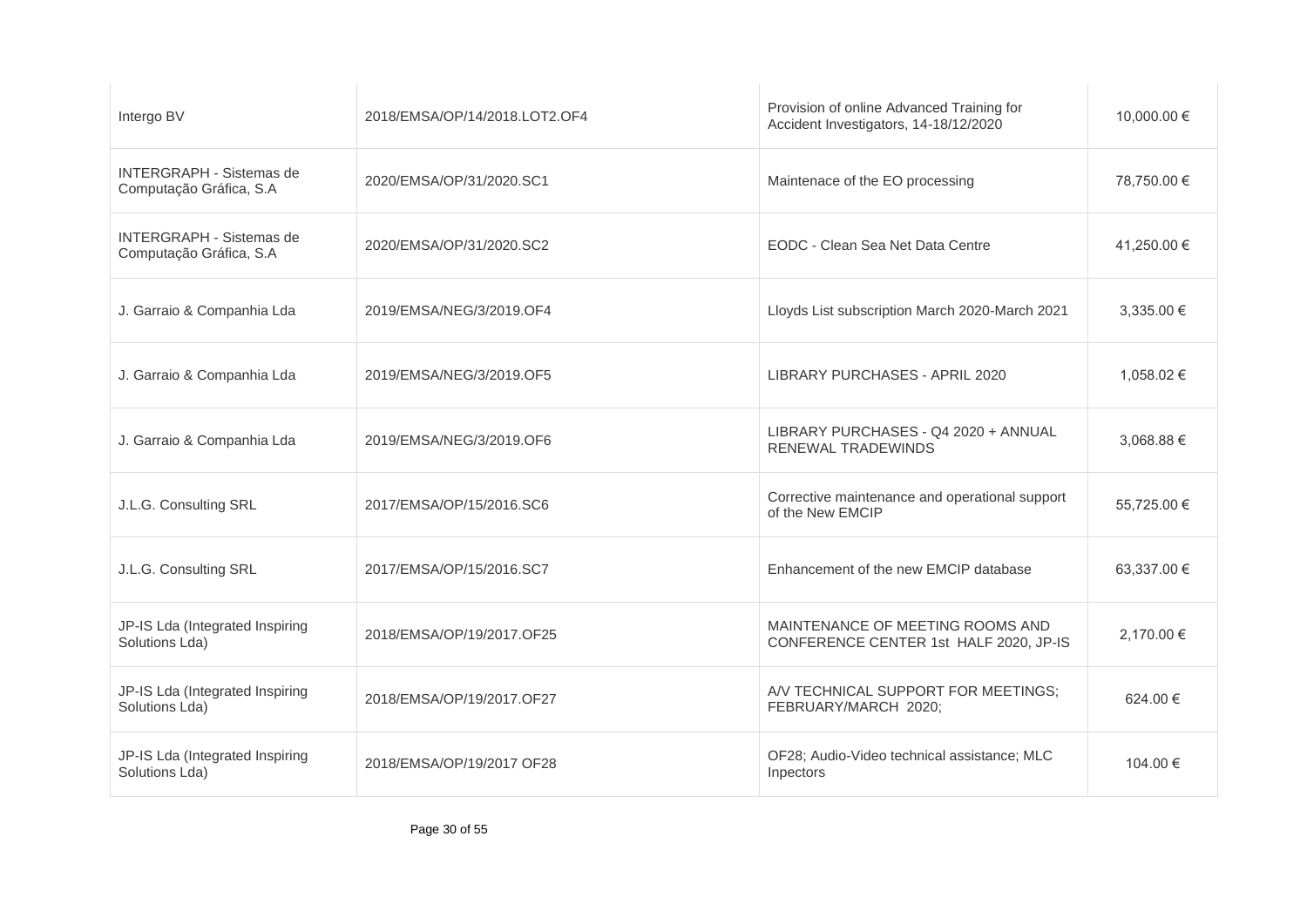| JP-IS Lda (Integrated Inspiring<br>Solutions Lda) | 2018/EMSA/OP/19/2017 OF.29 | OF29; Audio-Video technical assistance; MLC<br>Inspectors | 104.00 €    |
|---------------------------------------------------|----------------------------|-----------------------------------------------------------|-------------|
| JP-IS Lda (Integrated Inspiring<br>Solutions Lda) | 2018/EMSA/OP/19/2017.OF30  | Purchase of Interactive Screens for meetings              | 16,927.51 € |
| JP-IS Lda (Integrated Inspiring<br>Solutions Lda) | 2018/EMSA/OP/19/2017.OF31  | PURCHASE OF AUDIO-VISUAL EQUIPMENT                        | 7,108.94 €  |
| JP-IS Lda (Integrated Inspiring<br>Solutions Lda) | 2018/EMSA/OP/19/2017.OF32  | e-Laboratory second phase                                 | 20,190.09€  |
| JP-IS Lda (Integrated Inspiring<br>Solutions Lda) | 2018/EMSA/OP/19/2017.OF33  | ED Polycom Studio                                         | 2,287.95 €  |
| JP-IS Lda (Integrated Inspiring<br>Solutions Lda) | 2018/EMSA/OP/19/2017.OF34  | <b>Aditional Evokos</b>                                   | 5,230.72 €  |
| JP-IS Lda (Integrated Inspiring<br>Solutions Lda) | 2018/EMSA/OP/19/2017.OF35  | New meeting room -1.17                                    | 46,907.40 € |
| JP-IS Lda (Integrated Inspiring<br>Solutions Lda) | 2018/EMSA/OP/19/2017.OF37  | Equipment for SAGRES (-1/11)                              | 60,093.52 € |
| JP-IS Lda (Integrated Inspiring<br>Solutions Lda) | 2018/EMSA/OP/19/2017.OF38  | A/V Equipment for mid-sized meeting rooms                 | 55,387.50 € |
| JP-IS Lda (Integrated Inspiring<br>Solutions Lda) | 2018/EMSA/OP/19/2017.OF39  | Webinar and lectures recording station                    | 7.995.65 €  |
| JP-IS Lda (Integrated Inspiring<br>Solutions Lda) | 2018/EMSA/OP/19/2017.OF40  | A/V support 59th Admin Board 10-12 Nov 2020               | 312.00 €    |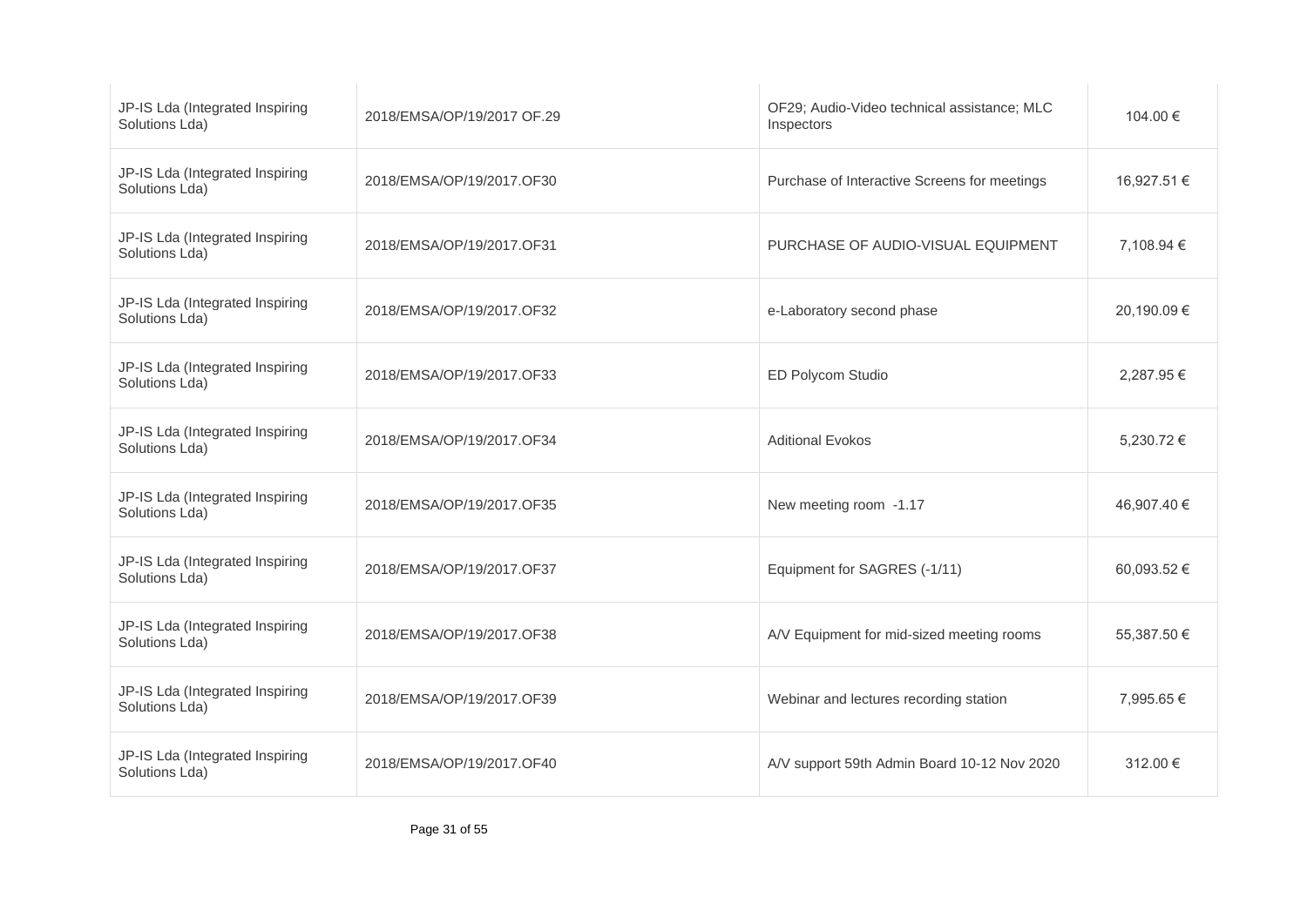| JP-IS Lda (Integrated Inspiring<br>Solutions Lda) | 2018/EMSA/OP/19/2017.OF41.BL2040          | A/V Equipment for Conference Centre Part I                                                | 74,574.98 €  |
|---------------------------------------------------|-------------------------------------------|-------------------------------------------------------------------------------------------|--------------|
| JP-IS Lda (Integrated Inspiring<br>Solutions Lda) | 2018/EMSA/OP/19/2017.OF41.BL5910          | A/V Equipment for Conference Centre Part I                                                | 5,406.63 €   |
| Kongsberg Satellite Sercives AS (K-<br>SAT)       | 2018/EMSA/OP/06/2018.LOT1-3.MOD2.SC2.13   | Provision of services for the acquisition and<br>processing of SAR Earth Observation data | 470,000.00 € |
| Kongsberg Satellite Sercives AS (K-<br>SAT)       | 2018/EMSA/OP/06/2018.LOT1-3;MOD2;SC2.14   | Satellite Licenses and Services                                                           | 200,000.00 € |
| Kongsberg Satellite Sercives AS (K-<br>SAT)       | 2018/EMSA/OP/06/2018.LOT1-3;MOD2;SC2.15   | Satellite Licenses and Services                                                           | 400.000.00 € |
| Kongsberg Satellite Sercives AS (K-<br>SAT)       | 2018/EMSA/OP/06/2018.LOT1-3.MOD2.SC2.17   | Provision of services for the acquisition and<br>processing of SAR Earth Observation data | 320,000.00 € |
| Kongsberg Satellite Sercives AS (K-<br>SAT)       | 2018/EMSA/OP/06/2018.LOT1-3;MOD2;SC2.18   | Satellite Licenses and Services                                                           | 320,000.00 € |
| Kongsberg Satellite Sercives AS (K-<br>SAT)       | 2018/EMSA/OP/06/2018.LOT1-3;MOD2;SC2.19   | Satellite Licenses and Services                                                           | 180,000.00 € |
| Kongsberg Satellite Sercives AS (K-<br>SAT)       | 2018/EMSA/OP/06/2018.LOT1-3 SC.2.16 KSAT  | Delivery of CSN services; KSAT EMS.11125                                                  | 8.000.00 €   |
| Kongsberg Satellite Sercives AS (K-<br>SAT)       | 2018/EMSA/OP/06/2018.LOT1-3 SC 2.20 K-SAT | Provision of services for the acquisition and<br>processing of SAR Earth Observation Data | 14,300.00 €  |
| <b>KR Hellas Ltd</b>                              | 2015/EMSA/OP/01/2015.SC13                 | Maintenance rulecheck 2020-2021                                                           | 81,443.00 €  |
|                                                   |                                           |                                                                                           |              |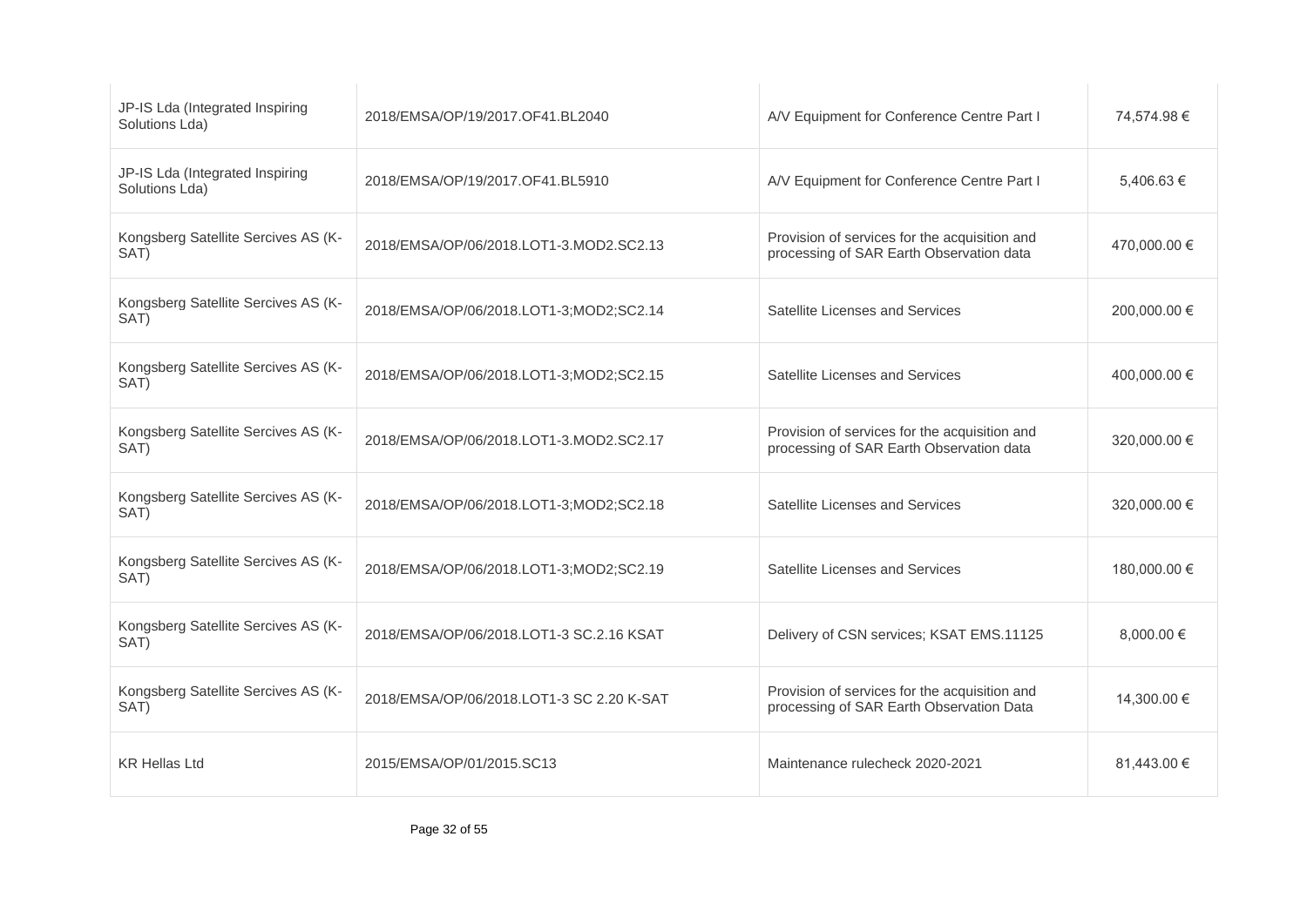| Lamor Corporation Ab        | 2017/EMSA/OP/03/2017.SC5   | 2020 Familiarisation training for HCS stored in the<br><b>EAS Baltic</b> | 1,645.00 €   |
|-----------------------------|----------------------------|--------------------------------------------------------------------------|--------------|
| <b>Lamor Corporation Ab</b> | 2017/EMSA/OP/03/2017.SC6   | 2020 Purchase of ring for HC skimmeer (EAS<br>Baltic)                    | 3,738.00 €   |
| Lamor Corporation Ab        | 2017/EMSA/OP/03/2017.SC7   | 2020 Commissioning & Training DCI                                        | 1,645.00 €   |
| <b>Lamor Corporation Ab</b> | 2018/EMSA/CPNEG/2/2018.SC4 | 2020 Transport services for equipment                                    | 17,864.00 €  |
| <b>Lamor Corporation Ab</b> | 2018/EMSA/CPNEG/2/2018.SC5 | 2020 Additionnal services (storage Arctic<br>skimmer)                    | 27,600.00 €  |
| <b>Lamor Corporation Ab</b> | 2018/EMSA/CPNEG/2/2018.SC6 | 2020 EAS NB - Boiler Maintenance - Lamor                                 | 1,875.00 €   |
| <b>Lamor Corporation Ab</b> | 2018/EMSA/CPNEG/2/2018.SC7 | 2020 EAS Northern Baltic - Transfer of Boom to<br>Piraeus                | 10,172.10 €  |
| Lamor Corporation Ab        | 2018/EMSA/CPNEG/2.2018.SC8 | 2020 EAS Northern Baltic - Additional person-<br>days for maintenance    | 2,600.00 €   |
| Lamor Corporation Ab        | 2018/EMSA/CPNEG/2/2018.SC9 | 2020 Renewal stand-by phase                                              | 230,300.00 € |
| <b>Lamor Corporation Ab</b> | 2018/EMSA/OP/17/2018.SC6   | 2020 Storage Barges Training NL and DK                                   | 4,336.00 €   |
| Lamor Corporation Ab        | 2018/EMSA/OP/17/2018.SC7   | SC7 Training Oil Barges Breeze Exercise                                  | 4,336.00 €   |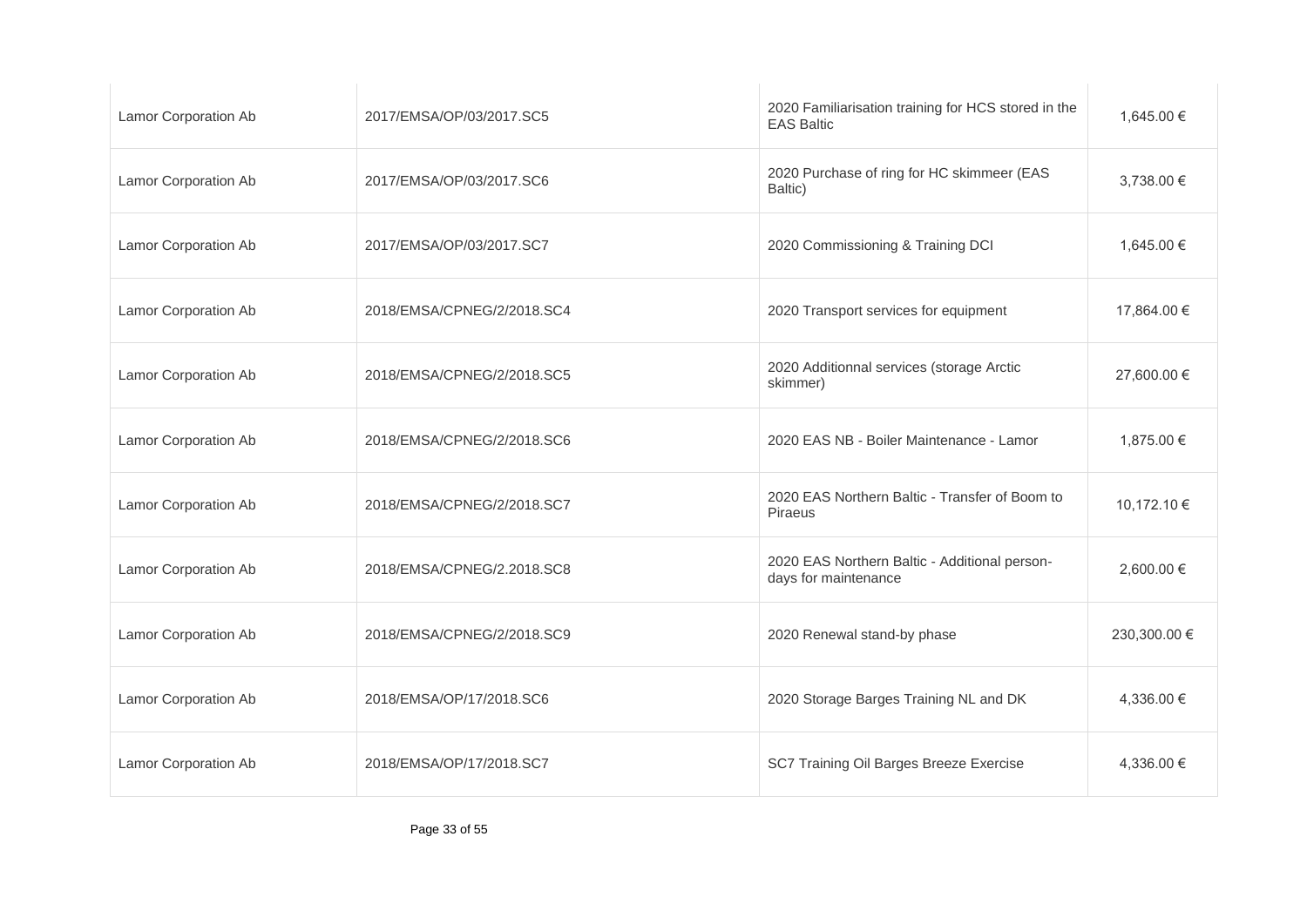| Lamor Corporation Ab        | 2020/EMSA/OP/5/2020.LOT2.SC1 | SC1 Medium Sized Equipment LOT2     | 26,846.20 € |
|-----------------------------|------------------------------|-------------------------------------|-------------|
| <b>Lamor Corporation Ab</b> | 2020/EMSA/OP/5/2020.LOT2.SC2 | SC2 Medium Sized Equipment LOT 2    | 28,558.00 € |
| <b>Lamor Corporation Ab</b> | 2020/EMSA/OP/5/2020.LOT2.SC3 | SC3 Medium Sized Equipment LOT2     | 23,910.12 € |
| <b>Lamor Corporation Ab</b> | 2020/EMSA/OP/5/2020.LOT2.SC4 | SC4 Medium Sized Equipment LOT2     | 29,445.40 € |
| <b>Lamor Corporation Ab</b> | 2020/EMSA/OP/5/2020.LOT2.SC5 | SC5 medium sized equipment LOT2     | 44,005.12 € |
| Lamor Corporation Ab        | 2020/EMSA/OP/5/2020.LOT4.SC1 | SC1 Medium Sized Equipment LOT4     | 77,044.20 € |
| <b>Lamor Corporation Ab</b> | 2020/EMSA/OP/5/2020.LOT4.SC2 | SC2 Medium Sized Equipment LOT4     | 78,756.00 € |
| <b>Lamor Corporation Ab</b> | 2020/EMSA/OP/5/2020.LOT4.SC3 | SC3 Medium Sized Equipment LOT4     | 74,108.12 € |
| Lamor Corporation Ab        | 2020/EMSA/OP/5/2020.LOT4.SC4 | SC4 Medium Sized Equipment LOT4     | 79,643.40 € |
| Lamor Corporation Ab        | 2020/EMSA/OP/5/2020.LOT4.SC5 | SC5 Medium Sized Equipment LOT 4    | 72,208.12 € |
| Lattanzio Learning S.r.l.   | 2016/EMSA/OP/32/2015.SC27    | Enhancement of E-learning Programme | 15,480.00 € |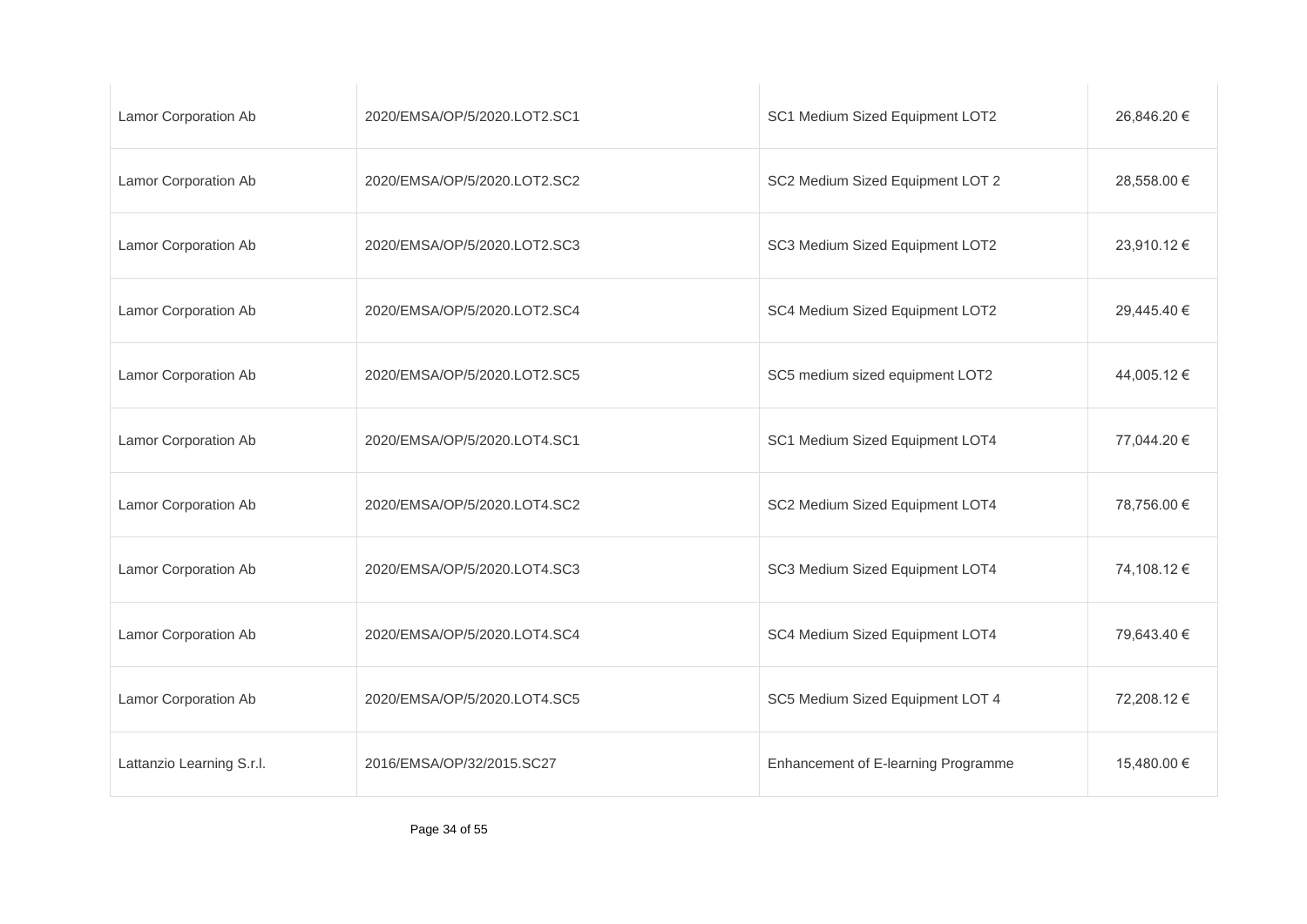| Lattanzio Learning S.r.l.                          | 2016/EMSA/OP/32/2015.SC28               | E-learning Programme                                        | 69,280.00 €  |
|----------------------------------------------------|-----------------------------------------|-------------------------------------------------------------|--------------|
| Lattanzio Learning S.r.l.                          | 2016/EMSA/OP/32/2015.SC29               | E-learning Programme                                        | 69,280.00 €  |
| Lattanzio Learning S.r.l.                          | 2016/EMSA/OP/32/2015.SC30               | Evolutive maintenance on EMSA's E-learning<br>Programme     | 8,320.00 €   |
| Link Consulting, Tecnologias de<br>Informacao, S.A | 2017/EMSA/OP/05/2017.SC7 (1/2)          | STAR ABM, COD and unit conversion interface<br>upgrades     | 16,239.60 €  |
| Link Consulting, Tecnologias de<br>Informacao, S.A | 2017/EMSA/OP/05/2017.SC7(2/2)           | STAR ABM, COD and unit conversion interface<br>upgrades     | 25,209.85 €  |
| Link Consulting, Tecnologias de<br>Informacao, S.A | 2017/EMSA/OP/05/2017.SC8(1/2)           | Gap algorithm, filtering criteria and ingestion<br>format   | 10,431.60 €  |
| Link Consulting, Tecnologias de<br>Informacao, S.A | 2017/EMSA/OP/05/2017.SC8(2/2)           | Gap algorithm, filtering criteria and ingestion<br>format   | 9,961.80 €   |
| Link Consulting, Tecnologias de<br>Informacao, S.A | 2017/EMSA/OP/05/2017.SC8(2/2)           | Gap algorithm, filtering criteria and ingestion<br>format   | 2,575.80 €   |
| Link Consulting, Tecnologias de<br>Informacao, S.A | 2017/EMSA/OP/05/2017.SC9                | Corrective maintenance of the STAR ABM system<br>- 4th year | 43,500.00 €  |
| LuxSpace Sarl                                      | 2016/EMSA/OP/09/2016.SC30 (GLOBAL FEED) | SAT-AIS Data_MARCH-NOVEMBER 2020                            | 495,000.00 € |
| Lyreco Belgium                                     | OIB/2019/OP/0006/C0/L0.PP2020           | Stationery 2020                                             | 2,805.12 €   |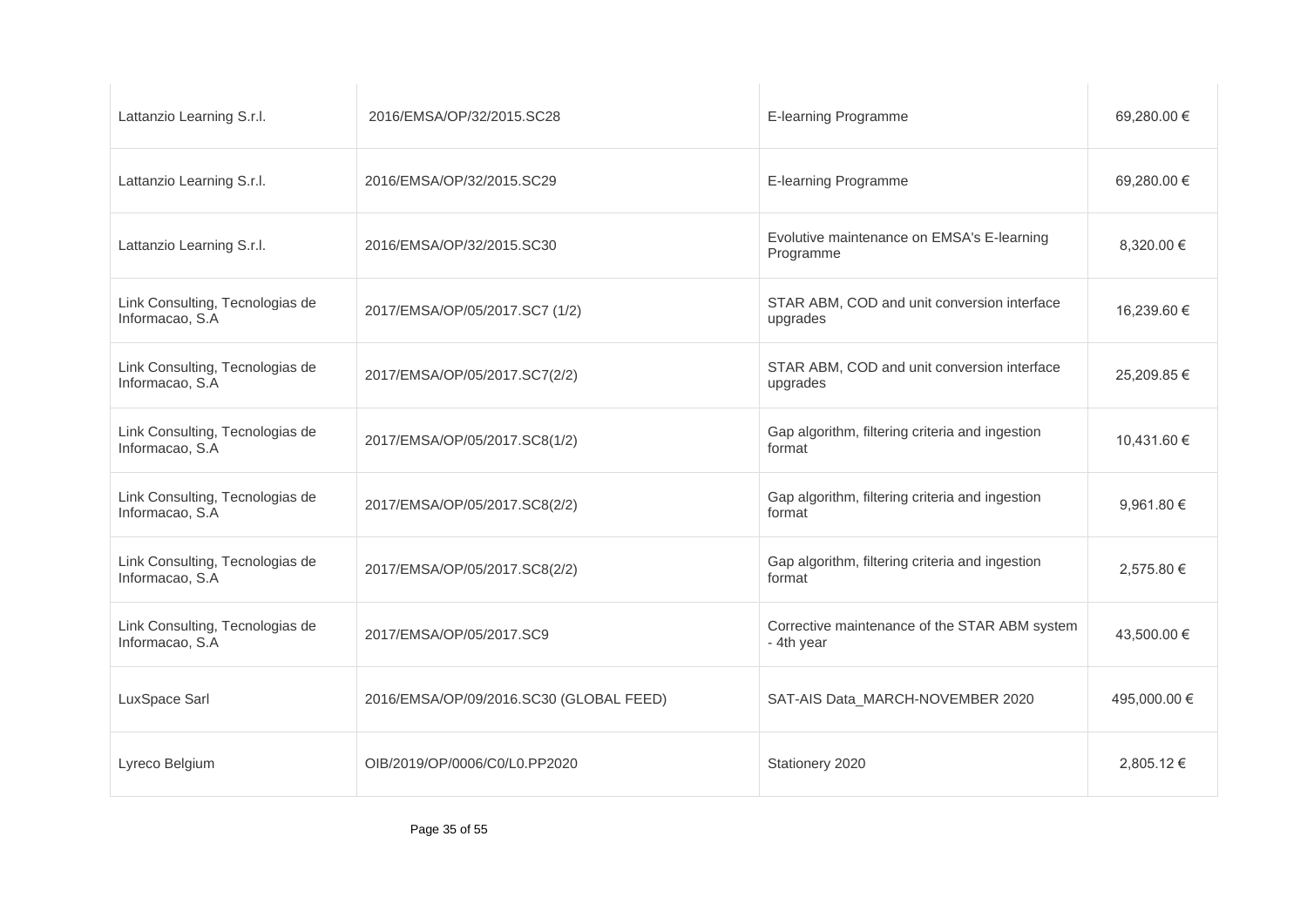| Lyreco Belgium         | OIB/2019/OP/0006/C0/L.OF2  | Paper order December 2020                        | 1,314.00 €  |
|------------------------|----------------------------|--------------------------------------------------|-------------|
| Manuland Lda           | 2017/EMSA/NEG/20/2017.OF7  | Wall partitions related services                 | 43,107.28 € |
| Manuland Lda           | 2017/EMSA/NEG/20/2017.OF8  | Moving partitions and doors 2020                 | 1,155.40 €  |
| Manuland Lda           | 2018/EMSA/NEG/11/2018.OF13 | Polishing of Kitchenette's Floors                | 4,872.00 €  |
| Manuland Lda           | 2018/EMSA/NEG/11/2018.OF14 | Impermeabilization of lift shafts                | 2,952.50 €  |
| Manuland Lda           | 2018/EMSA/NEG/11/2018.OF15 | Paintings in the building 2020                   | 18,494.61 € |
| <b>Manuland Lda</b>    | 2018/EMSA/NEG/11/2018.OF16 | Refurbishments in ED office and mtg room         | 23,803.67 € |
| Manuland Lda           | 2018/EMSA/NEG/11/2018.OF17 | Repairs In Floors '0' And'+1' Of EMSA's Building | 21,086.83 € |
| Manuland Lda           | 2018/EMSA/NEG/11/2018.OF18 | Repairs and refurbishments in EMSA's building    | 17,350.11 € |
| Manuland Lda           | 2020/EMSA/NEG/32/2020.OF1  | Refurbishment works in the building Dec 2020     | 26,729.00 € |
| Manutan Unipessoal Lda | 2017/EMSA/NEG/20/2016.OF10 | Items for Coast Guard Event 2020                 | 609.58€     |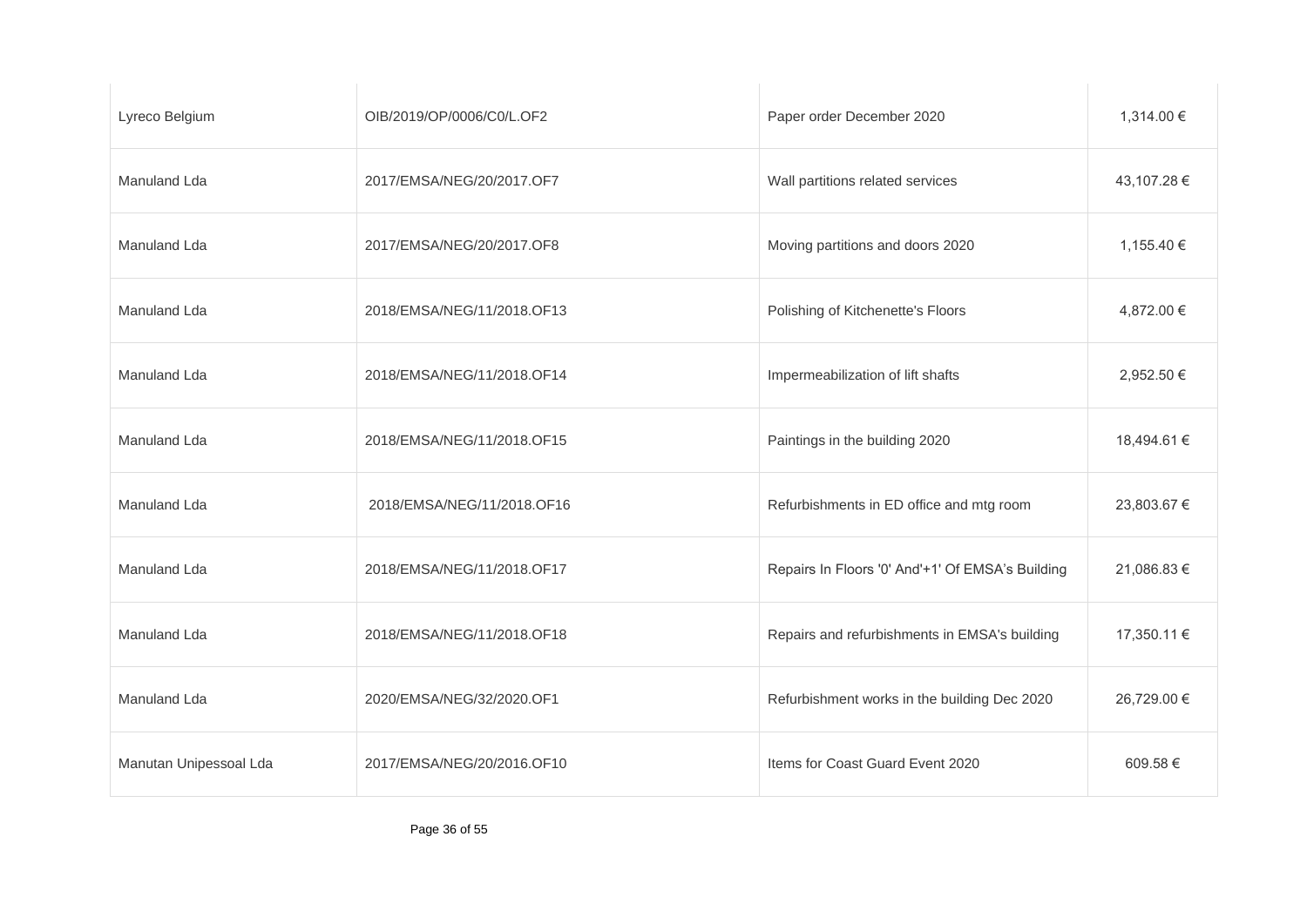| Manutan Unipessoal Lda | 2017/EMSA/NEG/20/2016.OF11     | Supply of logistic tools               | 737.48 €    |
|------------------------|--------------------------------|----------------------------------------|-------------|
| Maxiglobal             | 2016/EMSA/NEG/37/2016 OF.2     | purchase of additional badges          | 825.00 €    |
| Maxiglobal             | 2016/EMSA/NEG/37/2016.OF3.C1   | <b>Additional Actatek terminals</b>    | 2,534.81 €  |
| Maxiglobal             | 2016/EMSA/NEG/37/2016.OF3.C5   | <b>Additional Actatek terminals</b>    | 255.19€     |
| Maxiglobal             | 2016/EMSA/NEG/37/2016.OF4      | SOFTWARE LICENSES 2020-2021            | 720.00 €    |
| Mazars                 | BUDG-19-PO-01_07_02_2020       | Financial audit 2020                   | 18,750.00 € |
| Mazars                 | BUDG-19-PO-01_07_02_2021       | Financial audit 2021                   | 12,500.00 € |
| MCS Kick & Rush        | 2018/EMSA/OP/09/2018.LOT2.OF13 | Annual Coast Guard Event 2020          | 12,626.85 € |
| MCS Kick & Rush        | 2018/EMSA/OP/9/2018.LOT2.OF14  | EMSA 2021 Branded agendas - order 2020 | 3,236.70 €  |
| MCS Kick & Rush        | 2018/EMSA/OP/9/2018.LOT2.OF15  | Equasis Roll Ups 2020                  | 786.60 €    |
| MCS Kick & Rush        | 2018/EMSA/OP/9/2018.LOT2.OF16  | <b>Branded masks</b>                   | 2,631.00 €  |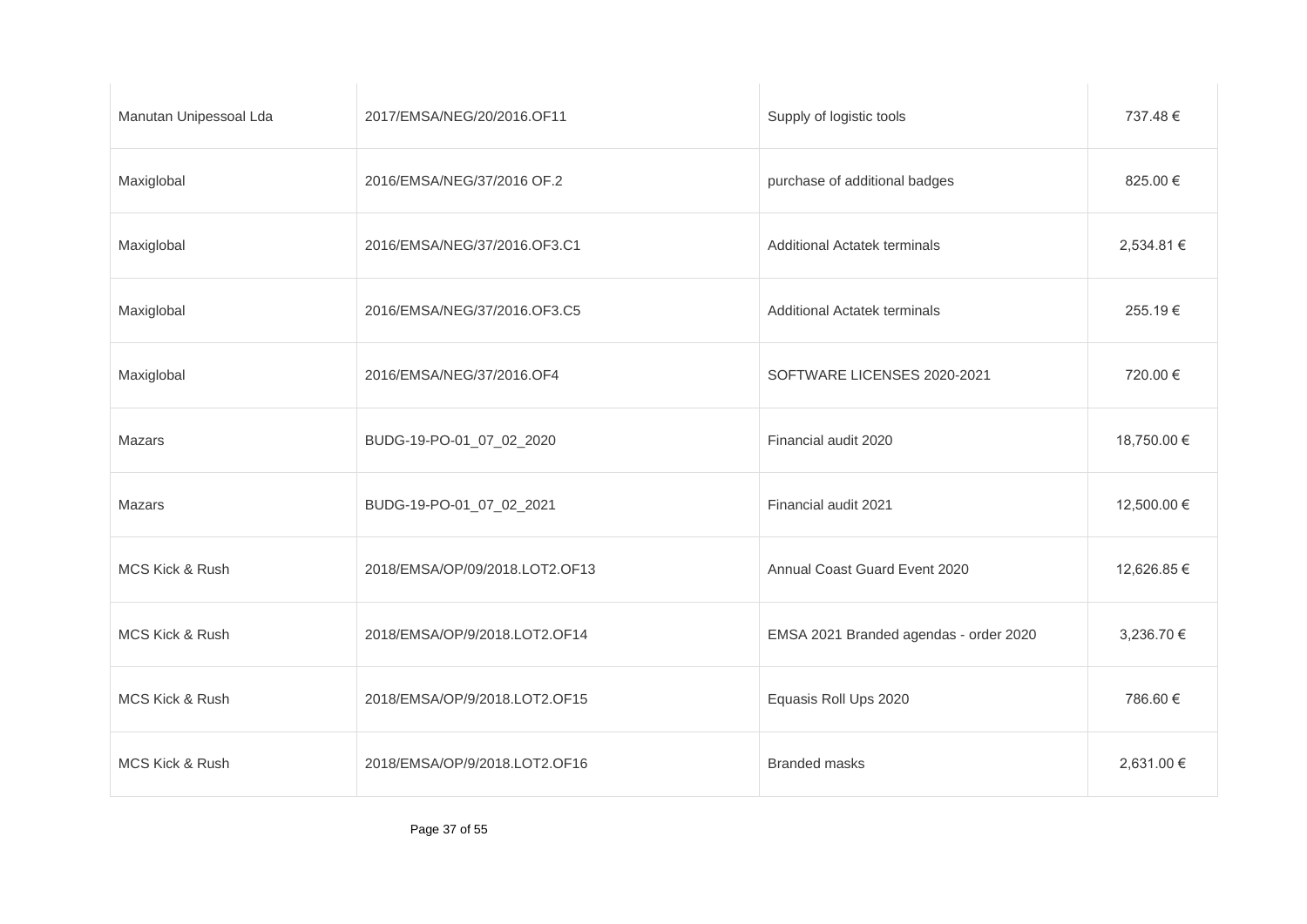| MCS Kick & Rush                | 2018/EMSA/OP/9/2018.LOT2.OF17 | <b>EMSA Branded Gifts</b>                                                  | 4,038.65 €     |
|--------------------------------|-------------------------------|----------------------------------------------------------------------------|----------------|
| <b>MDA Geospatial Services</b> | 2019/EMSA/SPNEG/5/2019.SC10   | Radarsat-2 license provision for EMSA Earth<br>Observation services        | 47,666.24 €    |
| <b>MDA Geospatial Services</b> | 2019/EMSA/SPNEG/5/2019.SC12   | Radarsat-2 license provision for EMSA Earth<br><b>Observation services</b> | 600,000.00 €   |
| <b>MDA Geospatial Services</b> | 2019/EMSA/SPNEG/5/2019.SC13   | Radarsat-2 license provision for EMSA Earth<br><b>Observation services</b> | 500,000.00 €   |
| <b>MDA Geospatial Services</b> | 2019/EMSA/SPNEG/5/2019.SC14   | Licenses for the use or Radarsat-2 images                                  | 31.900.00 €    |
| <b>MDA Geospatial Services</b> | 2019/EMSA/SPNEG/5/2019.SC15   | Licenses for the use or Radarsat-2 images                                  | 41,000.00 €    |
| <b>MDA Geospatial Services</b> | 2019/EMSA/SPNEG/5/2019.SC3    | MDA Radarsat-2 license provision for EMSA<br>Earth Observation services    | 66,000.00 €    |
| <b>MDA Geospatial Services</b> | 2019/EMSA/SPNEG/5/2019.SC4    | Licenses for the use or Radarsat-2 images                                  | 170,000.00 €   |
| <b>MDA Geospatial Services</b> | 2019/EMSA/SPNEG/5/2019.SC5    | Radarsat-2 license provision for EMSA Earth<br><b>Observation services</b> | 2,400,000.00 € |
| <b>MDA Geospatial Services</b> | 2019/EMSA/SPNEG/5/2019.SC6    | Licenses for the use or Radarsat-2 images                                  | 150,000.00 €   |
| <b>MDA Geospatial Services</b> | 2019/EMSA/SPNEG/5/2019.SC7    | Radarsat-2 license provision for EMSA Earth<br><b>Observation services</b> | 480,000.00 €   |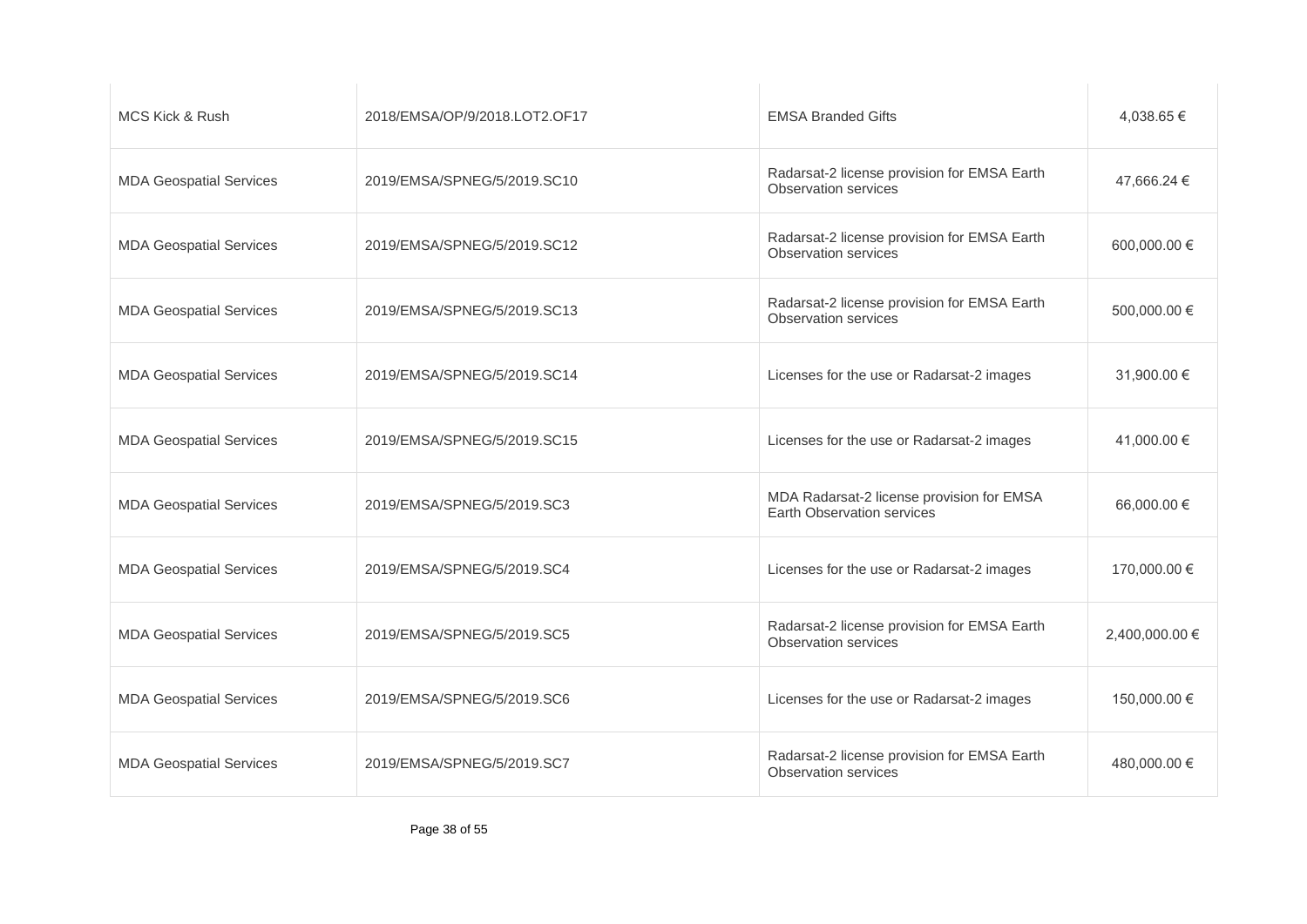| <b>MDA Geospatial Services</b>             | 2019/EMSA/SPNEG/5/2019.SC8 | Radarsat-2 license provision for EMSA Earth<br><b>Observation services</b>         | 130,000.00 €   |
|--------------------------------------------|----------------------------|------------------------------------------------------------------------------------|----------------|
| <b>MDA Geospatial Services</b>             | 2019/EMSA/SPNEG/5/2019.SC9 | Radarsat-2 license provision for EMSA Earth<br><b>Observation services</b>         | 1,700,000.00 € |
| Meo Services, SA                           | 2020/EMSA/OP/15/2020.SC1   | Development and maintenance of Master<br>Databases - Module 1                      | 174,359.00 €   |
| Microsoft NV/SA                            | DI/7660.SC100-2 (Line 1)   | Microsoft Premier Support Services                                                 | 13,136.61 €    |
| Microsoft NV/SA                            | DI/7660.SC100-2 (Line 2)   | Microsoft Premier Support Services                                                 | 22,500.00 €    |
| Microsoft NV/SA                            | DI/7660.SC100-2 (Line 3)   | Microsoft Premier Support Services                                                 | 33,451.59 €    |
| Monte Dos Pensamentos Turismo<br>Rural Lda | 2017/EMSA/OP/07/2017.SC29  | Interpretation Service for the SAGMAS &<br>MARSEC Committee Meeting, 05 March 2020 | 8.621.85 €     |
| Monte Dos Pensamentos Turismo<br>Rural Lda | 2017/EMSA/OP/07/2017.SC30  | Interpretation Service for the 57th Administrative<br>Board meeting, 18-19/03/2020 | 3,996.30 €     |
| Monte Dos Pensamentos Turismo<br>Rural Lda | 2017/EMSA/OP/07/2017.SC31  | Interpretation Training for MLC Inspectors                                         | 4,144.79 €     |
| Monte Dos Pensamentos Turismo<br>Rural Lda | 2017/EMSA/OP/07/2017.SC32  | Interpretation Awareness on PSC                                                    | 1.549.77 €     |
| Monte Dos Pensamentos Turismo<br>Rural Lda | 2017/EMSA/OP/07/2017.SC33  | Interpretation 4th SCM                                                             | 2,120.00 €     |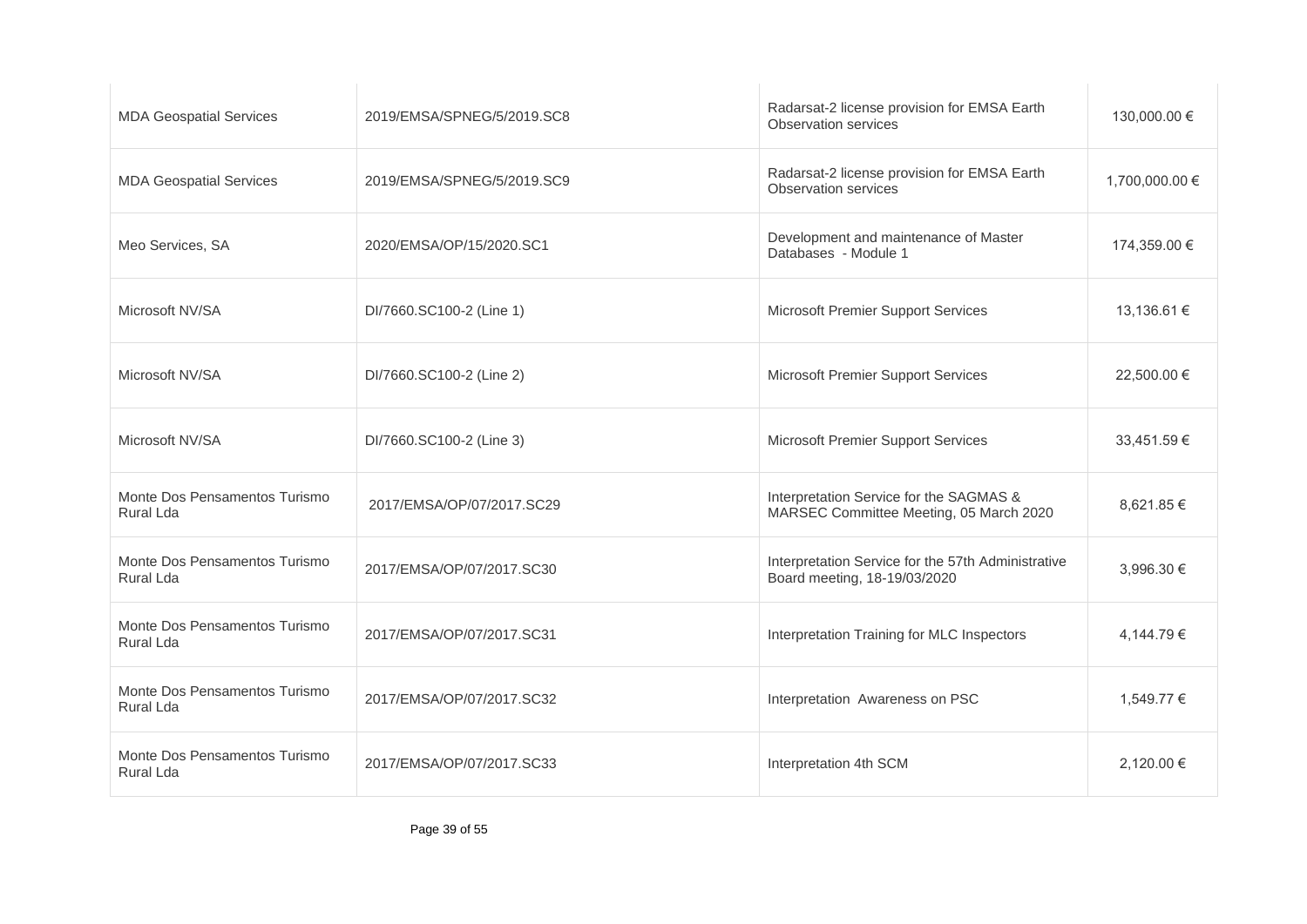| Monte Dos Pensamentos Turismo<br>Rural Lda | 2017/EMSA/OP/07/2017.SC34           | Inspections meeting Nov 2020                                                                             | 4.040.00 €     |
|--------------------------------------------|-------------------------------------|----------------------------------------------------------------------------------------------------------|----------------|
| N/A                                        | BUDG-19-PO-01.SC AUDIT 2019 CMS/CBC | BUDG-19-PO-01.SC AUDIT 2019 CMS                                                                          | $5.093.75 \in$ |
| Nordic Unmanned (1), Schiebel (2)          | 2018/EMSA/OP/10/2018.LOT1.SC13      | MOBILIZATION ALER AND PREPARATION<br><b>DENMARK</b>                                                      | 10,000.00 €    |
| Nordic Unmanned (1), Schiebel (2)          | 2018/EMSA/OP/10/2018.LOT1.SC14      | <b>RPAS OPERATIONS IN DENMARK</b>                                                                        | 1,094,281.63 € |
| Nordic Unmanned (1), Schiebel (2)          | 2018/EMSA/OP/10/2018.LOT1.SC16      | MOBILIZATION ALERT AND PREPARATION<br><b>FRANCE</b>                                                      | 10,000.00 €    |
| <b>NORDIC Unmanned AS</b>                  | 2018/EMSA/OP/12/2018.SC20           | Stand- alone RPAS service on request for other<br>users in the maritime surveillance domain              | 140,000.00 €   |
| <b>NORDIC Unmanned AS</b>                  | 2018/EMSA/OP/12/2018.SC21           | Integration of the RPAS capability in one of<br>EMSA's OPR vessel (Amalthia, Romania)                    | 35,400.00 €    |
| <b>NORDIC Unmanned AS</b>                  | 2018/EMSA/OP/12/2018.SC22           | Integration of the RPAS capability in one of<br>EMSA's OPR vessel (Galaxy Eco, Bulgaria)                 | 35,400.00 €    |
| <b>NORDIC Unmanned AS</b>                  | 2018/EMSA/OP/12/2018 .SC23          | STAND-ALONE RPAS SERVICE ON EMSA'S<br>LIGHTWEIGHTING RPAS FOR -INITIAL TEST -<br>MENCEY, SPAIN           | 10,000.00 €    |
| <b>NORDIC Unmanned AS</b>                  | 2018/EMSA/OP/12/2018.SC24           | STAND-ALONE RPAS SERVICE ON EMSA'S<br>LIGHTWEIGHTING RPAS FOR ROMANIA                                    | 390,000.00 €   |
| NORDIC Unmanned AS                         | 2018/EMSA/OP/12/2018.SC25           | STAND-ALONE RPAS SERVICE ON EMSA'S<br>LIGHTWEIGHTING RPAS FOR -5 PILOTING<br>DAYs+LOGISTICAL COST-BREEZE | 10,000.00 €    |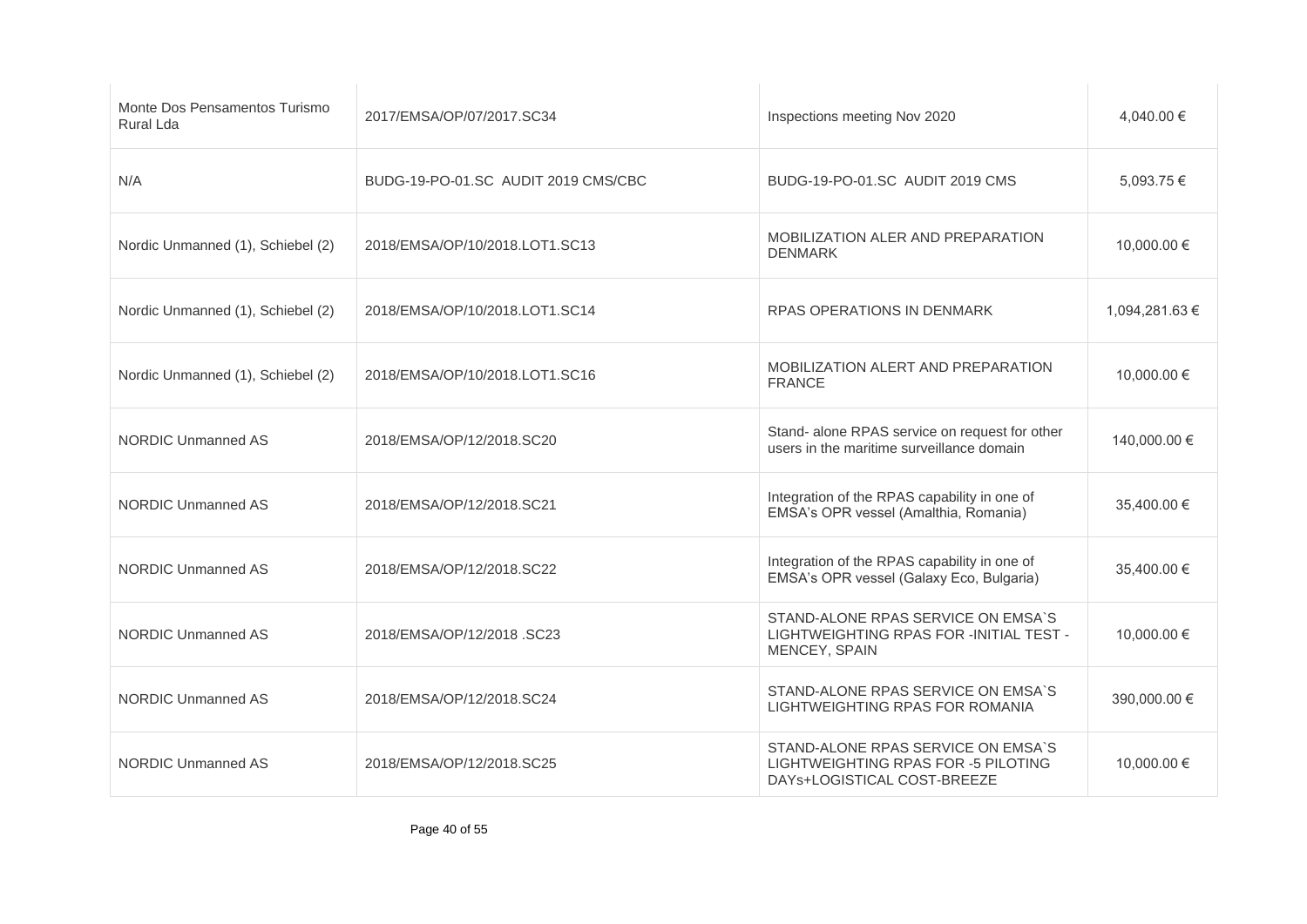| <b>NORDIC Unmanned AS</b> | 2018/EMSA/OP/12/2018.SC26 | Stand- alone RPAS service on request for other<br>users in the maritime surveillance domain EFCA<br>Lundy Sentinel 2020 2nd | 377,080.00 € |
|---------------------------|---------------------------|-----------------------------------------------------------------------------------------------------------------------------|--------------|
| <b>NORDIC Unmanned AS</b> | 2018/EMSA/OP/12/2018.SC27 | STAND-ALONE RPAS SERVICE ON EMSA'S<br>LIGHTWEIGHTING RPAS-PORT OF<br>ANTWERP, BELGIUM                                       | 204,000.00 € |
| <b>NORDIC Unmanned AS</b> | 2018/EMSA/OP/12/2018.SC28 | RPAS piloting services on EMSA's OPR vessels<br>for exercises and additional days for emergencies                           | 14,000.00 €  |
| <b>NORDIC Unmanned AS</b> | 2018/EMSA/OP/12/2018.SC29 | DATA STREAMING TO RPAS DATA CENTRE                                                                                          | 14.000.00 €  |
| <b>NORDIC Unmanned AS</b> | 2018/EMSA/OP/12/2018.SC30 | Integration of the RPAS capability in one of<br>EMSA's OPR vessel Aned Polmar Manche<br>(Exercise)                          | 10.000.00 €  |
| <b>NORDIC Unmanned AS</b> | 2018/EMSA/OP/12/2018.SC32 | Integration of the RPAS capability in one of<br>EMSA's OPR vessel Charante(Exercise)1st                                     | 7,000.00 €   |
| <b>NORDIC Unmanned AS</b> | 2018/EMSA/OP/12/2018.SC33 | Integration of the RPAS capability in one of<br>EMSA's OPR vessel Aktea, Athens, Greece                                     | 25,400.00 €  |
| <b>NORDIC Unmanned AS</b> | 2018/EMSA/OP/12/2018.SC34 | Integration of the RPAS capability in one of<br>EMSA's OPR vessel Norden                                                    | 25,400.00 €  |
| <b>NORDIC Unmanned AS</b> | 2018/EMSA/OP/12/2018.SC35 | Integration of the RPAS capability in vessel<br>Partisan, France                                                            | 25,400.00 €  |
| <b>NORDIC Unmanned AS</b> | 2018/EMSA/OP/12/2018.SC36 | Integration of the RPAS capability in one of<br>EMSA's OPR vessel Ria de Vigo, Spain                                        | 25,400.00 €  |
| NORDIC Unmanned AS        | 2018/EMSA/OP/12/2018.SC37 | Integration of the RPAS capability in one of<br>EMSA's OPR vessel -Alexandria                                               | 25,400.00 €  |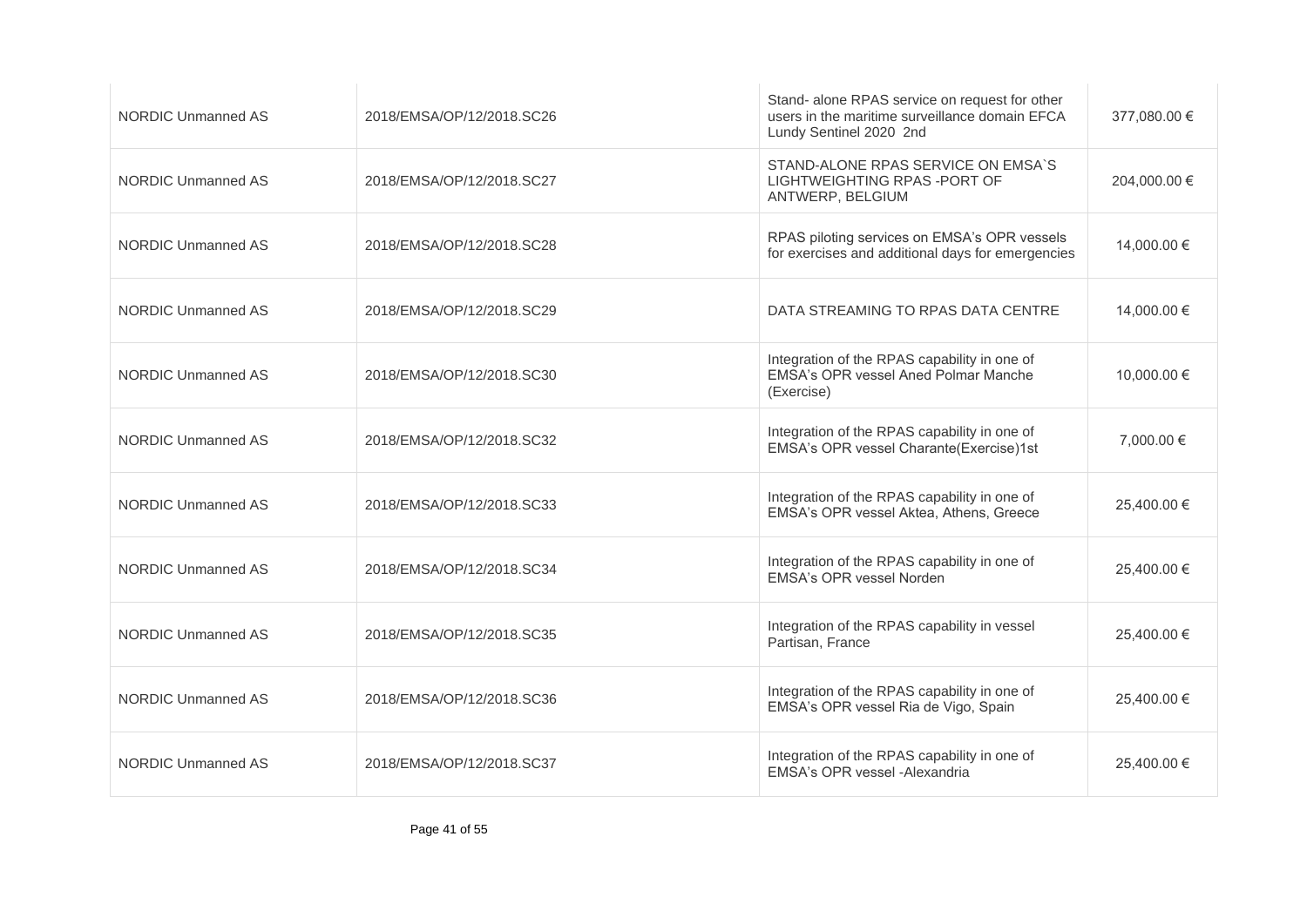| <b>NORDIC Unmanned AS</b>                                                                | 2018/EMSA/OP/12/2018.SC38      | Integration of the RPAS capability in one of<br><b>EMSA's OPR vessel Mencey</b>                                              | 35,400.00 €  |
|------------------------------------------------------------------------------------------|--------------------------------|------------------------------------------------------------------------------------------------------------------------------|--------------|
| <b>NORDIC Unmanned AS</b>                                                                | 2018/EMSA/OP/12/2018.SC39      | Integration of the RPAS capability in one of<br>EMSA's OPR vessel Monte Anaga, Ageciras,<br>Spain                            | 10,000.00 €  |
| <b>NORDIC Unmanned AS</b>                                                                | 2018/EMSA/OP/12/2018.SC41      | INTEGRATION OF THE RPAS CAPABILITY IN<br>ONE OF EMSA'S OPR'S VESSEL-KIJAC<br><b>CROATIA -MODULE3</b>                         | 10,000.00 €  |
| NORDIC Unmanned AS                                                                       | 2018/EMSA/OP/12/2018.SC42      | STAND-ALONE RPAS SERVICE ON REQUEST<br>FOR OTHER USERS IN THE MARITMIME<br>SURVEILLENCE DOMAIN - SPAIN- SASEMAR -<br>MODULE3 | 43,240.00 €  |
| Nordic Unmanned AS, UMS Skeldar<br>Sweden AB and Norut Northern<br>Research Institute AS | 2018/EMSA/OP/10/2018.LOT1.SC10 | <b>MOBILIZATION FRANCE</b>                                                                                                   | 10,000.00 €  |
| Nordic Unmanned AS, UMS Skeldar<br>Sweden AB and Norut Northern<br>Research Institute AS | 2018/EMSA/OP/10/2018.LOT1.SC11 | <b>RPAS OPERATIONS IN GREECE</b>                                                                                             | 414,459.67 € |
| Nordic Unmanned AS, UMS Skeldar<br>Sweden AB and Norut Northern<br>Research Institute AS | 2018/EMSA/OP/10/2018.LOT1.SC12 | Module 1 -Mobilization alert and preparation -<br>RPAS services-Lithuania                                                    | 10,000.00 €  |
| Nordic Unmanned AS, UMS Skeldar<br>Sweden AB and Norut Northern<br>Research Institute AS | 2018/EMSA/OP/10/2018.LOT1.SC15 | RPAS OPERATIONS IN FRANCE                                                                                                    | 855,648.67 € |
| NTT Belgium NV/SA                                                                        | DI/7030.OF7412                 | CISCO Unified communication                                                                                                  | 21,619.44 €  |
| NTT Belgium NV/SA                                                                        | DI/7501.OF21087                | Certificate renewal GlobalSign                                                                                               | 1,298.88 €   |
| NTT Belgium NV/SA                                                                        | DI/7501.OF21208                | ePKI solution for PersonalSign 2 Pro certificates                                                                            | 1,707.05 €   |
|                                                                                          |                                |                                                                                                                              |              |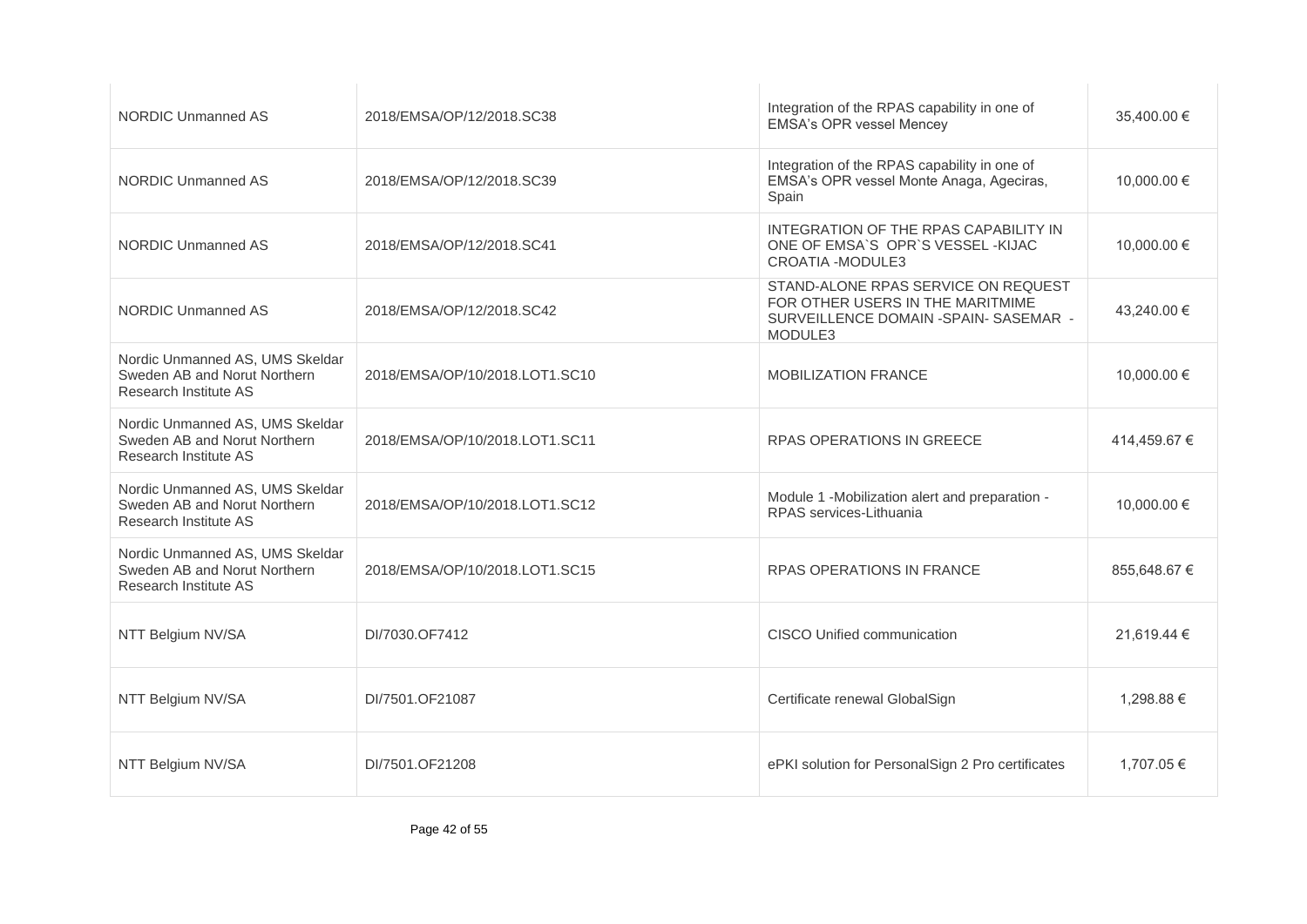| NTT Belgium NV/SA     | DI/7501.OF21229                           | Palo Alto Maintenance renewal                           | 5,845.65 €   |
|-----------------------|-------------------------------------------|---------------------------------------------------------|--------------|
| Oracle Portugal       | DI/07590.0F21771                          | ORACLE E-LEARNING SUBSCRIPTIONS                         | 27,284.00 €  |
| Oracle Portugal       | DI/7590.S120                              | IDM Licenses 2020/2021                                  | 24,261.94 €  |
| Ottavio Novella SpA   | 2017/EMSA/CPNEG/38/2016.SC12              | 2020 Transport of dispersants to Rotterdam              | 55,574.88 €  |
| Ottavio Novella SpA   | 2017/EMSA/CPNEG/38/2016.SC13              | 2020 Transport costs equipment Tankship to EAS<br>South | 14,858.40 €  |
| Ottavio Novella SpA   | 2017/EMSA/CPNEG/38/2016.SC14 (C1 CREDITS) | 2020 Transport of Equipment Monte Anaga (2)             | 7,708.32 €   |
| Ottavio Novella SpA   | 2017/EMSA/CPNEG/38/2016.SC14 (C5 CREDITS) | 2020 Transport of Equipment Monte Anaga (1)             | 312.29€      |
| Ottavio Novella SpA   | 2017/EMSA/CPNEG/38/2016.SC15              | 2020 Renewal EAS South                                  | 260,000.00 € |
| Ottavio Novella SpA   | 2017/EMSA/CPNEG/38/2016.SC16              | 2020 EAS - Additional services EAS South SC 16          | 66,720.00 €  |
| Ottavio Novella SpA   | 2017/EMSA/CPNEG/38/2016.SC17              | 2020 Transport costs EMSA Eq Split back to EAS<br>South | 7,012.48 €   |
| Pavimentos Silva S.A. | 2017/EMSA/NEG/34/2017.OF5                 | Flooring in gym                                         | 2,541.90 €   |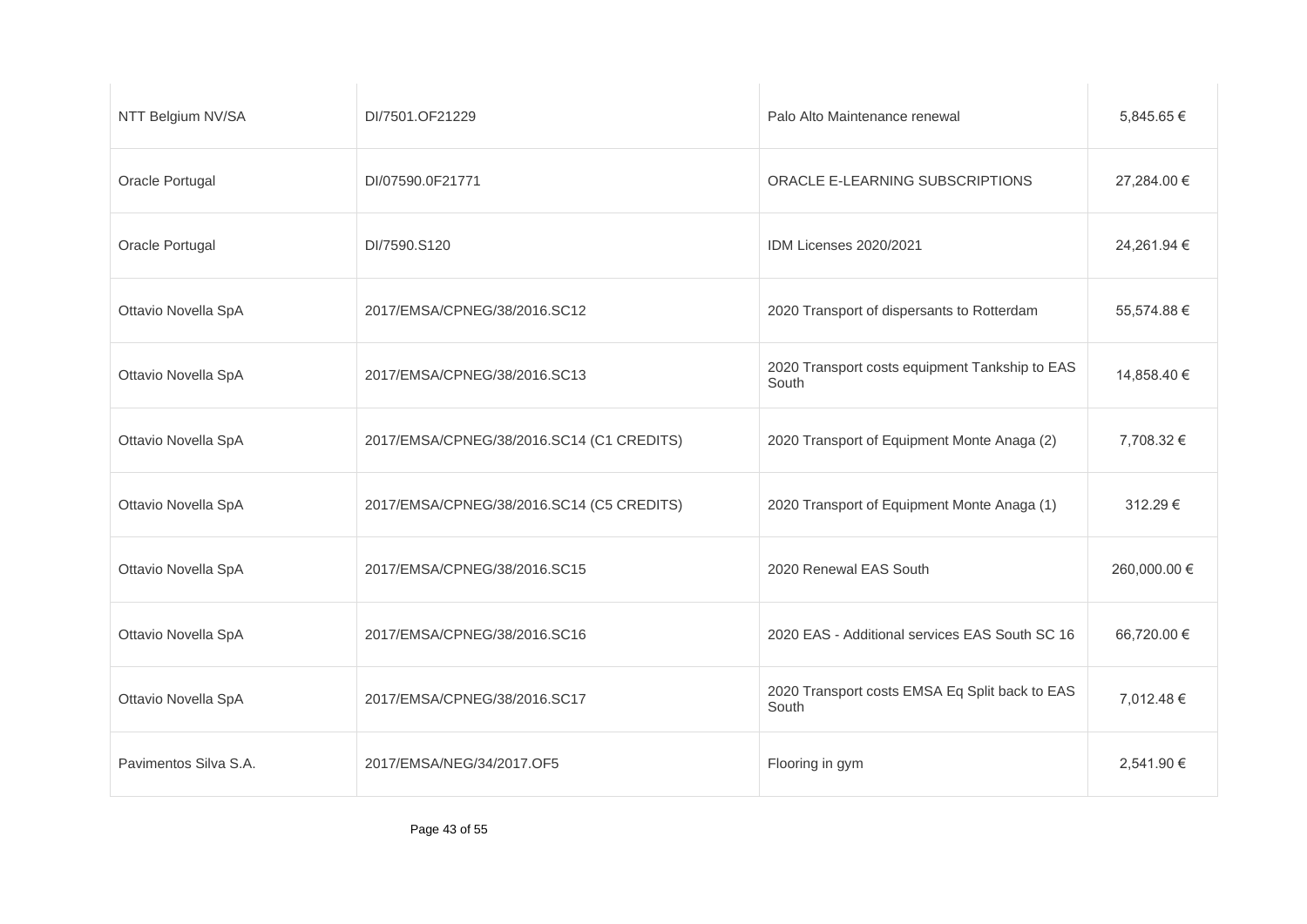| Pavimentos Silva S.A.                                     | 2017/EMSA/NEG/34/2017.OF6                          | Flooring EO and ED meeting rooms                        | 13,740.38 € |
|-----------------------------------------------------------|----------------------------------------------------|---------------------------------------------------------|-------------|
| Pavimentos Silva S.A.                                     | 2017/EMSA/NEG/34/2017.OF7                          | Flooring in meeting rooms -1                            | 20,552.86 € |
| Portlingua - Professores e<br><b>Tradutores Lda</b>       | 2017/EMSA/OP/06/2017.LOT1.OF11.OF12.OF13.OF14.OF15 | PT classes sessions 1, 2,3 - 2020                       | 14,000.00 € |
| Post cooperativa de acção e<br>intervenção cultural C.R.L | 2019/EMSA/NEG/6/2019.OF3                           | EMSA bikes maintenance and purchases 2020               | 4,622.87 €  |
| Push Safety Lda                                           | 2020/EMSA/NEG/5/2020.OF1                           | MASCARAS, FATOS, TERMOMETERS, LUVAS                     | 10,598.50 € |
| Push Safety Lda                                           | 2020/EMSA/NEG/5/2020.OF2                           | Purchase of masks for staff on missions                 | 1,800.00 €  |
| Push Safety Lda                                           | 2020/EMSA/NEG/5/2020.OF3                           | Protective equipment for missions and First Aid<br>kits | 622.20€     |
| Push Safety Lda                                           | 2020/EMSA/NEG/5/2020.OF4                           | COVID measures Masks, gel desinf etc                    | 899.20€     |
| Push Safety Lda                                           | 2020/EMSA/NEG/5/2020.OF5                           | Calibration of multigas monitors - 2 units              | 420.00 €    |
| Push Safety Lda                                           | 2020/EMSA/NEG/5/2020.OF6                           | Gel, mask NOV 2020                                      | 14,962.00 € |
| Push Safety Lda                                           | 2020/EMSA/NEG/5/2020.OF7                           | Protective masks DEC 2020                               | 2,086.80 €  |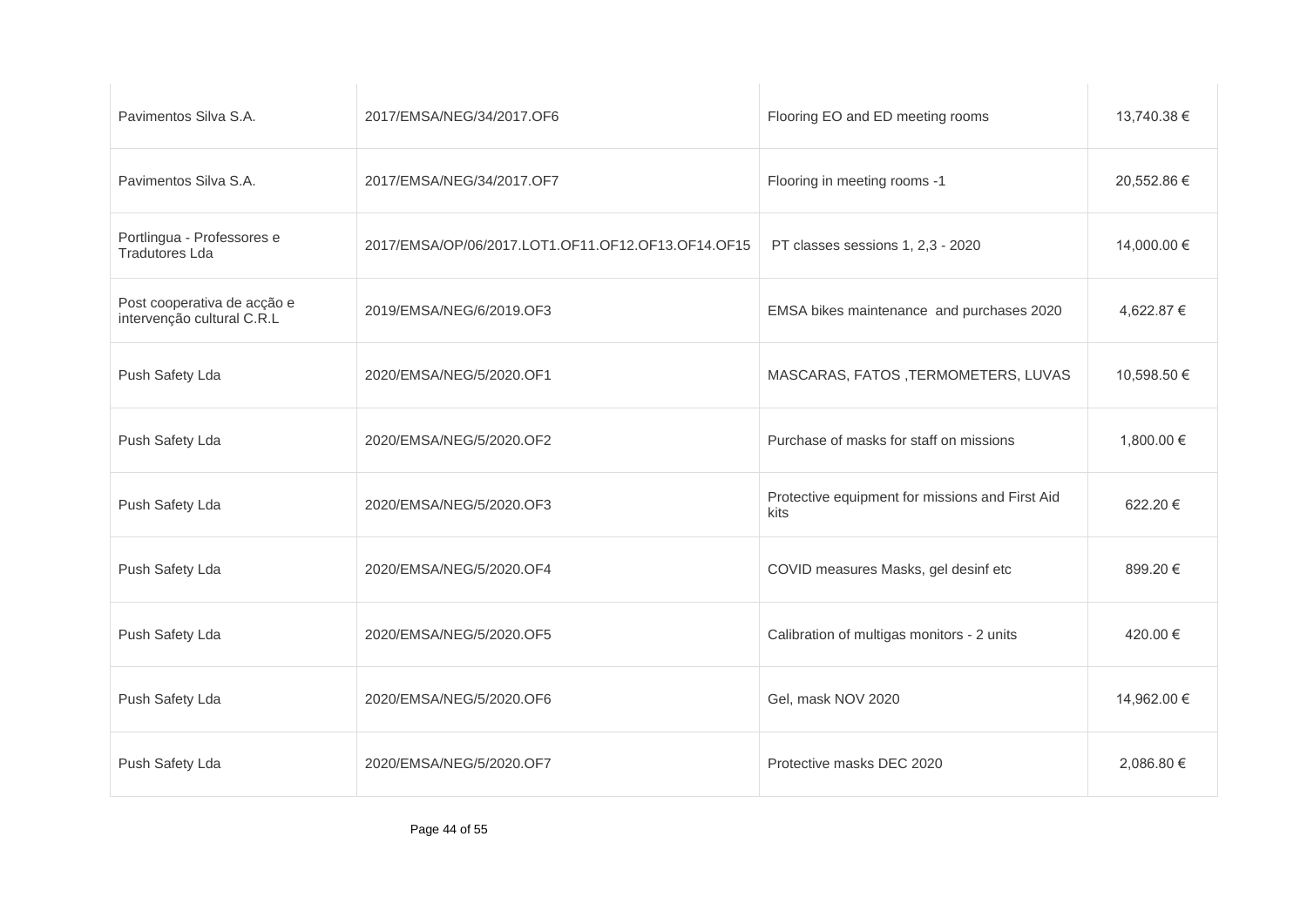| <b>PwC EU Services EESV</b> | OC/EFSA/HUCAP/2019/02 OF.1  | Proctored tests for recruitment procedures | 23,696.00 € |
|-----------------------------|-----------------------------|--------------------------------------------|-------------|
| <b>PwC EU Services EESV</b> | OC/EFSA/HUCAP/2019/02 OF.10 | Proctored tests for recruitment procedures | 5,792.00 €  |
| <b>PwC EU Services EESV</b> | OC/EFSA/HUCAP/2019/02 OF.11 | Proctored tests for recruitment procedures | 5,792.00 €  |
| <b>PwC EU Services EESV</b> | OC/EFSA/HUCAP/2019/02 OF.13 | Proctored tests for recruitment procedures | 5,792.00 €  |
| <b>PwC EU Services EESV</b> | OC/EFSA/HUCAP/2019/02 OF.14 | Proctored tests for recruitment procedures | 5,792.00 €  |
| <b>PwC EU Services EESV</b> | OC/EFSA/HUCAP/2019/02 OF.15 | Proctored tests for recruitment procedures | 5,792.00 €  |
| <b>PwC EU Services EESV</b> | OC/EFSA/HUCAP/2019/02 OF.16 | Proctored tests for recruitment procedures | 5,792.00 €  |
| <b>PwC EU Services EESV</b> | OC/EFSA/HUCAP/2019/02 OF.17 | Proctored tests for recruitment procedures | 5,792.00 €  |
| <b>PwC EU Services EESV</b> | OC/EFSA/HUCAP/2019/02 OF.2  | Proctored tests for recruitment procedures | 5,792.00 €  |
| <b>PwC EU Services EESV</b> | OC/EFSA/HUCAP/2019/02 OF.3  | Proctored tests for recruitment procedures | 5,792.00 €  |
| <b>PwC EU Services EESV</b> | OC/EFSA/HUCAP/2019/02 OF.4  | Proctored tests for recruitment procedures | 5,792.00 €  |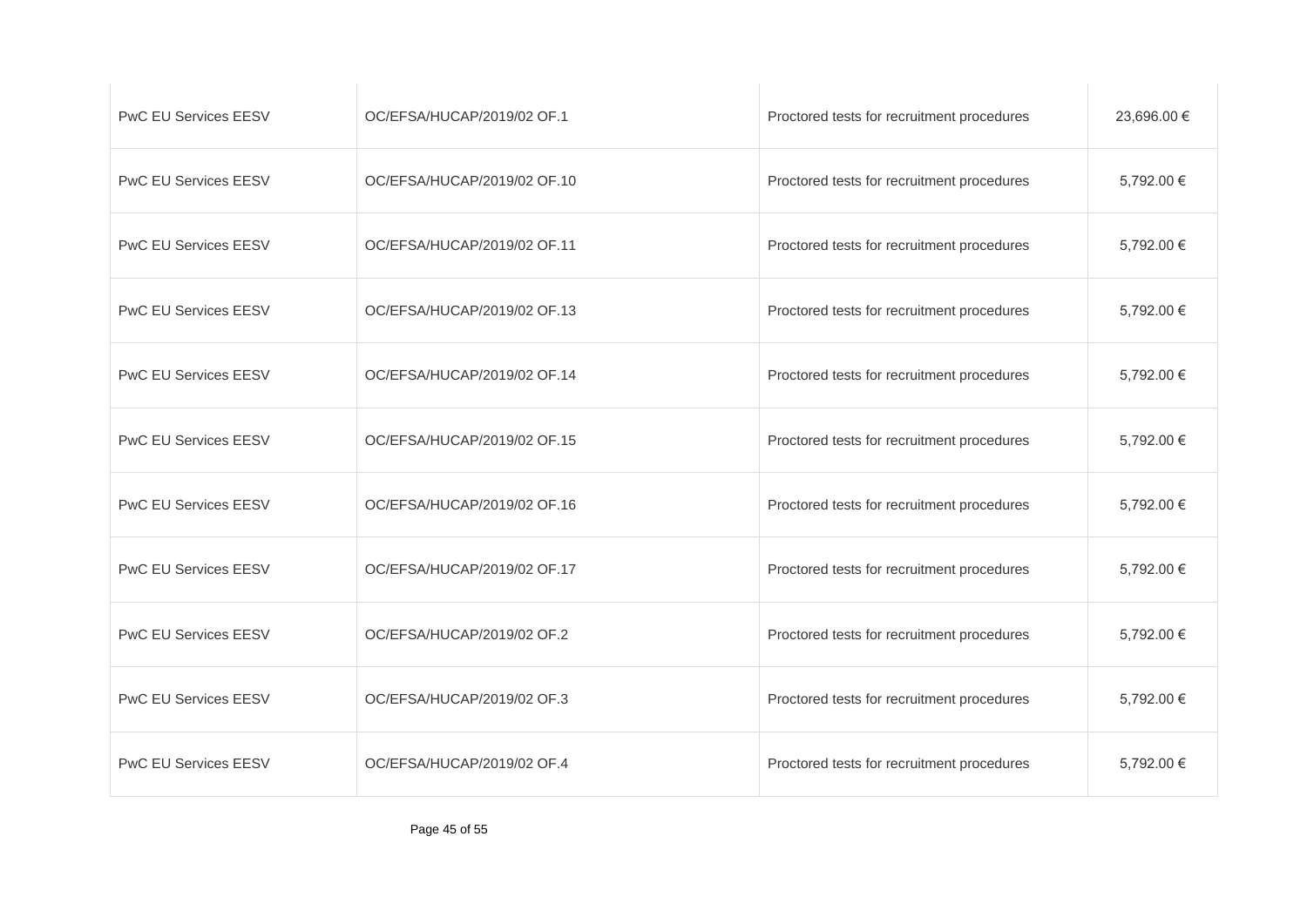| <b>PwC EU Services EESV</b> | OC/EFSA/HUCAP/2019/02 OF.5 | Proctored tests for recruitment procedures                | 5,792.00 €   |
|-----------------------------|----------------------------|-----------------------------------------------------------|--------------|
| <b>PwC EU Services EESV</b> | OC/EFSA/HUCAP/2019/02 OF.6 | Proctored tests for recruitment procedures                | 5,792.00 €   |
| PwC EU Services EESV        | OC/EFSA/HUCAP/2019/02 OF.7 | Proctored tests for recruitment procedures                | 5,792.00 €   |
| <b>PwC EU Services EESV</b> | OC/EFSA/HUCAP/2019/02 OF.8 | Proctored tests for recruitment procedures                | 5.792.00 €   |
| PwC EU Services EESV        | OC/EFSA/HUCAP/2019/02 OF.9 | Proctored tests for recruitment ENP PO reserve<br>list    | 2,896.00 €   |
| <b>PwC EU Services EESV</b> | OC/EFSA/HUCAP/2019/02 OF.9 | Proctored tests for recruitment ENP PO reserve<br>list    | 2,896.00 €   |
| <b>PwC EU Services EESV</b> | 2020/EMSA/OP/8/2020.SC1    | Provision of consulting services for the<br>eLaboratory   | 100,010.00 € |
| QSA.NET srl                 | 2020/EMSA/NEG/13/2020.OF 1 | ACCESS TO QMS SYTEM TOOL - 1 YEAR<br>2020/2021            | 2,035.00 €   |
| QSA.NET srl                 | 2020/EMSA/NEG/13/2020.OF2  | QMS Environmental module                                  | 364.00 €     |
| Recule Investments S.L      | 2020/EMSA/NEG/26/2020.OF1  | Solar panels - Installation and first year<br>maintenance | 11,250.00 €  |
| Reisswolf SA                | 2016/EMSA/NEG/40/2016.OF5  | Data carriers for secure destruction 2020                 | 4,696.66 €   |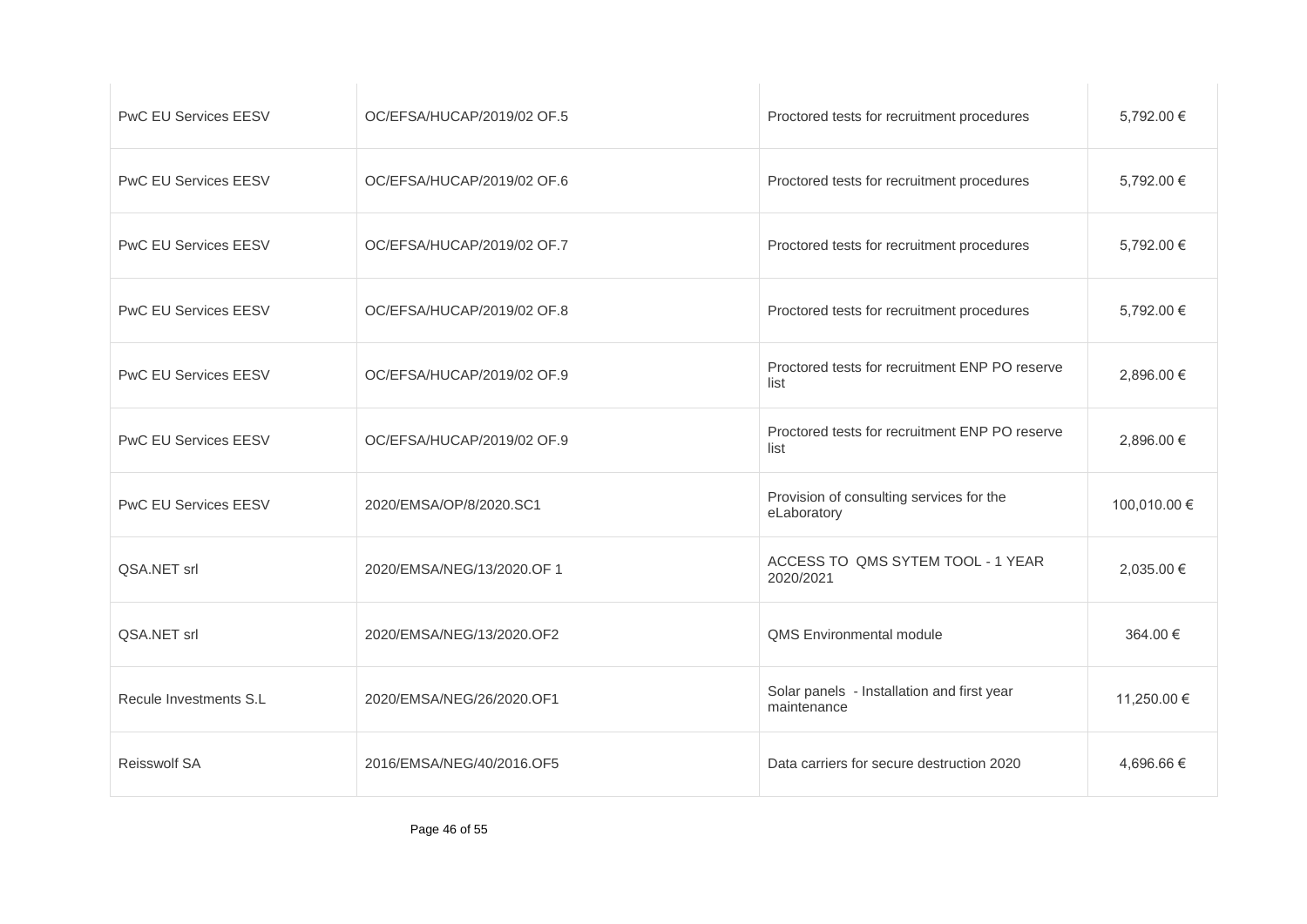| RPS Group Inc.                                                      | 2012/EMSA/NEG/25/2012.SC6   | Threee half-day virtual training service on the<br><b>DUET</b> tool | 13,864.00 € |
|---------------------------------------------------------------------|-----------------------------|---------------------------------------------------------------------|-------------|
| RUMOS II FORMACAO SA (ex -<br>Rumos - Formação e Comunicação<br>SA) | 2019/EMSA/OP/9/2019.OF3     | ICT TRAININGS 2020 WAVE 1 ON-LINE                                   | 7,600.00 €  |
| RUMOS II FORMACAO SA (ex -<br>Rumos - Formação e Comunicação<br>SA) | 2019/EMSA/OP/9/2019.OF4     | ICT TRAININGS 2020 WAVE 2 SEPT-NOV 2020                             | 24,815.00 € |
| RUMOS II FORMACAO SA (ex -<br>Rumos - Formação e Comunicação<br>SA) | 2019/EMSA/OP/9/2019.OF5     | ICT TRAININGS 2020 WAVE 3 Q4 2020 TO Q1<br>2021                     | 8,190.00 €  |
| RUMOS II FORMACAO SA (ex -<br>Rumos - Formação e Comunicação<br>SA) | 2019/EMSA/OP/9/2019.OF6     | ICT TRAININGS 2020 WAVE 4 Q4 2020 TO Q1<br>2021                     | 15,400.00 € |
| SAGIES - Segurança, Higiéne e<br>Saúde no Trabalho, S.A             | 2018/EMSA/NEG/20/2018 OF13  | medical services                                                    | 17,763.49 € |
| SAGIES - Segurança, Higiéne e<br>Saúde no Trabalho, S.A             | 2018/EMSA/NEG/20/2018, OF14 | Medical advisor                                                     | 4,721.20 €  |
| SAGIES - Segurança, Higiéne e<br>Saúde no Trabalho, S.A             | 2018/EMSA/NEG/20/2018, OF15 | medical services                                                    | 7,125.00 €  |
| SAGIES - Segurança, Higiéne e<br>Saúde no Trabalho, S.A             | 2018/EMSA/NEG/20/2018.OF17  | <b>Medical Advisor</b>                                              | 1,149.20 €  |
| SAGIES - Segurança, Higiéne e<br>Saúde no Trabalho, S.A             | 2018/EMSA/NEG/20/2018.OF18  | medical services                                                    | 8,830.48 €  |
| SAP Belgium-Luxembourg                                              | DI/07790.OF3061486541       | RNW SAP BO MAINTENANCE 2020                                         | 3,991.68 €  |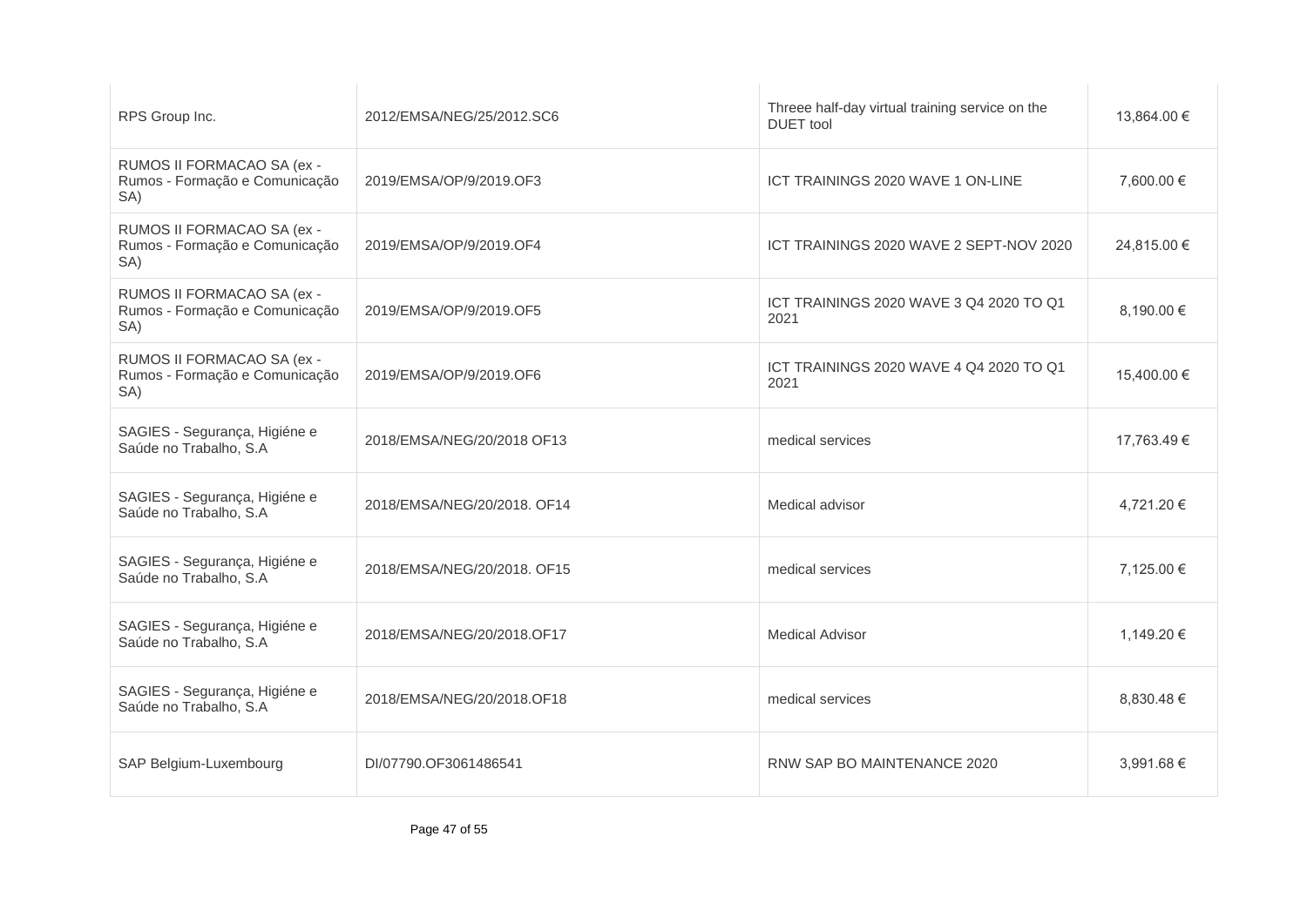| SAP Belgium-Luxembourg | DI/07790.OF 3061551317            | RNW MNT SAP BO                                      | 198.00 €       |
|------------------------|-----------------------------------|-----------------------------------------------------|----------------|
| SAP Belgium-Luxembourg | DI/07790.OF 3061551317            | RNW MNT SAP BO                                      | 792.00 €       |
| SAP Belgium-Luxembourg | DI/07790.OF 3061551317            | RNW MNT SAP BO                                      | 396.00 €       |
| SAP Belgium-Luxembourg | DI/07790.OF 3061551317            | RNW MNT SAP BO                                      | 396.00 €       |
| SAP Belgium-Luxembourg | DI/07790.OF 3061551317            | RNW MTN SAP BO                                      | 198.00 €       |
| SAP Belgium-Luxembourg | DI/07790.OF3061558361             | RNW SAP BO MAINTENANCE                              | 3,991.68 €     |
| Schiebel Aircraft GmbH | 2018/EMSA/OP/10/2018.LOT2.SC10    | MOBILIZATION ALER AND PREPARATION<br><b>ROMANIA</b> | 13,500.00 €    |
| Schiebel Aircraft GmbH | 2018/EMSA/OP/10/2018.LOT2.SC11    | RPAS OPERATIONS IN FINLAND                          | 1,703,030.26 € |
| Schiebel Aircraft GmbH | 2018/EMSA/OP/10/2018.LOT2.SC6 3/3 | RPAS OPERATIONS IN CROATIA extension                | 1,694,630.79 € |
| Schiebel Aircraft GmbH | 2018/EMSA/OP/10/2018.LOT2.SC7     | MOBILIZATION ALER AND PREPARATION<br><b>FINLAND</b> | 13,500.00 €    |
| Schiebel Aircraft GmbH | 2018/EMSA/OP/10/2018.LOT2.SC8     | MOBILIZATION ALER AND PREPARATION<br><b>CROATIA</b> | 13,500.00 €    |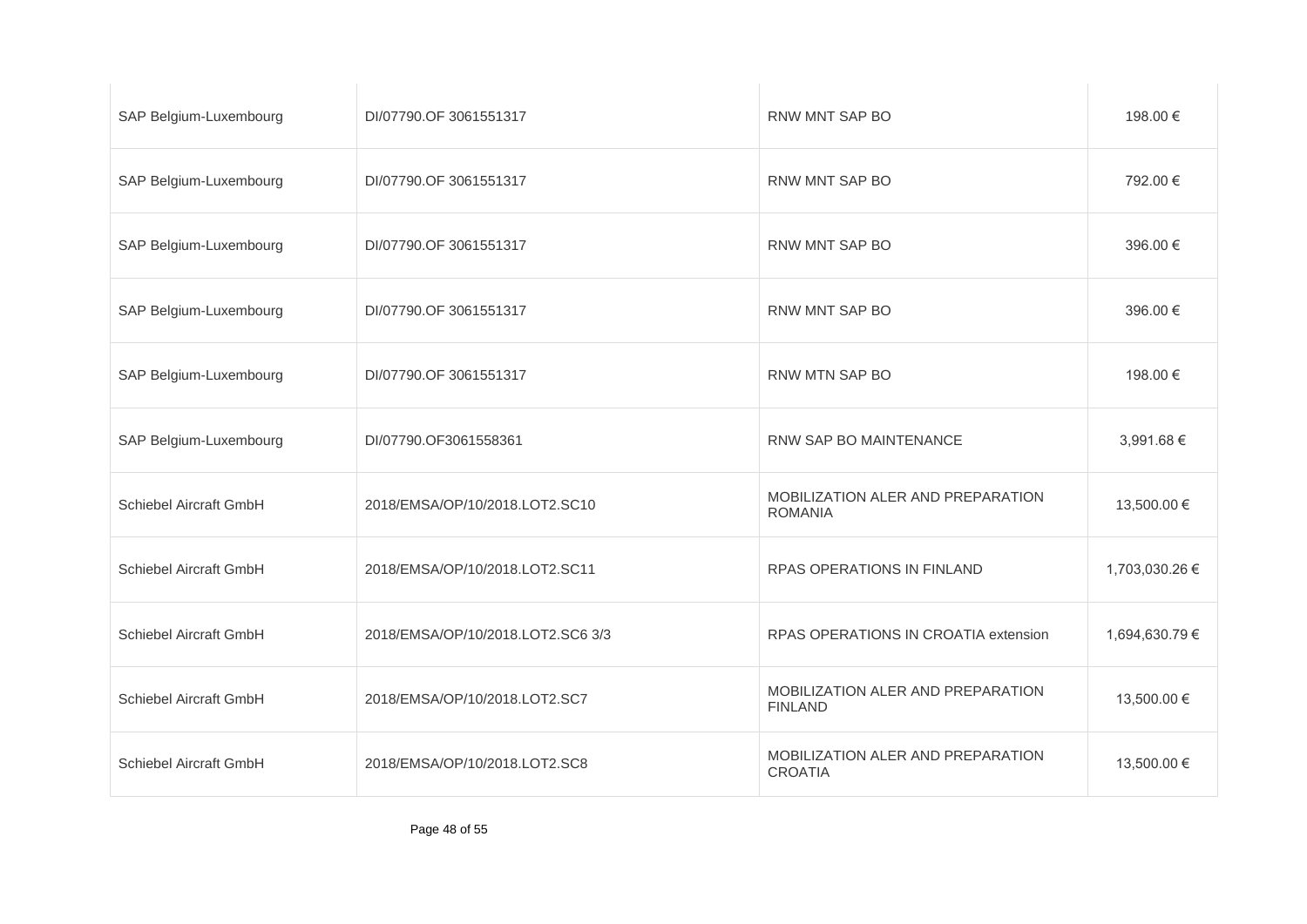| Schiebel Aircraft GmbH                      | 2018/EMSA/OP/10/2018.LOT2.SC9                                    | MOBILIZATION ALER AND PREPARATION<br><b>ESTONIA</b>         | 13,500.00 €  |
|---------------------------------------------|------------------------------------------------------------------|-------------------------------------------------------------|--------------|
| SEGUR-FOGO, Engenharia De<br>Seguranca, LDA | 2019/EMSA/NEG/16/2019.OF2                                        | Presentation earthquakes                                    | 450.00 €     |
| SEGUR-FOGO, Engenharia De<br>Seguranca, LDA | 2019/EMSA/NEG/16/2019.OF3                                        | Safety manual revision 2020                                 | 3,600.00 €   |
| SEGUR-FOGO, Engenharia De<br>Seguranca, LDA | 2019/EMSA/NEG/16/2019.OF4                                        | First intervention 2020                                     | 2,760.00 €   |
| Segur-Fogo Lda                              | 2019/EMSA/NEG/18/2019.OF3                                        | Maintenance of safety equipment II 2020                     | 2,384.00 €   |
| Segur-Fogo Lda                              | 2019/EMSA/NEG/18/2019.OF 4                                       | Corrective maintenance fire extinguishers 2020              | 889.00€      |
| Senilife Unipessoal Lda.                    | 2018/EMSA/NEG/13/2018.OF3                                        | Preventive maintenance AEDand batteries 2020                | 199.00 €     |
| Senilife Unipessoal Lda.                    | 2018/EMSA/NEG/13/2018.OF4                                        | Annual simulation/drill and training refresh course<br>2020 | 190.00 €     |
| Senilife Unipessoal Lda.                    | 2018/EMSA/NEG/13/2018.OF5                                        | Senilife annual training II                                 | 100.00 €     |
| SES TechCom S.A.                            | 2018/EMSA/OP/02/2018.LOT2.SC2 (AMENDMENT 2)                      | SATCOM Greece/Frontex amendment no.2                        | 170,850.00 € |
| SES TechCom S.A.                            | 2018/EMSA/OP/02/2018.LOT3.SC1 EXT2,3,4,5,6,7 AND 8<br><b>SES</b> | SATCOM SERVICES FOR RPAS-<br>EFCA/SENTINEL                  | 728,844.06 € |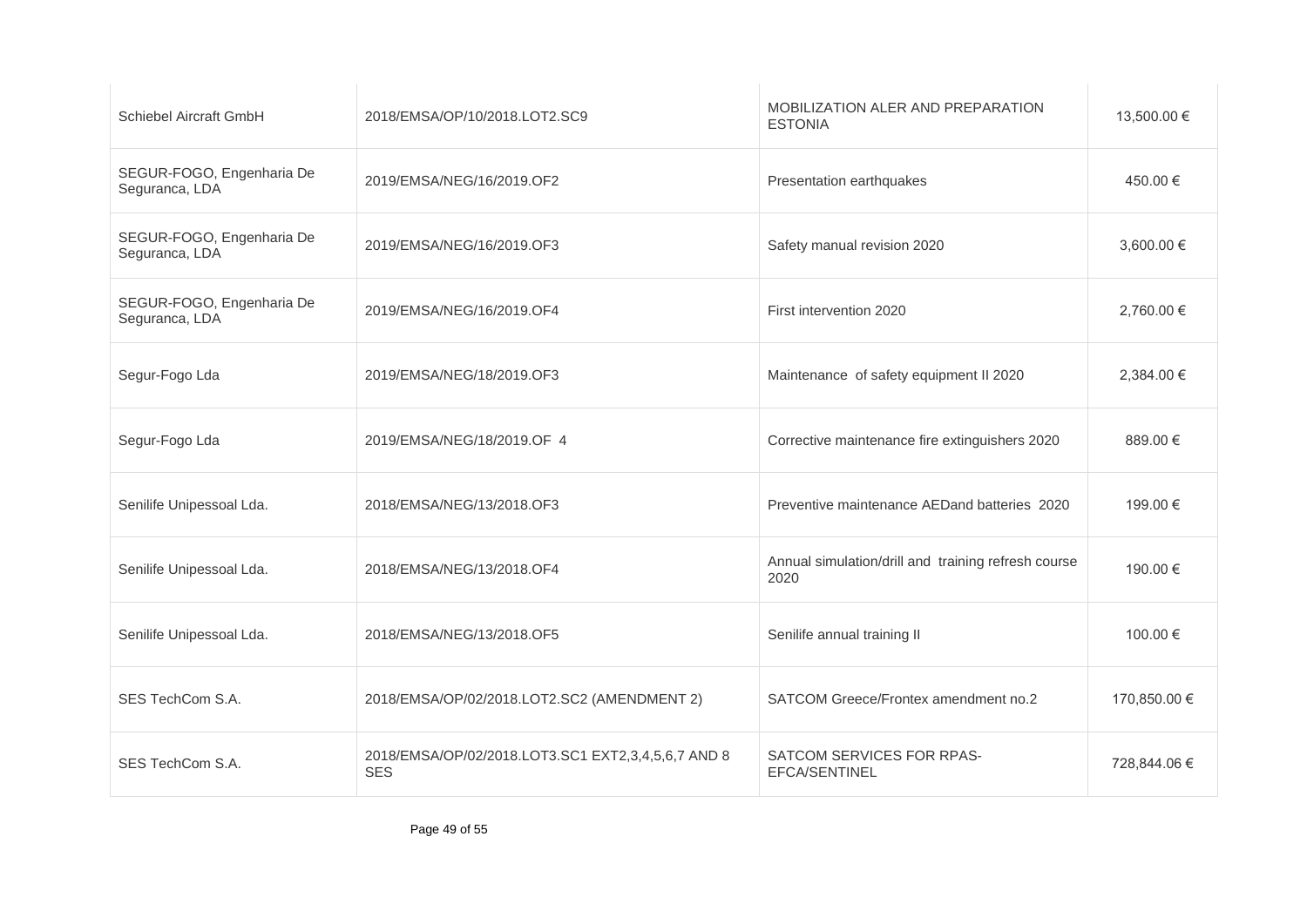| SES TechCom S.A.                                                             | 2018/EMSA/OP/02/2018.LOT3.SC2         | Satcom for RPAS services in Romania-SES                                      | 340,000.00 € |
|------------------------------------------------------------------------------|---------------------------------------|------------------------------------------------------------------------------|--------------|
| Siemens Postal, Parcel & Airport<br>Logistics, Unipessoal Lda                | 2019/EMSA/NEG/36/2019.OF2             | Annual maintenance and training                                              | 1,174.87 €   |
| Sigmaworld Unipessoal                                                        | 2016/EMSA/NEG/33/2016.SC4             | Purchase of Leds 2020                                                        | 21.941.51 €  |
| Sigmaworld Unipessoal                                                        | 2016/EMSA/NEG/33/2016.SC5             | LEDS in garage                                                               | 6.842.77 €   |
| Simbiosystems S.L. (leader),<br>Ubiqware Studio, S.L, Signal<br>Software S.L | 2019/EMSA/OP/1/2019.SC2               | Development of a Virtual Reality Environment for<br>ships inspections        | 205,806.78 € |
| Simbiosystems S.L. (leader),<br>Ubiqware Studio, S.L, Signal<br>Software S.L | 2020/EMSA/SPNEG/1/2020.SC1            | Deployment of Moodle as MaKCs software<br>platform                           | 112,110.00 € |
| Softinsa                                                                     | 2017/EMSA/OP/18/2017.OF33.1           | Nutanix - Software licensing and services and<br>Hardware Support Renewal    | 718.579.23 € |
| Softinsa                                                                     | 2017/EMSA/OP/18/2017.OF33.2           | Nutanix - Software licensing and services and<br>Hardware Support Renewal    | 5,347.26 €   |
| Sousa e Coimbra, Lda (CIAL -<br>Centro de Linguas)                           | 2017/EMSA/OP/06/2017.LOT3.OF7.OF8.OF9 | German Language Training 2020 - Sessions 1,2,3                               | 5,197.50 €   |
| SPIRE GLOBAL LUXEMBOURG<br>S.A.R.L.                                          | 2020/EMSA/OP/32/2020;SC1              | Service set-up, testing and validation, service<br>maintenance and reporting | 25,000,00 €  |
| SPIRE GLOBAL LUXEMBOURG<br>S.A.R.L.                                          | 2020/EMSA/OP/32/2020;SC2              | 2020/EMSA/OP/32/2020;SC2                                                     | 800,000.00 € |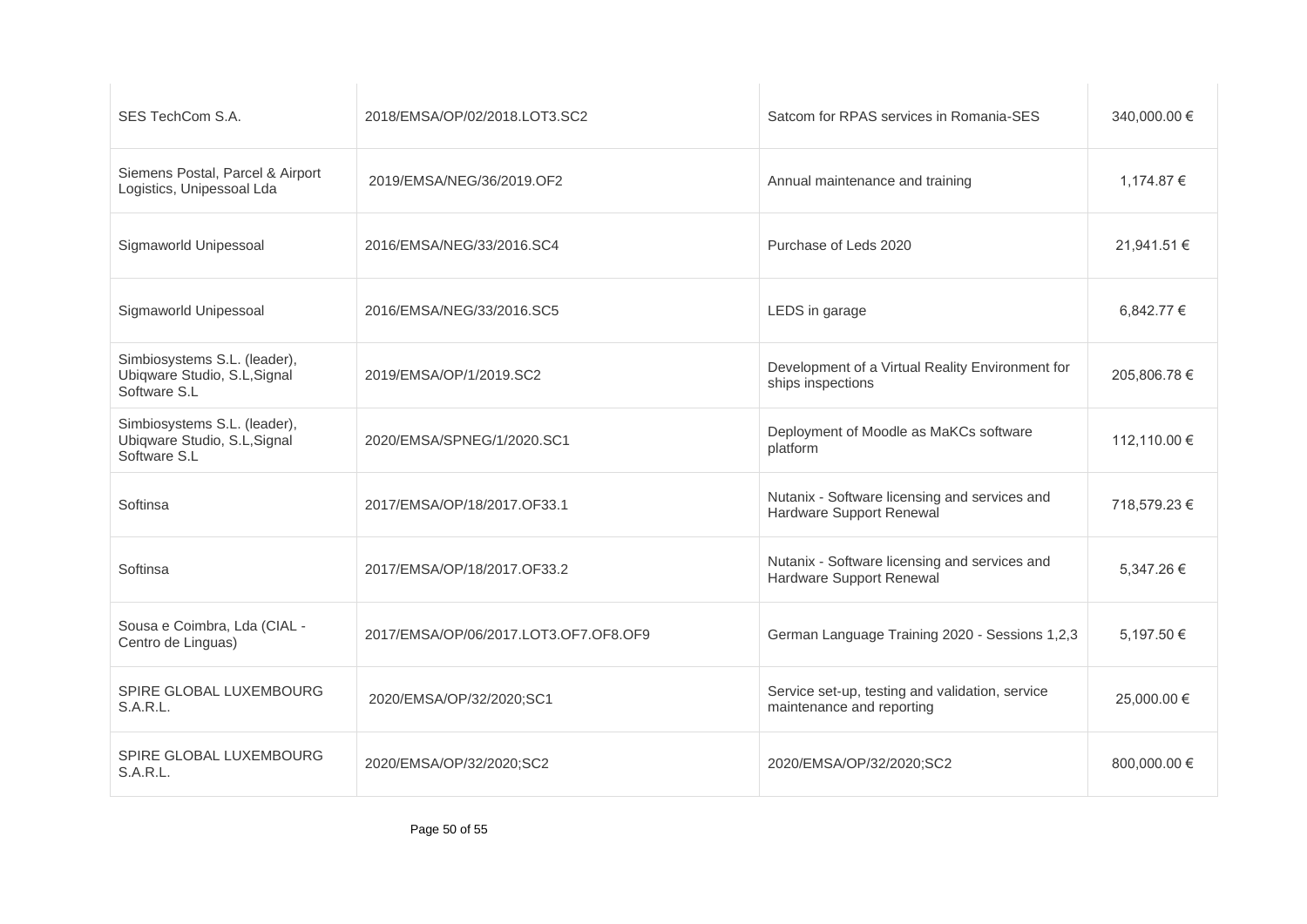| Steelcase - Equipamentos de<br>Escritório, S.A | 2018/EMSA/OP/20/2018.OF3        | eLaboratory trainer furniture                                             | 1,150.74 €   |
|------------------------------------------------|---------------------------------|---------------------------------------------------------------------------|--------------|
| Steelcase - Equipamentos de<br>Escritório, S.A | 2018/EMSA/OP/20/2018.OF4        | Furniture for new meeting room -1/17                                      | 25,505.66 €  |
| Steelcase - Equipamentos de<br>Escritório, S.A | 2018/EMSA/OP/20/2018.OF5        | Refurbishment of Executive Office area                                    | 170,158.46 € |
| Steelcase - Equipamentos de<br>Escritório, S.A | 2018/EMSA/OP/20/2018.OF6        | Furniture for meeting areas I                                             | 38,224.04 €  |
| Steelcase - Equipamentos de<br>Escritório, S.A | 2020/EMSA/OP/37/2020.OF1        | Furniture for meeting rooms                                               | 127,815.20 € |
| Steelcase - Equipamentos de<br>Escritório, S.A | 2020/EMSA/OP/37/2020.OF2        | FURNITURE FOR MEETING ROOM 0.38 AND<br><b>MSS AREA</b>                    | 45,183.80 €  |
| Stena Oil                                      | 2019/EMSA/CPNEG/2/2019.LOT1.SC2 | 2020 Transport costs equipment EAS Baltic to<br>Denmark                   | 46,856.32 €  |
| Stena Oil                                      | 2019/EMSA/CPNEG/2/2019.LOT1 SC3 | 2020 Transport costs equipment EAS Baltic to<br>Croatia                   | 2.239.35 €   |
| Stena Oil                                      | 2019/EMSA/CPNEG/2/2019.SC4      | 2020 EAS Baltic - Additional person days for<br>maintenance Brush skimmer | 2,224.90 €   |
| Taitus Software Italia S.r.I                   | 2018/EMSA/SPNEG/1/2018;MOD3;SC4 | Module 3 SaVoir further developments                                      | 20,000.00 €  |
| Talenter - Trabalho Temporário,<br>S.A.        | 2020/EMSA/OP/35/2019 OF.1       | interim services                                                          | 21,570.90 €  |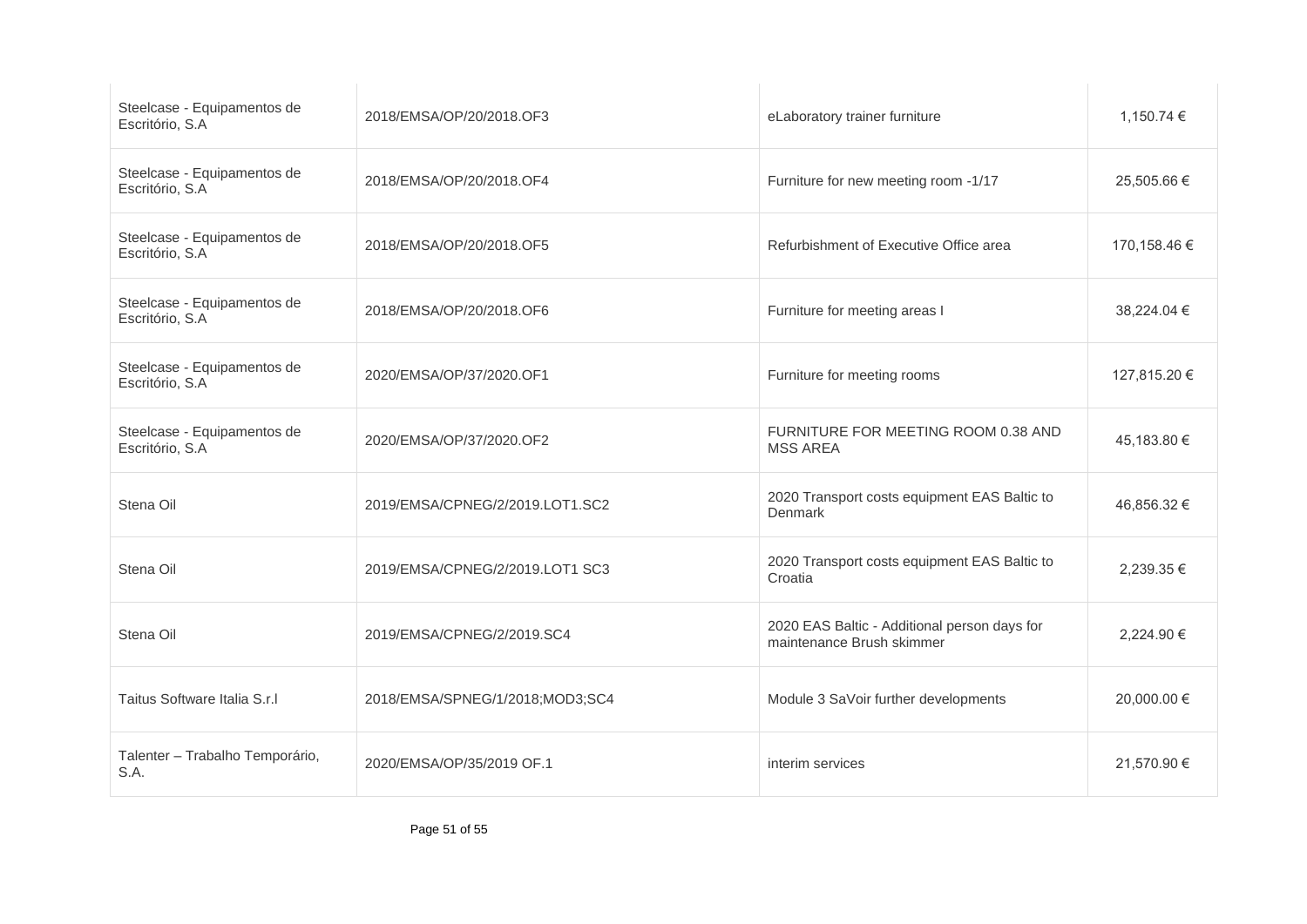| Talenter - Trabalho Temporário,<br>S.A. | 2020/EMSA/OP/35/2019 OF.10 | Interim services        | 21,133.38 € |
|-----------------------------------------|----------------------------|-------------------------|-------------|
| Talenter - Trabalho Temporário,<br>S.A. | 2020/EMSA/OP/35/2019 OF.11 | interim services        | 2,104.41 €  |
| Talenter - Trabalho Temporário,<br>S.A. | 2020/EMSA/OP/35/2019 OF.12 | Interim services        | 2,886.40 €  |
| Talenter - Trabalho Temporário,<br>S.A. | 2020/EMSA/OP/35/2019 OF.13 | interim services        | 2,886.40 €  |
| Talenter - Trabalho Temporário,<br>S.A. | 2020/EMSA/OP/35/2019 OF.14 | Interim services        | 3,265.80 €  |
| Talenter - Trabalho Temporário,<br>S.A. | 2020/EMSA/OP/35/2019 OF.15 | Interim services        | 2,886.40 €  |
| Talenter - Trabalho Temporário,<br>S.A. | 2020/EMSA/OP/35/2019 OF.2  | interim services        | 21,242.77 € |
| Talenter - Trabalho Temporário,<br>S.A. | 2020/EMSA/OP/35/2019 OF.3  | <b>Interim Services</b> | 17,892.67 € |
| Talenter - Trabalho Temporário,<br>S.A. | 2020/EMSA/OP/35/2019 OF.4  | interim services        | 22,712.87 € |
| Talenter - Trabalho Temporário,<br>S.A. | 2020/EMSA/OP/35/2019 OF.5  | Interim services        | 21,956.32 € |
| Talenter - Trabalho Temporário,<br>S.A. | 2020/EMSA/OP/35/2019 OF.6  | Interim services        | 22,650.33 € |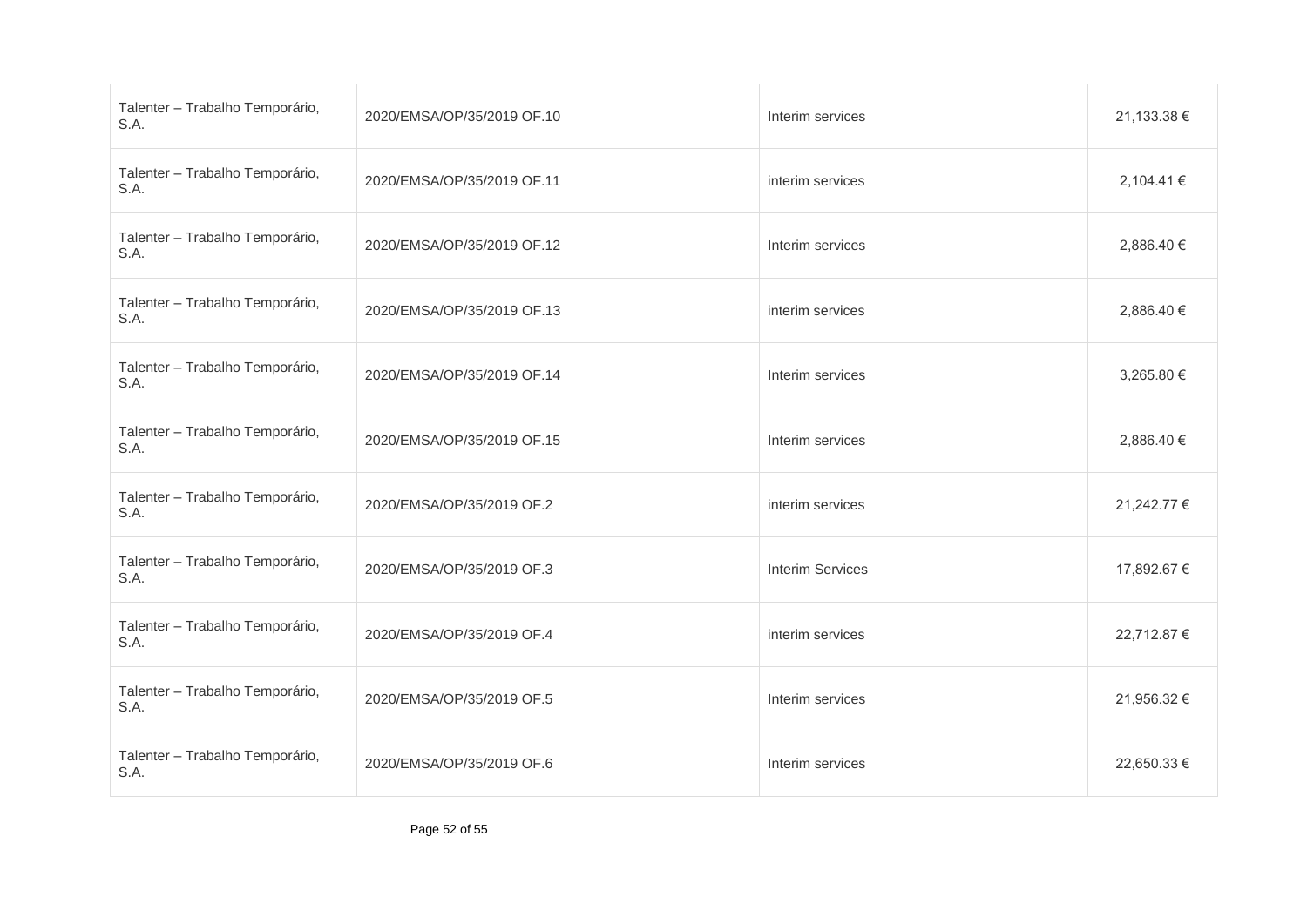| Talenter - Trabalho Temporário,<br>S.A.                      | 2020/EMSA/OP/35/2019 OF.7     | interim services                                                  | 2,886.40 €  |
|--------------------------------------------------------------|-------------------------------|-------------------------------------------------------------------|-------------|
| Talenter - Trabalho Temporário,<br>S.A.                      | 2020/EMSA/OP/35/2019 OF.8     | interim services                                                  | 5,772.79€   |
| Talenter - Trabalho Temporário,<br>S.A.                      | 2020/EMSA/OP/35/2019 OF.9     | Interim services                                                  | 21,133.38 € |
| TDGI Tecnologia de Gestão de<br>Imóveis                      | 2017/EMSA/OP/08/2016.LOT1.OF8 | Special Cleaning services Y2020                                   | 1,796.08 €  |
| TDGI Tecnologia de Gestão de<br>Imóveis                      | 2020/EMSA/NEG/28/2020.OF1     | Purchase installation of Infra-red electronic touch-<br>free taps | 24,075.15 € |
| TDGI Tecnologia de Gestão de<br>Imóveis                      | 2017/EMSA/OP/08/2016.LOT1.SC7 | Cleaning services 1 April 2020 until 31 March<br>2021 April       | 92,963.12 € |
| To be decided                                                | 2017/EMSA/OP/18/2017.OF38     | LTO 8 Tapes for library                                           | 31,326.04 € |
| TÜV Rheinland Portugal Inspecções<br>Técnicas Unipessoal LDA | 2019/EMSA/NEG/10/2019.OF1     | Quality Management training - EMSA QMS<br>courses part 1,2,3      | 4,550.00 €  |
| Urbanos Soluções S.A                                         | 2016/EMSA/NEG/16/2016.OF12    | Removal services MLc meeting FEB 2020                             | 260.40 €    |
| Urbanos Soluções S.A                                         | 2016/EMSA/NEG/16/2016.OF13    | Removal services A.B. meeting March 2020                          | 260.40 €    |
| Urbanos Soluções S.A                                         | 2016/EMSA/NEG/16/2016.OF14    | Relocation services 2020 - Phase I                                | 1,608.48 €  |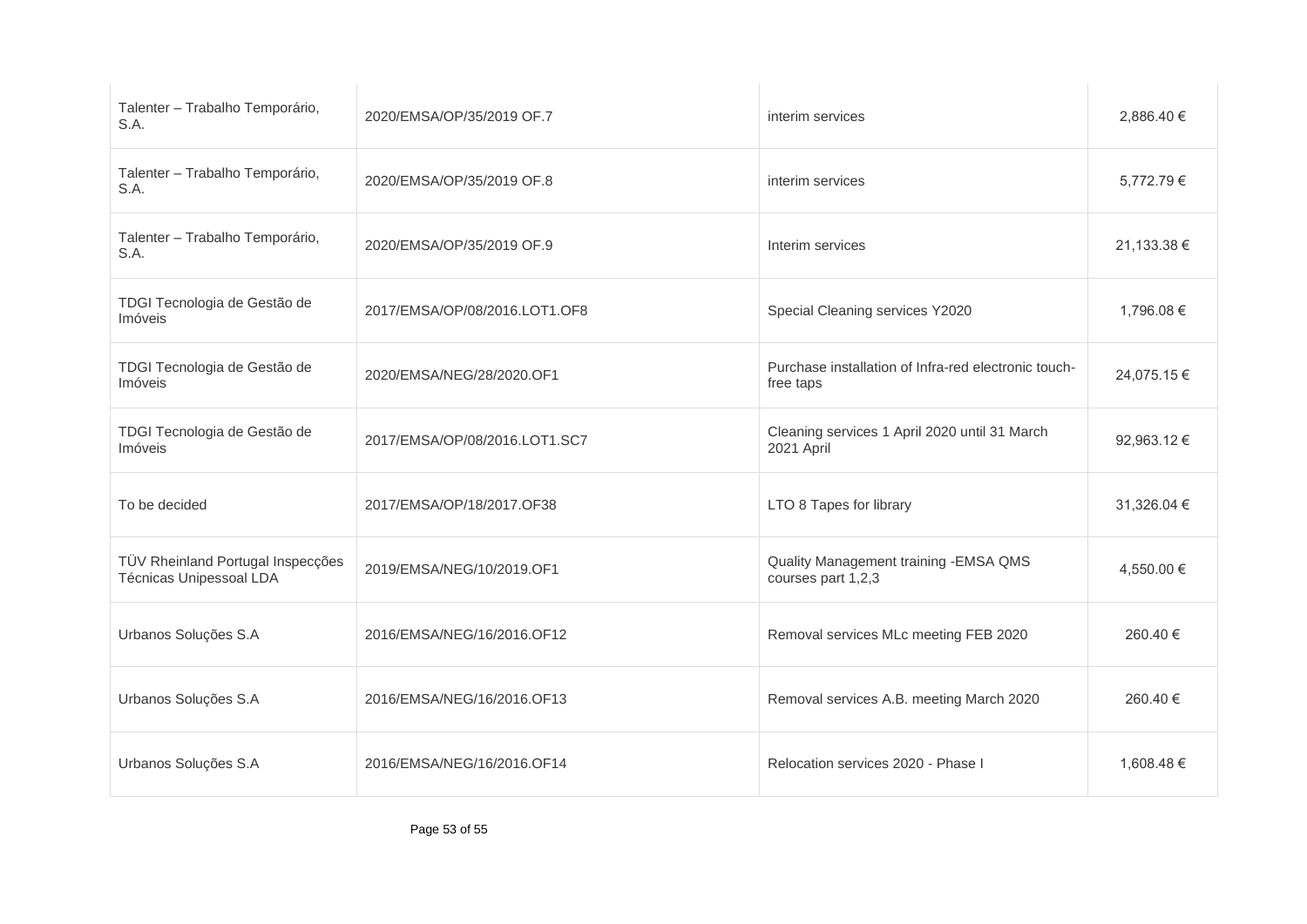| Urbanos Soluções S.A         | 2016/EMSA/NEG/16/2016.OF15                                    | Relocation services 2020 - Phase II                                     | 4.779.36 €   |
|------------------------------|---------------------------------------------------------------|-------------------------------------------------------------------------|--------------|
| U&WE advertising spol s.r.o. | 2018/EMSA/OP/9/2018.LOT1_OF17                                 | leaflets                                                                | 503.00 €     |
| U&WE advertising spol s.r.o. | 2018/EMSA/OP/9/2018.LOT1.OF18                                 | Publications 2020                                                       | 5,646.00 €   |
| U&WE advertising spol s.r.o. | 2018/EMSA/OP/9/2018.LOT1.OF19                                 | Calendars 2021                                                          | 2,288.00 €   |
| U&WE advertising spol s.r.o. | 2018/EMSA/OP/9/2018.LOT1.OF20                                 | Printing 5 years strategy 23 languages                                  | 37,975.80 €  |
| Viasat Netherlands B.V.      | 2018/EMSA/OP/02/2018.LOT3.SC2-AMENDMENT NO2,<br>3,4,5,6 AND 7 | Satcom for RPAS services in Italy - extension                           | 155,535.49 € |
| Viasat Netherlands B.V.      | 2018/EMSA/OP/02/2018.LOT3.SC4                                 | Satcom services for RPAS - GREECE                                       | 19,000.00 €  |
| Viasat Netherlands B.V.      | 2018/EMSA/OP/02/2018.LOT3.SC6                                 | Satcom for RPAS services in Denmark                                     | 90,550.00 €  |
| Viasat Netherlands B.V.      | 2018/EMSA/OP/02/2018.LOT3.SC7                                 | SATCOM SERVICES PROVISION FRANCE-<br><b>MEDITERRANEAN</b>               | 86,650.00 €  |
| Viasat Netherlands B.V.      | 2018/EMSA/OP/02/2018.LOT3.SC8                                 | SATCOM SERVICES PROVISION FRANCE-<br><b>EMISSIONS MONITORING-VIASAT</b> | 77,822.58 €  |
| VONQ B.V.                    | EIOPA/OP/042/2018 SC1                                         | <b>Broker Services for Recruitment Advertising</b>                      | 9,372.00 €   |